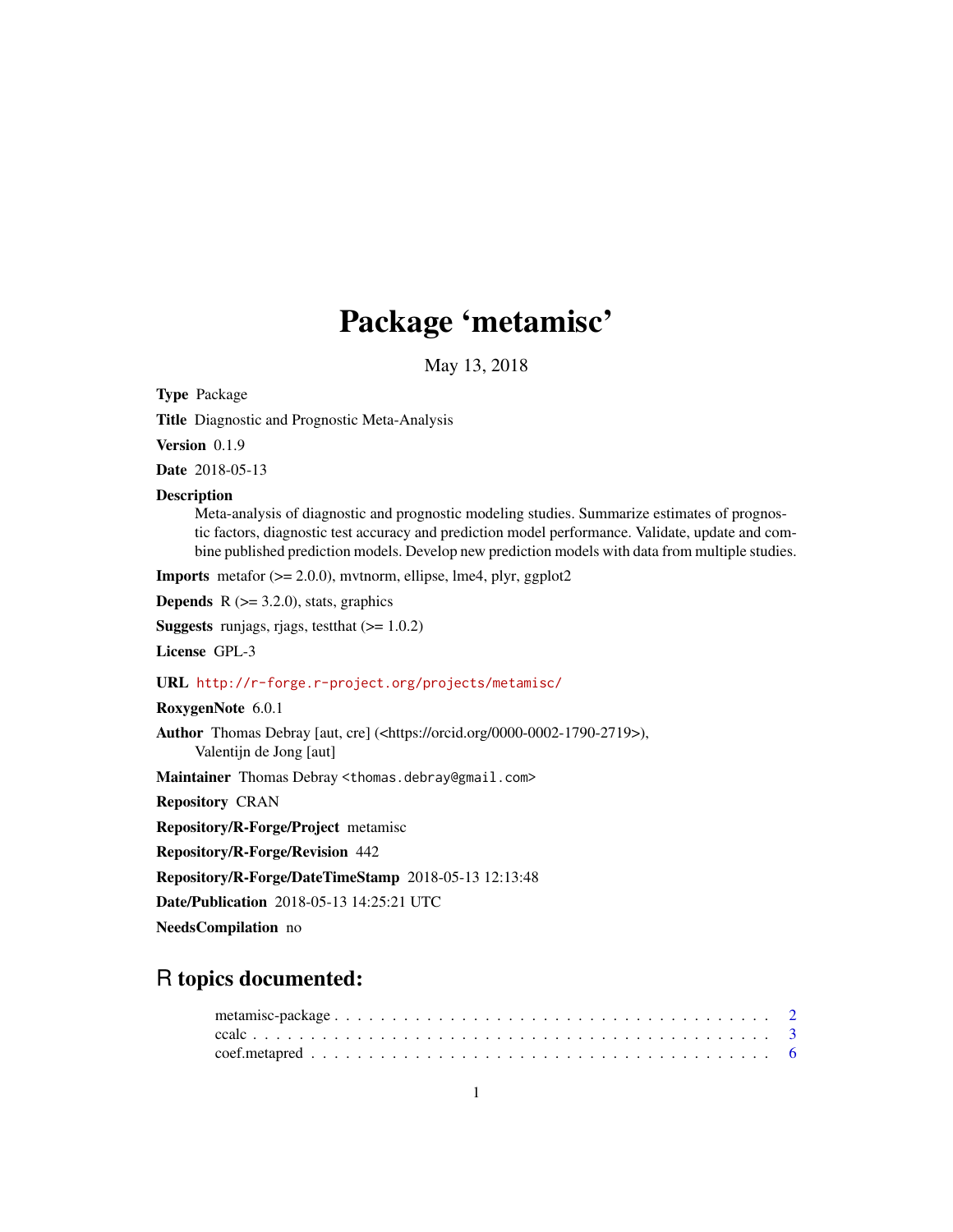<span id="page-1-0"></span>

|              |  | 6              |
|--------------|--|----------------|
|              |  | $\overline{7}$ |
|              |  | $\overline{7}$ |
|              |  | 9              |
|              |  | 10             |
|              |  | 11             |
|              |  | 14             |
| forest       |  | 15             |
|              |  | 16             |
|              |  | 18             |
|              |  | 19             |
|              |  | 19             |
|              |  | 20             |
|              |  | 21             |
|              |  | 23             |
|              |  | 24             |
|              |  | 25             |
|              |  | 26             |
|              |  | 27             |
|              |  | 28             |
|              |  | 29             |
|              |  | 30             |
|              |  | 33             |
|              |  | 33             |
|              |  | 34             |
|              |  | 35             |
|              |  | 36             |
|              |  | 37             |
| uvmeta-class |  | 39             |
|              |  | 41             |
|              |  | 45             |
|              |  | 46             |
|              |  | 48             |
|              |  |                |

metamisc-package *Diagnostic and Prognostic Meta-Analysis*

# Description

Meta-analysis of diagnostic and prognostic modeling studies. Summarize estimates of prognostic factors, diagnostic test accuracy and prediction model performance. Validate, update and combine published prediction models.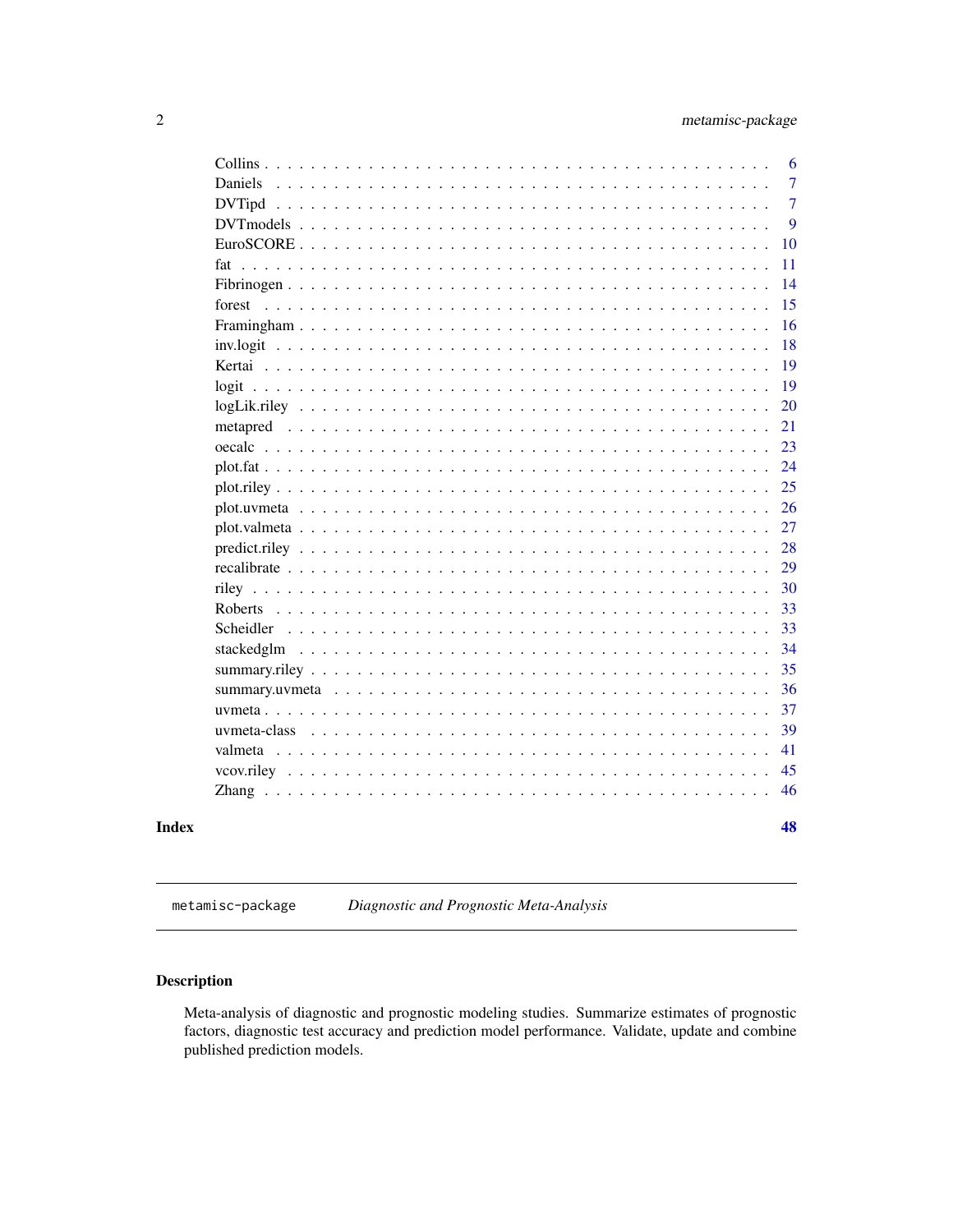#### <span id="page-2-0"></span>ccalc 3

#### Details

The following functionality is currently implemented: univariate meta-analysis of summary data ([uvmeta](#page-36-1)), bivariate meta-analysis of correlated outcomes ([riley](#page-29-1)), meta-analysis of prediction model performance ([valmeta](#page-40-1)), evaluation of funnel plot asymmetry ([fat](#page-10-1)).

The metamisc package also provides a comprehensive framework for developing prediction models when patient-level data from multiple studies or settings are available ([metapred](#page-20-1)).

## Author(s)

Thomas Debray <thomas.debray@gmail.com>, Valentijn de Jong

# References

Debray TPA, Moons KGM, Ahmed I, Koffijberg H, Riley RD. A framework for developing, implementing, and evaluating clinical prediction models in an individual participant data meta-analysis. Stat Med. 2013;32(18):3158–80.

Debray TPA, Damen JAAG, Snell KIE, Ensor J, Hooft L, Reitsma JB, et al. A guide to systematic review and meta-analysis of prediction model performance. BMJ. 2017;356:i6460.

Debray TPA, Moons KGM, Riley RD. Detecting small-study effects and funnel plot asymmetry in meta-analysis of survival data: a comparison of new and existing tests. Res Syn Meth. 2018;9(1):41–50.

Debray TPA, Damen JAAG, Riley R, Snell KIE, Reitsma JB, Hooft L, et al. A framework for metaanalysis of prediction model studies with binary and time-to-event outcomes. Stat Methods Med Res. 2018; In press.

Riley RD, Thompson JR, Abrams KR. An alternative model for bivariate random-effects metaanalysis when the within-study correlations are unknown. Biostatistics 2008; 9: 172–186.

#### See Also

[fat](#page-10-1), [metapred](#page-20-1), [riley](#page-29-1), [uvmeta](#page-36-1), [valmeta](#page-40-1)

<span id="page-2-1"></span>

ccalc *Calculate the concordance statistic*

#### Description

The function calculates (transformed versions of) the concordance (c-) statistic with the corresponding sampling variance.

#### Usage

```
ccalc(cstat, cstat.se, cstat.cilb, cstat.ciub, cstat.cilv, sd.LP, N, O, Po,
  data, slab, subset, g = NULL, level = 0.95, approx.se.method = 4, ...)
```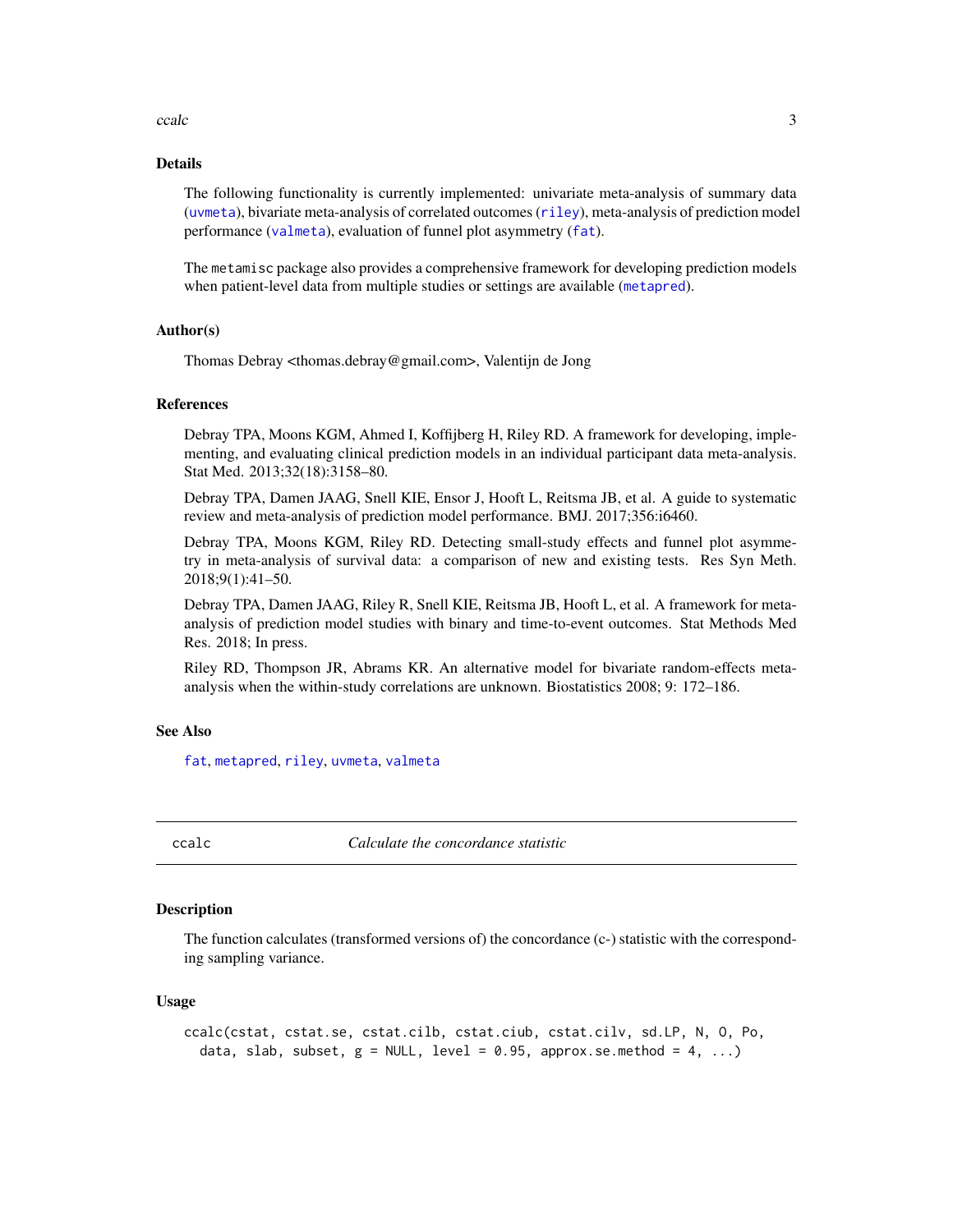#### Arguments

| cstat            | vector to specify the estimated c-statistics.                                                                                                                                                     |
|------------------|---------------------------------------------------------------------------------------------------------------------------------------------------------------------------------------------------|
| cstat.se         | vector to specify the corresponding standard errors.                                                                                                                                              |
| cstat.cilb       | vector to specify the lower limits of the confidence interval.                                                                                                                                    |
| cstat.ciub       | vector to specify the upper limits of the confidence interval.                                                                                                                                    |
| cstat.cilv       | vector to specify the levels of aformentioned confidence interval limits. (default:<br>0.95, which corresponds to the 95% confidence interval).                                                   |
| sd.LP            | vector to specify the standard deviations of the linear predictor (prognostic in-<br>$dex$ ).                                                                                                     |
| N                | vector to specify the sample/group sizes.                                                                                                                                                         |
| $\Omega$         | vector to specify the total number of observed events.                                                                                                                                            |
| Po               | vector to specify the observed event probabilities.                                                                                                                                               |
| data             | optional data frame containing the variables given to the arguments above.                                                                                                                        |
| slab             | optional vector with labels for the studies.                                                                                                                                                      |
| subset           | optional vector indicating the subset of studies that should be used. This can<br>be a logical vector or a numeric vector indicating the indices of the studies to<br>include.                    |
| g                | a quoted string that is the function to transform estimates of the c-statistic; see<br>the details below.                                                                                         |
| level            | level for confidence interval, default 0.95.                                                                                                                                                      |
| approx.se.method |                                                                                                                                                                                                   |
|                  | integer specifying which method should be used for estimating the standard er-<br>ror of the c-statistic (Newcombe, 2006). So far, only method 2 and method 4<br>(default) have been implemented. |
| $\cdots$         | Additional arguments.                                                                                                                                                                             |

# Details

The c-statistic is a measure of discrimination, and indicates the ability of a prediction model to distinguish between patients developing and not developing the outcome. The c-statistic typically ranges from 0.5 (no discriminative ability) to 1 (perfect discriminative ability).

By default, the function ccalc will derive the c-statistic of each study, together with the corresponding standard error and 95% confidence interval. However, it is also possible to calculate transformed versions of the c-statistic. Appropriate standard errors are then derived using the Delta method. For instance, the logit transformation can be applied by specifying g="log(cstat/(1-cstat))".

Restoring the c-statistic: For studies where the c-statistic is missing, it is estimated from the standard deviation of the linear predictor (theta.source="std.dev(LP)"). The corresponding method is described

Restoring the standard error of the c-statistic: When missing, the standard error of the cstatistic can be estimated from the confidence interval. Alternatively, the standard error can be approximated from a combination of the reported c-statistic, the total sample size and the total number of events (Newcombe, 2006). This can be achieved by adopting (a modification of) the method proposed by Hanley and McNeil, as specified in approx.se.method.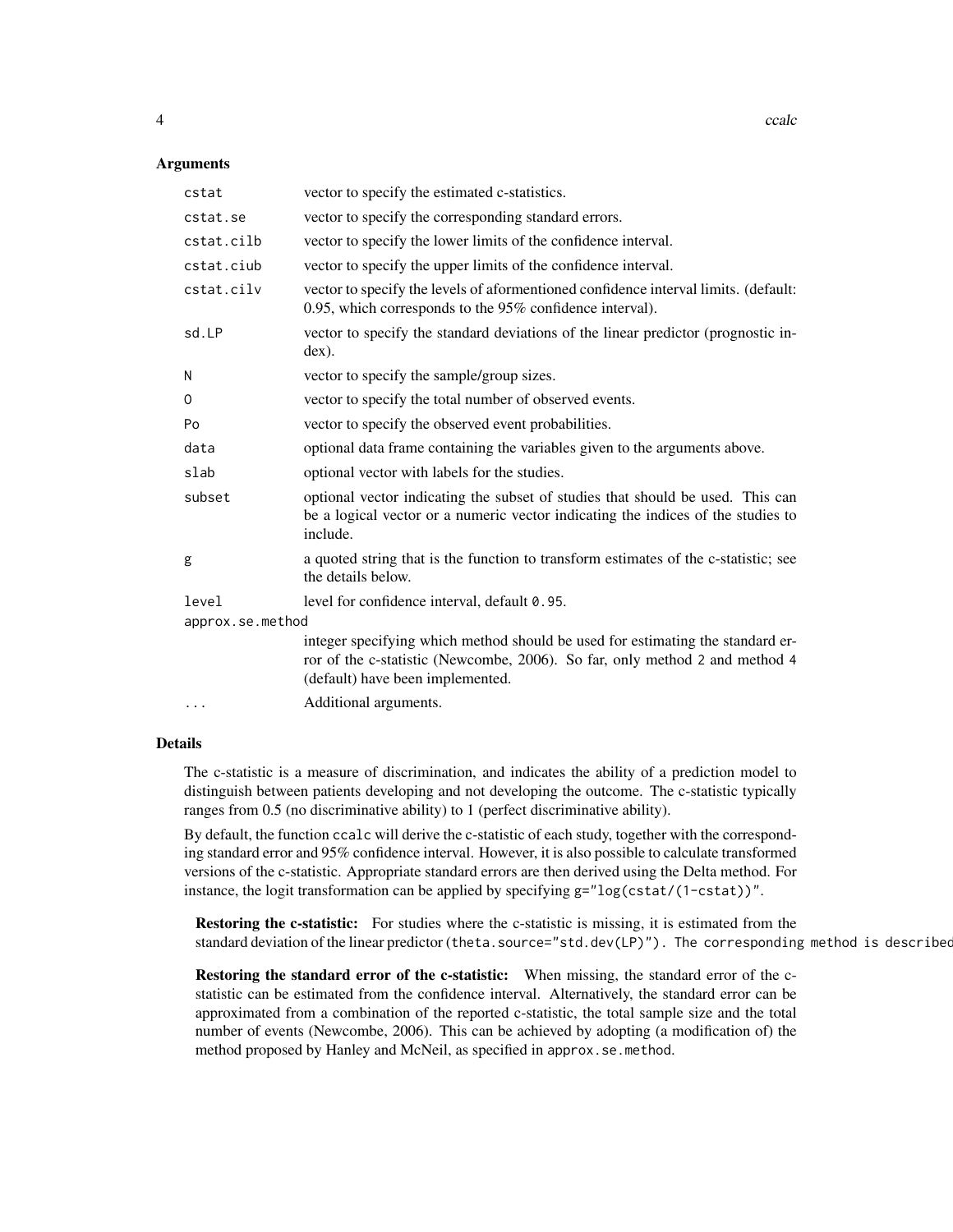ccalc 5

# Value

An array with the following columns:

"theta" The (transformed) c-statistics.

"theta.se" Standard errors of the (transformed) c-statistics.

- "theta.CIl" Lower confidence interval of the (transformed) c-statistics. The level is specified in level. Intervals are calculated on the same scale as theta by assuming a Normal distribution.
- "theta.CIu" Upper confidence interval of the (transformed) c-statistics. The level is specified in level. Intervals are calculated on the same scale as theta by assuming a Normal distribution.

"theta.source" Method used for calculating the (transformed) c-statistic.

"theta.se.source" Method used for calculating the standard error of the (transformed) c-statistic.

#### Author(s)

Thomas Debray <thomas.debray@gmail.com>

## References

Debray TPA, Damen JAAG, Snell KIE, Ensor J, Hooft L, Reitsma JB, et al. A guide to systematic review and meta-analysis of prediction model performance. *BMJ*. 2017; 356:i6460.

Hanley JA, McNeil BJ. The meaning and use of the area under a receiver operating characteristic (ROC) curve. *Radiology*. 1982; 143(1):29–36.

Newcombe RG. Confidence intervals for an effect size measure based on the Mann-Whitney statistic. Part 2: asymptotic methods and evaluation. *Stat Med*. 2006; 25(4):559–73.

Snell KI, Ensor J, Debray TP, Moons KG, Riley RD. Meta-analysis of prediction model performance across multiple studies: Which scale helps ensure between-study normality for the C statistic and calibration measures? *Statistical Methods in Medical Research*. 2017.

White IR, Rapsomaniki E, the Emerging Risk Factors Collaboration. Covariate-adjusted measures of discrimination for survival data. *Biom J*. 2015;57(4):592–613.

#### Examples

######### Validation of prediction models with a binary outcome ######### data(EuroSCORE)

# Calculate the c-statistic and its standard error ccalc(cstat=c.index, cstat.se=se.c.index, cstat.cilb=c.index.95CIl, cstat.ciub=c.index.95CIu, N=n, O=n.events, data=EuroSCORE, slab=Study)

# Calculate the logit c-statistic and its standard error ccalc(cstat=c.index, cstat.se=se.c.index, cstat.cilb=c.index.95CIl, cstat.ciub=c.index.95CIu, N=n, O=n.events, data=EuroSCORE, slab=Study, g="log(cstat/(1-cstat))")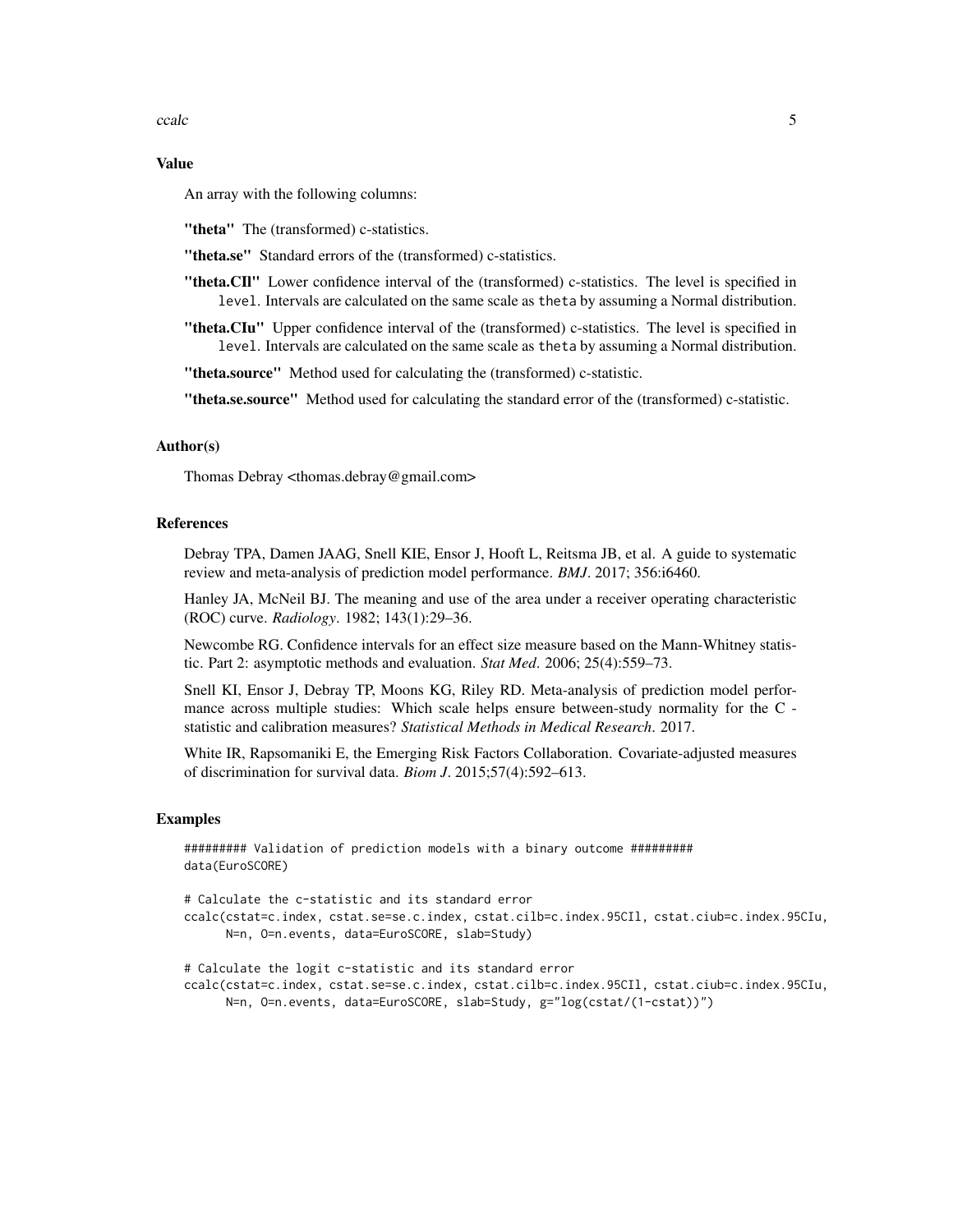<span id="page-5-0"></span>

# Description

Extract the regression coefficients The coef function extracts the estimated model coefficients from objects of class "metapred".

#### Usage

## S3 method for class 'metapred' coef(object, ...)

# Arguments

| object   | A fitted metapred object                      |
|----------|-----------------------------------------------|
| $\cdots$ | Optional arguments (currently not supported). |
| Collins  | Collins data                                  |

## Description

A meta-analysis of nine clinical trials investigating the effect of taking diuretics during pregnancy on the risk of pre-eclampsia.

#### Usage

data(Collins)

# Format

A data frame with 9 observations on the following 2 variables.

logOR a numeric vector with treatment effect sizes (log odds ratio)

SE a numeric vector with the standard error of the treatment effect sizes

#### Source

Collins, R., Yusuf, S., Peto, R. Overview of randomised trials of diuretics in pregnancy. *British Medical Journal* 1985, 290, 17–23.

Hardy, R.J. Thompson, S.G. A likelihood approach to meta-analysis with random effects. *Statistics in Medicine* 1996; 15:619–629.

#### Examples

data(Collins)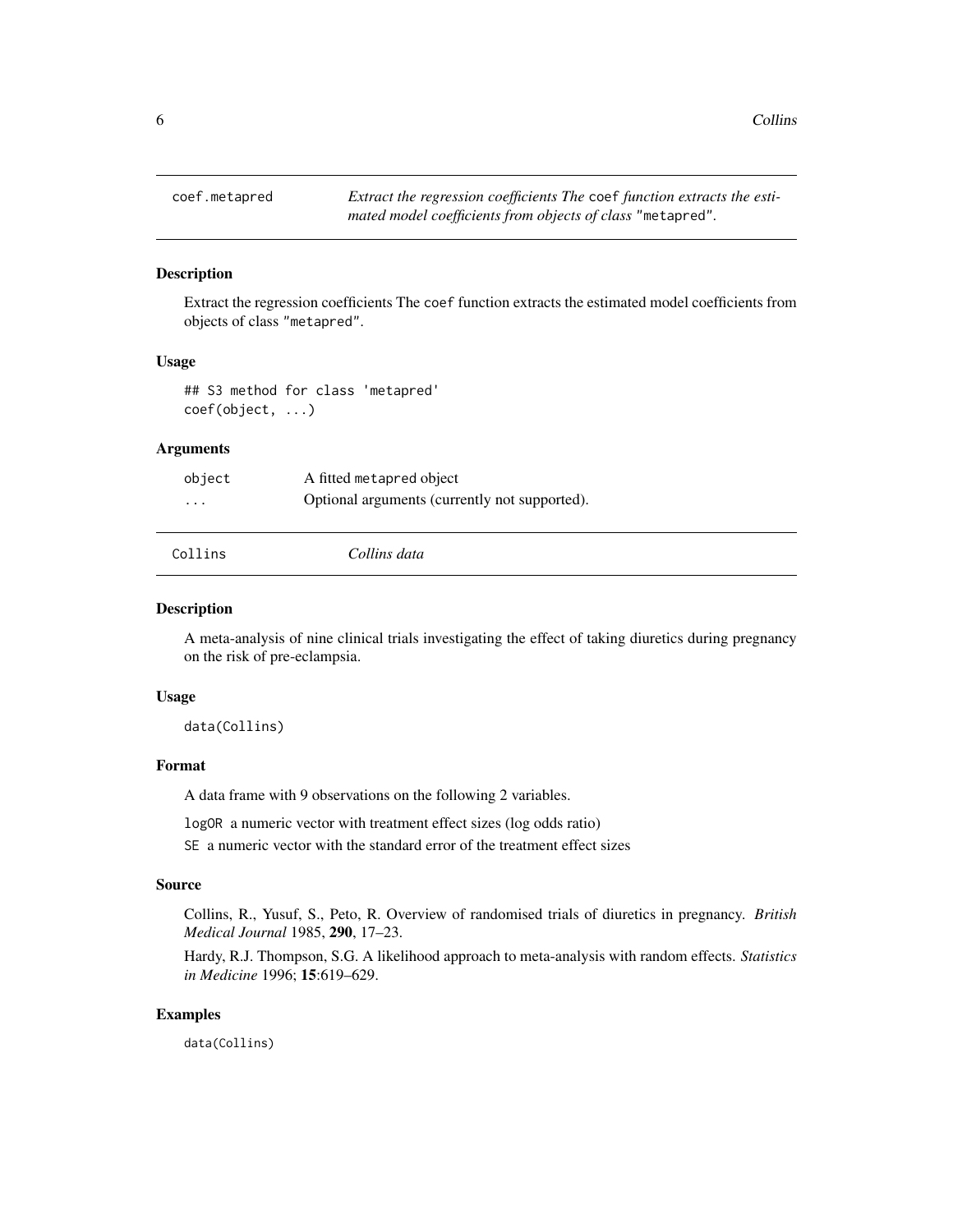<span id="page-6-0"></span>

#### Description

Data frame with treatment differences in CD4 cell count.

#### Usage

data("Daniels")

# Format

A data frame with 15 observations on the following 2 variables.

- Y1 Treatment differences for the log hazard ratio for the development of AIDS or death over 2 years.
- vars1 Error variances of Y1.
- Y2 Difference in mean change in CD4 cell count between baseline and 6 month for studies of the AIDS Clinical Trial Group
- vars2 Error variances of Y2.

#### Details

The Daniels data comprises 15 phase II/III randomized clinical trials of the HIV Disease Section of the Adult AIDS Clinical Trials Group of the National Institutes of Health, which had data available as of May 1996, which had at least six months of follow-up on some patients and in which at least one patient developed AIDS or died. The data were previously used by Daniels and Hughes (1997) to assess whether the change in CD4 cell count is a surrogate for time to either development of AIDS or death in drug trials of patients with HIV.

#### Source

Daniels MJ, Hughes MD. Meta-analysis for the evaluation of potential surrogate markers. *Statistics in Medicine* 1997; 16: 1965–1982.

<span id="page-6-1"></span>DVTipd *Hypothetical dataset for diagnosis of Deep Vein Thrombosis (DVT)*

# **Description**

A hypothetical dataset with 500 subjects suspected of having deep vein thrombosis (DVT).

#### Usage

data(DVTipd)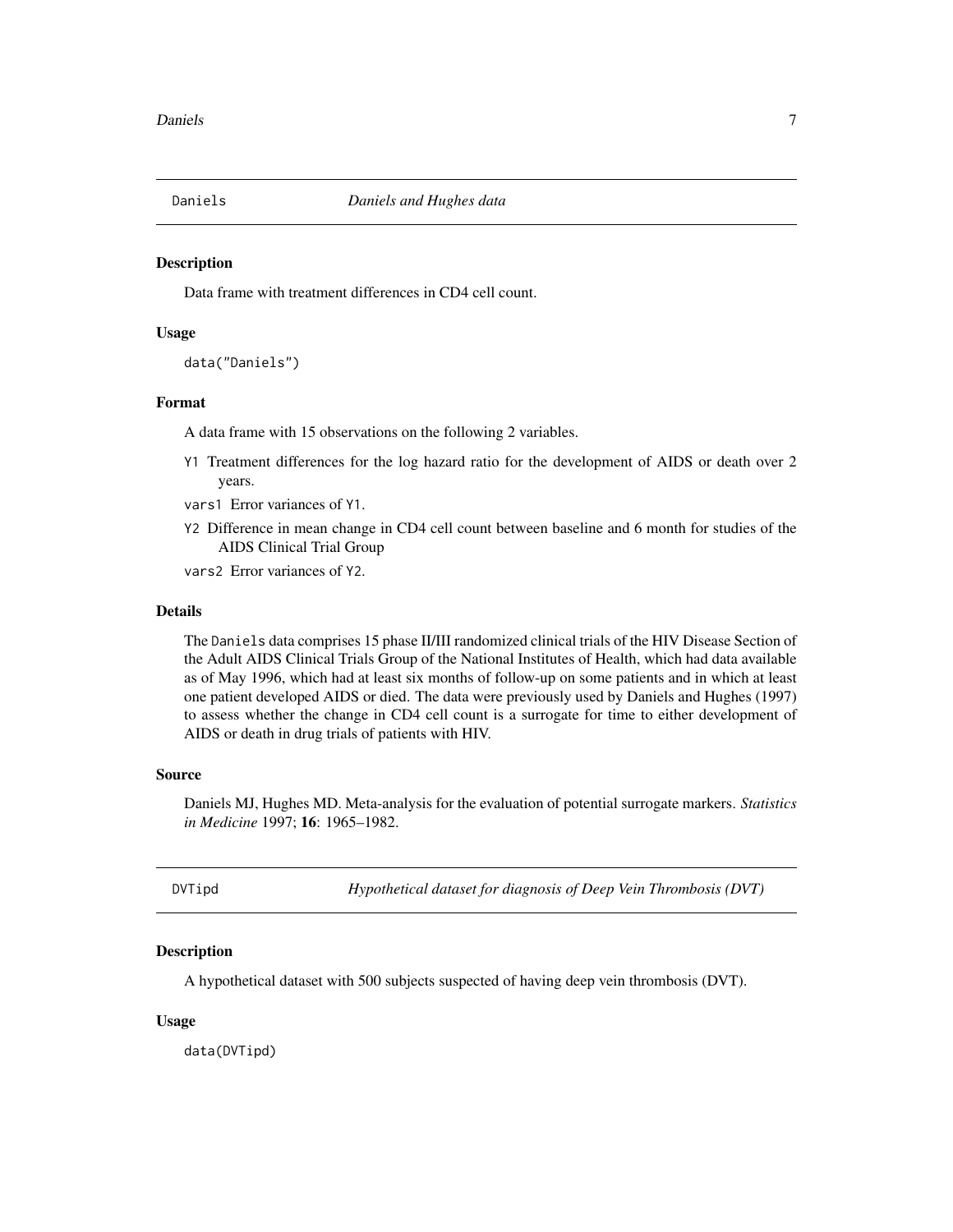#### Format

A data frame with 500 observations of 15 variables.

sex gender (0=female, 1=male)

malign active malignancy (0=no active malignancy, 1=active malignancy)

par paresis (0=no paresis, 1=paresis)

surg recent surgery or bedridden

tend tenderness venous system

oachst oral contraceptives or hst

- leg entire leg swollen
- notraum absence of leg trauma
- calfdif3 calf difference >= 3 cm
- pit pitting edema
- vein vein distension
- altdiagn alternative diagnosis present

histdvt history of previous DVT

ddimdich dichotimized D-dimer value

dvt final diagnosis of DVT

#### Details

Hypothetical dataset derived from the Individual Participant Data Meta-Analysis from Geersing *et al* (2014). The dataset consists of consecutive outpatients with suspected deep vein thrombosis, with documented information on the presence or absence of proximal deep vein thrombosis (dvt) by an acceptable reference test. Acceptable such tests were either compression ultrasonography or venography at initial presentation, or, if venous imaging was not performed, an uneventful followup for at least three months.

#### Source

Geersing GJ, Zuithoff NPA, Kearon C, Anderson DR, Ten Cate-Hoek AJ, Elf JL, et al. Exclusion of deep vein thrombosis using the Wells rule in clinically important subgroups: individual patient data meta-analysis. *BMJ*. 2014;348:g1340.

#### Examples

```
data(DVTipd)
str(DVTipd)
summary(apply(DVTipd,2,as.factor))
## Develop a prediction model to predict presence of DVT
model.dvt <- glm("dvt~sex+oachst+malign+surg+notraum+vein+calfdif3+ddimdich",
                  family=binomial, data=DVTipd)
summary(model.dvt)
```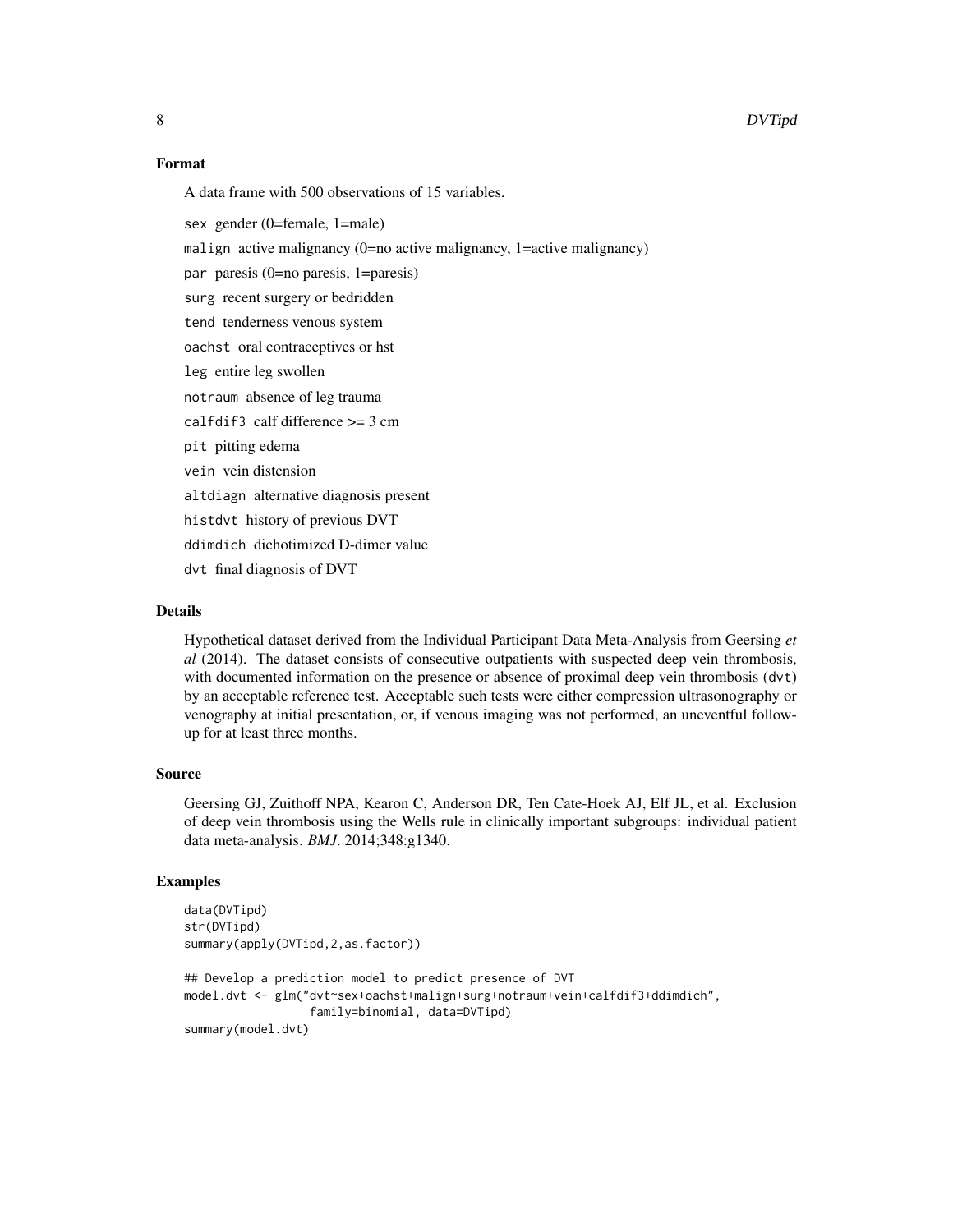<span id="page-8-0"></span>

#### Description

Previously published prediction models for predicting the presence of DVT.

#### Usage

data(DVTmodels)

#### Format

An object of the class litmodels with the following information for each literature model: the study-level descriptives ("descriptives"), the regression coefficient or weight for each predictor ("weights") and the error variance for each regression coefficient or weight ("weights.var").

#### Details

Previously, several models (Gagne, Oudega) and score charts (Wells, modified Wells, and Hamilton) have been published for evaluating the presence of DVT in suspected patients. These models combine information on mulitple predictors into a weighted sum, that can subsequently be used to obtain estimates of absolute risk. See DVTipd for more information on the predictors.

#### Source

Wells PS, Anderson DR, Bormanis J, Guy F, Mitchell M, Gray L, Clement C, Robinson KS, Lewandowski B. Value of assessment of pretest probability of deep-vein thrombosis in clinical management. *Lancet* 1997; 350(9094):1795–1798. DOI: 10.1016/S0140-6736(97)08140-3.

Wells PS, Anderson DR, Rodger M, Forgie M, Kearon C, Dreyer J, Kovacs G, Mitchell M, Lewandowski B, Kovacs MJ. Evaluation of D-dimer in the diagnosis of suspected deep-vein thrombosis. *The New England Journal of Medicine* 2003; 349(13):1227–1235. DOI: 10.1056/NEJMoa023153.

Gagne P, Simon L, Le Pape F, Bressollette L, Mottier D, Le Gal G. Clinical prediction rule for diagnosing deep vein thrombosis in primary care. *La Presse Medicale* 2009; 38(4):525–533. DOI: 10.1016/j.lpm.2008.09.022.

Subramaniam RM, Snyder B, Heath R, Tawse F, Sleigh J. Diagnosis of lower limb deep venous thrombosis in emergency department patients: performance of Hamilton and modified Wells scores. *Annals of Emergency Medicine* 2006; 48(6):678–685. DOI: 10.1016/j.annemergmed.2006.04.010.

Oudega R, Moons KGM, Hoes AW. Ruling out deep venous thrombosis in primary care. a simple diagnostic algorithm including D-dimer testing. *Thrombosis and Haemostasis* 2005; 94(1):200– 205. DOI: 10.1160/TH04-12-0829.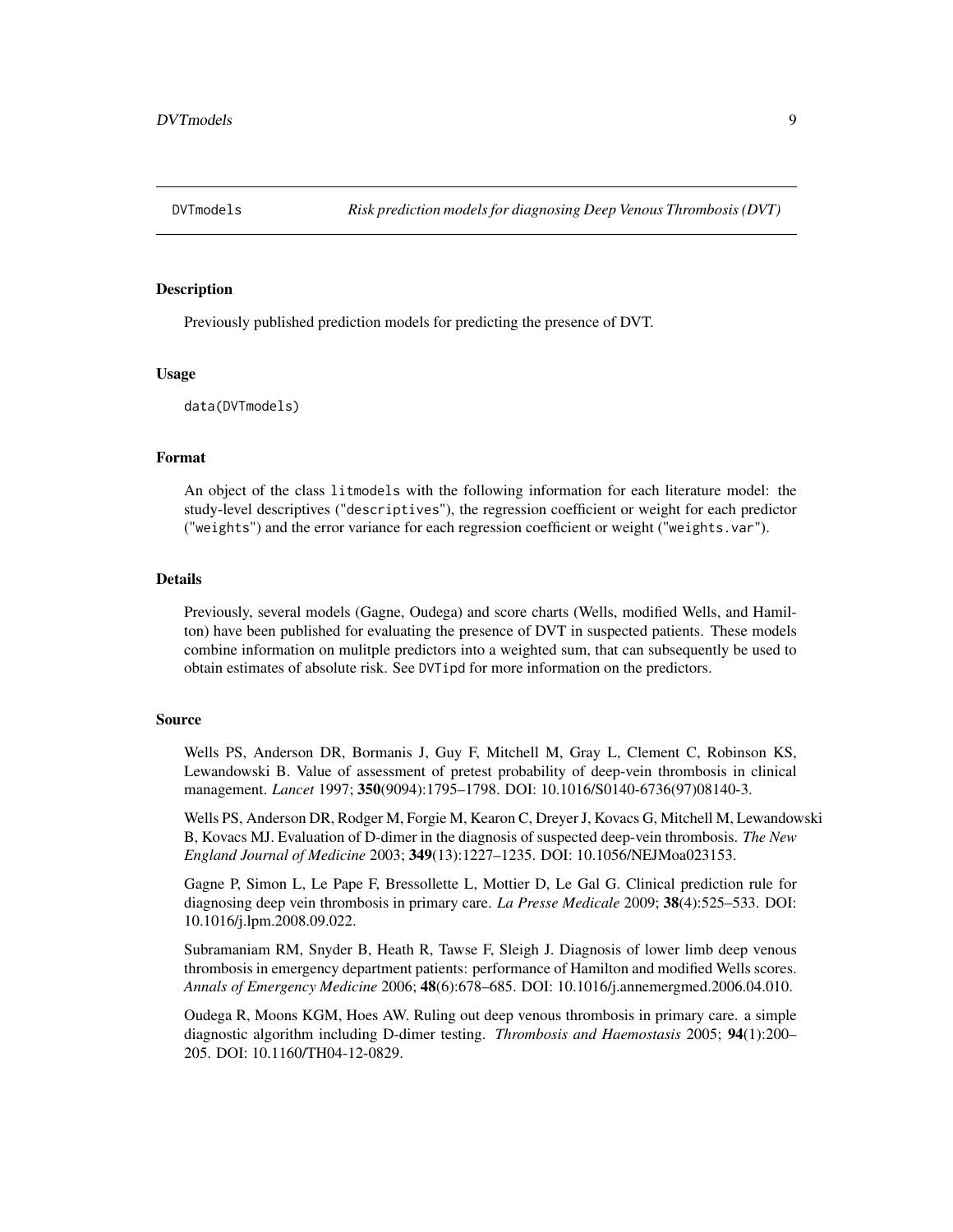#### <span id="page-9-0"></span>References

Debray TPA, Koffijberg H, Nieboer D, Vergouwe Y, Steyerberg EW, Moons KGM. Meta-analysis and aggregation of multiple published prediction models. *Stat Med*. 2014 Jun 30;33(14):2341–62.

Debray TPA, Koffijberg H, Vergouwe Y, Moons KGM, Steyerberg EW. Aggregating published prediction models with individual participant data: a comparison of different approaches. *Stat Med*. 2012 Oct 15;31(23):2697–712.

#### See Also

[DVTipd](#page-6-1)

#### Examples

data(DVTmodels)

EuroSCORE *Predictive performance of EuroSCORE II*

#### Description

This data set contains estimates on the predictive performance of the European system for cardiac operative risk evaluation (EuroSCORE II) in patients undergoing cardiac surgery. Results are based on the original development study and 22 validations identified by Guida *et al*.

#### Usage

data("EuroSCORE")

#### Format

A data frame with 23 observations on the following 13 variables.

Study a vector with the first author of each validation study

- n a numeric vector with the total number of patients on which performance estimates are based
- n.events a numeric vector with the total number of observed events
- c.index a numeric vector with the estimated concordance statistic of each validation
- se.c.index a numeric vector with the standard error of the concordance statistics
- c.index.95CIl a numeric vector with the lower bound of the 95% confidence interval of the estimated concordance statistics
- c.index.95CIu a numeric vector with the upper bound of the 95% confidence interval of the estimated concordance statistics
- Po a numeric vector with the overall observed event probability of each validation
- Pe a numeric vector with the overall expected event probability of each validation
- SD.Pe a numeric vector with the standard error of Pe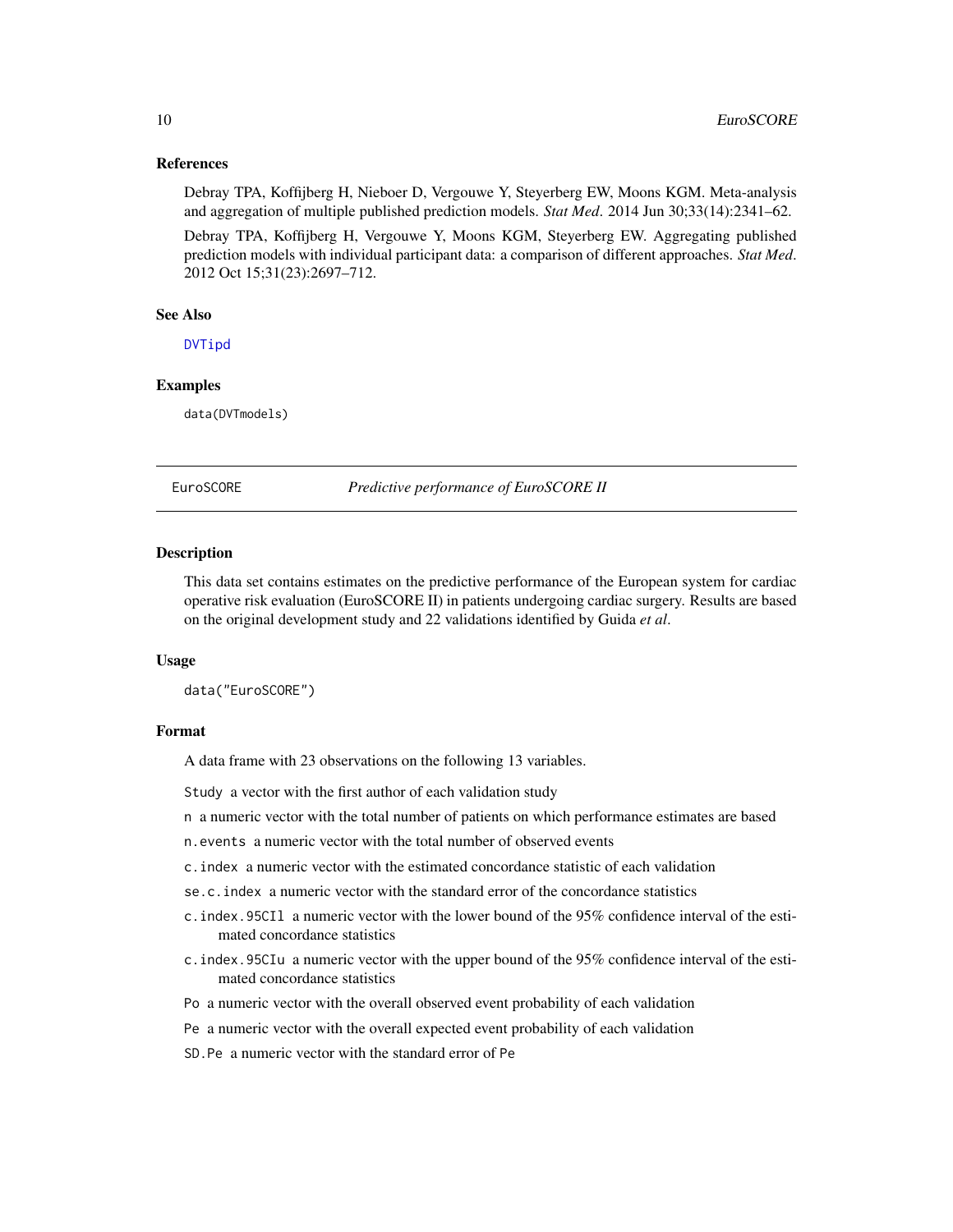<span id="page-10-0"></span>e.events a numeric vector with the total number of expected events in each validation

multicentre a logical vector describing whether the study was a multicentre study

mean.age a numeric vector describing the mean age of the patients

sd.age a numeric vector with the spread of the age of the patients

pts.before.2010 a logical vector describing whether studies included patients before 2010 (i.e., before EuroSCORE II was developed)

#### Details

Published in 2012, EuroSCORE II was developed using logistic regression in a dataset comprising 16,828 adult patients undergoing major cardiac surgery from 154 hospitals in 43 countries over a 12-week period (May-July) in 2010. EuroSCORE II was developed to predict in-hospital mortality for patients undergoing any type of cardiac surgery. In 2014, a systematic review of published evidence on the performance value of the euroSCORE II was undertaken by Guida *et al*. Twenty-two validations, including more 145,592 patients from 21 external validation articles (one study included two validations) and a split-sample validation contained within original development article were included in the review; 23 validation studies in total.

# Source

Guida P, Mastro F, Scrascia G, Whitlock R, Paparella D. Performance of the European System for Cardiac Operative Risk Evaluation II: a meta-analysis of 22 studies involving 145,592 cardiac surgery procedures. *J Thorac Cardiovasc Surg*. 2014; 148(6):3049–3057.e1.

Nashef SAM, Roques F, Sharples LD, Nilsson J, Smith C, Goldstone AR, et al. EuroSCORE II. *Eur J Cardiothorac Surg*. 2012; 41(4):734-744; discussion 744-745.

#### Examples

data(EuroSCORE)

<span id="page-10-1"></span>fat *Regression tests for detecting funnel plot asymmetry*

#### **Description**

The presence of small-study effects is a common threat to systematic reviews and meta-analyses, especially when it is due to publication bias, which occurs when small primary studies are more likely to be reported (published) if their findings were positive. The presence of small-study effects can be verified by visual inspection of the funnel plot, where for each included study of the metaanalysis, the estimate of the reported effect size is depicted against a measure of precision or sample size. The premise is that the scatter of plots should reflect a funnel shape, if small-study effects do not exist. However, when small studies are predominately in one direction (usually the direction of larger effect sizes), asymmetry will ensue.

The [fat](#page-10-1) function implements several tests for detecting funnel plot asymmetry, which can be used when the presence of between-study heterogeneity in treatment effect is relatively low.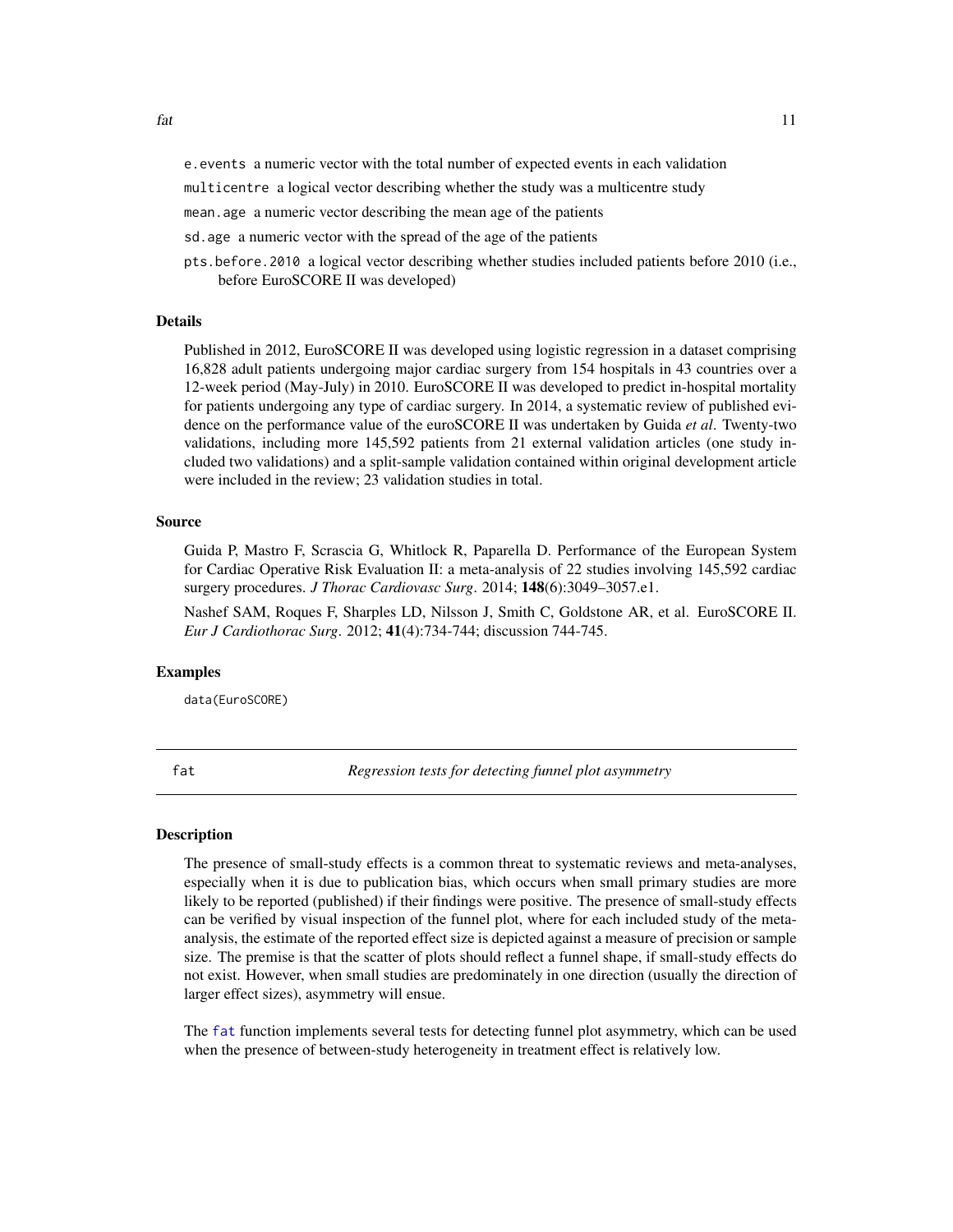# Usage

 $fat(b, b.se, n. total, d. total, d1, d2, method = "E-FIV")$ 

#### Arguments

| $\mathbf b$ | Vector with the effect size of each study. Examples are log odds ratio, log haz-<br>ards ratio, log relative risk.                                                                               |
|-------------|--------------------------------------------------------------------------------------------------------------------------------------------------------------------------------------------------|
| b.se        | Optional vector with the standard error of the effect size of each study                                                                                                                         |
| n.total     | Optional vector with the total sample size of each study                                                                                                                                         |
| d.total     | Optional vector with the total number of observed events for each study                                                                                                                          |
| d1          | Optional vector with the total number of observed events in the exposed groups                                                                                                                   |
| d2          | Optional vector with the total number of observed events in the unexposed<br>groups                                                                                                              |
| method      | Method for testing funnel plot asymmetry, defaults to "E-FIV" (Egger's test<br>with multiplicative dispersion). Other options are E-UW, M-FIV, M-FPV, D-FIV<br>and D-FAV. More info in "Details" |

# Details

Egger regression method: A common method to test the presence of small-study effects is given as the following unweighted regression model (method="E-UW", Egger 1997):

 $\hat{b}_k = \beta_0 + \beta_1 \, \widehat{\text{SE}}(\hat{b}_k) + \epsilon_k \, , \, \epsilon_k \sim \mathcal{N}\left(0, \sigma^2\right)$ 

Whereas  $\beta_0$  indicates the size and direction of the treatment effect,  $\beta_1$  provides a measure of asymmetry; the larger its deviation from zero the more pronounced the asymmetry. Otherwise, if  $\beta_1 = 0$ , there is no association between the estimated effect sizes  $b_k$  and their corresponding estimates for the standard error  $\widehat{SE}(\hat{b}_k)$  among the reported studies, indicating no asymmetry and thus no small-study effects.

It is possible to allow for between-study heterogeneity by adopting a multiplicative overdispersion parameter by which the variance in each study is multiplied (method="E-FIV", Sterne 2000):

$$
\hat{\beta}_k = a + b \widehat{\text{SE}}(\hat{\beta}_k) + \epsilon_k , \ \epsilon_k \sim \mathcal{N}(0, \phi \widehat{\text{var}}(\hat{\beta}_k))
$$

Unfortunately, both tests are known to be intrinsically biased because: (i) the independent variable is subject to sampling variability; (ii) the standardized treatment effect is correlated with its estimated precision; and (iii) for binary data, the independent regression variable is a biased estimate of the true precision, with larger bias for smaller sample sizes (Macaskill 2001).

Macaskill regression method: To overcome the problems with the Egger approach, Macaskill et al. consider fitting a regression directly to the data using the treatment effect as the dependent variable, and study size  $(n_k)$  as the independent variable. Again, the observations are weighted by the inverse variance of the estimate to allow for possible heteroscedasticity (method="M-FIV", Macaskill 2001):

$$
\hat{\beta}_k = a + b n_k + \epsilon_k , \ \epsilon_k \sim \mathcal{N}(0, \phi \widehat{\text{var}}(\hat{\beta}_k))
$$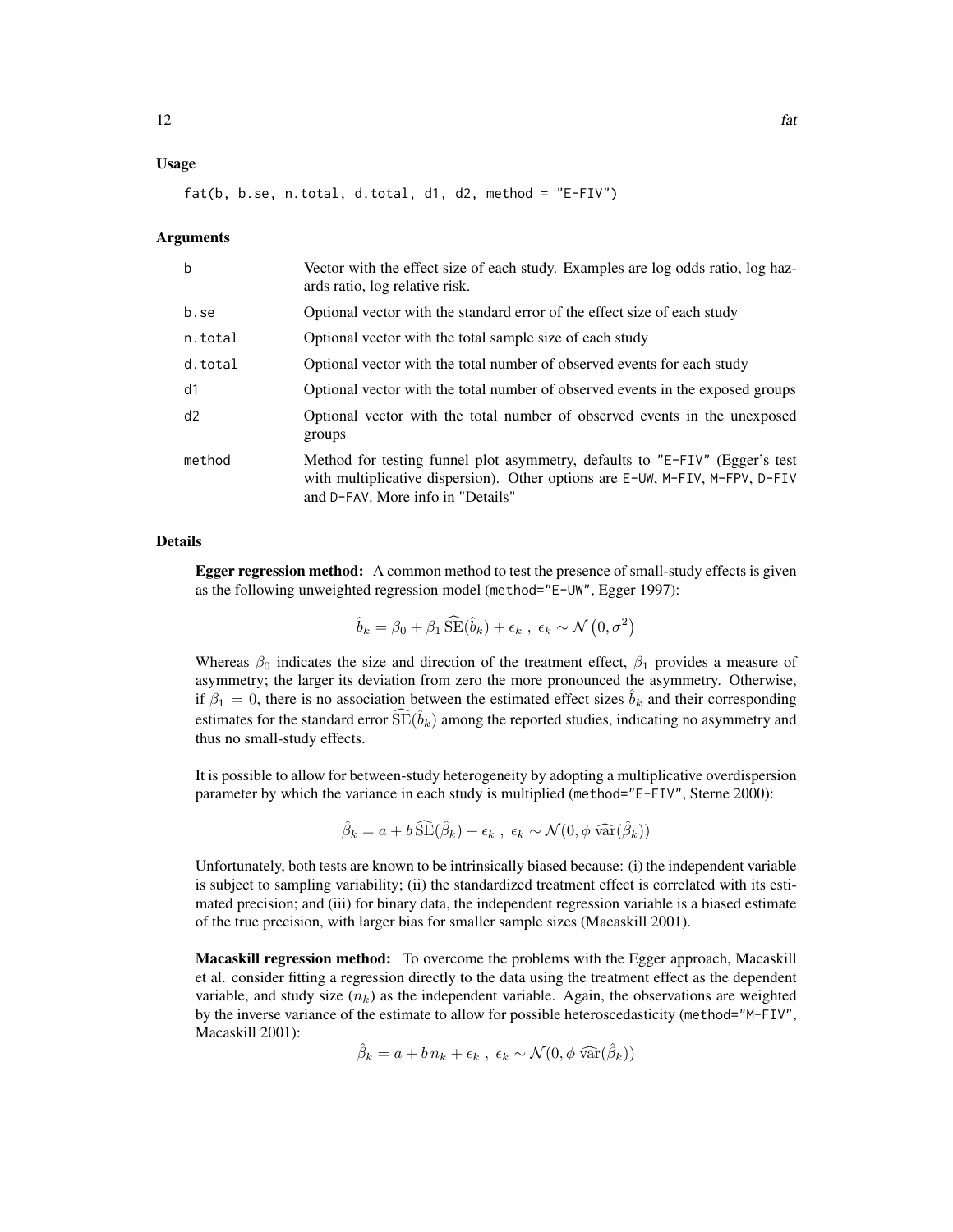Macaskill et al. also proposed an alternative test where a 'pooled' estimate of the outcome proportion is used for the variance  $\widehat{\text{var}}(\hat{b}_k)$  (method="M-FPV", Macaskill 2001):

$$
\hat{\beta}_k = a + b n_k + \epsilon_k , \ \epsilon_k \sim \mathcal{N}\left(0, \phi \frac{1}{d_k(1 - d_k/n_k)}\right)
$$

For studies with zero events, a continuity correction is applied by adding 0.5 to all cell counts.

Peters regression method: A modification of Macaskill's test was proposed by Peters et al. to obtain more balanced type-I error rates in the tail probability areas (method="P-FPV", Peters 2006):

$$
\hat{\beta}_k = a + b \frac{1}{n_k} + \epsilon_k , \ \epsilon_k \sim \mathcal{N}\left(0, \phi \frac{1}{d_k(1 - d_k/n_k)}\right)
$$

Again, 0.5 is added to all cells for studies with zero events.

Debray regression method: Because the use of aforementioned tests may be less appropriate in the presence of survival data, Debray et al. proposed using the total number of events  $(d_k)$  as independent variable (method="D-FIV", Debray 2017):

$$
\hat{\beta}_k = a + b \frac{1}{d_k} + \epsilon_k , \ \epsilon_k \sim \mathcal{N}(0, \phi \widehat{\text{var}}(\hat{\beta}_k))
$$

For studies with zero events, the total number of observed events is set to 1. Alternatively, when  $\widehat{\text{var}}(\hat{\beta}_k)$  is unknown or derived from small samples, Debray at al.proposed to use the following<br>regression model (mothod="D=5A)!" Debray 2017): regression model (method="D-FAV", Debray 2017):

$$
\hat{\beta}_k = a + b \frac{1}{d_k} + \epsilon_k , \ \epsilon_k \sim \mathcal{N}\left(0, \phi \left(\frac{1}{d_{k1}} + \frac{1}{d_{k2}}\right)\right)
$$

#### Value

a list containing the following entries:

- "pval" A two-sided P-value indicating statistical significance of the funnel plot asymettry test. Values below the significance level (usually defined as 10%) support the presence of funnel plot asymmetry, and thus small-study effects.
- "model" A fitted glm object, representing the estimated regression model used for testing funnel plot asymmetry.

#### Author(s)

Thomas Debray <thomas.debray@gmail.com>

#### References

Debray TPA, Moons KGM, Riley RD. Detecting small-study effects and funnel plot asymmetry in meta-analysis of survival data: a comparison of new and existing tests. Res Syn Meth. 2018;9(1):41–50.

Egger M, Davey Smith G, Schneider M, Minder C. Bias in meta-analysis detected by a simple, graphical test. *BMJ*. 1997;315(7109):629–34.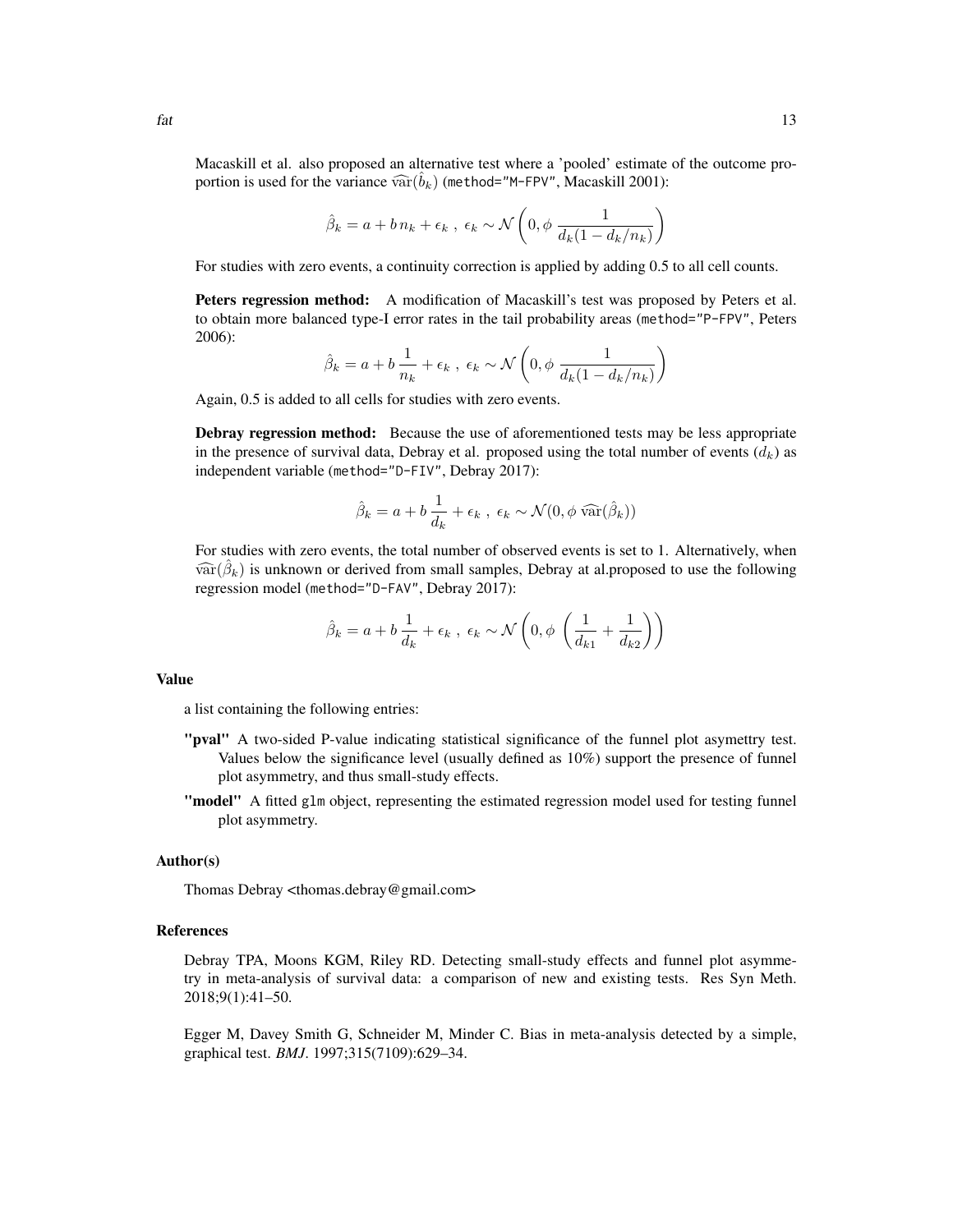<span id="page-13-0"></span>Macaskill P, Walter SD, Irwig L. A comparison of methods to detect publication bias in metaanalysis. *Stat Med*. 2001;20(4):641–54.

Peters JL, Sutton AJ, Jones DR, Abrams KR, Rushton L. Comparison of two methods to detect publication bias in meta-analysis. *JAMA*. 2006 Feb 8;295(6):676–80.

Sterne JA, Gavaghan D, Egger M. Publication and related bias in meta-analysis: power of statistical tests and prevalence in the literature. *J Clin Epidemiol*. 2000;53(11):1119–29.

#### See Also

[plot.fat](#page-23-1)

#### Examples

```
data(Fibrinogen)
b <- log(Fibrinogen$HR)
b.se <- ((log(Fibrinogen$HR.975) - log(Fibrinogen$HR.025))/(2*qnorm(0.975)))
n.total <- Fibrinogen$N.total
d.total <- Fibrinogen$N.events
fat(b=b, b.se=b.se)
fat(b=b, b.se=b.se, d.total=d.total, method="D-FIV")
# Note that many tests are also available via metafor
require(metafor)
fat(b=b, b.se=b.se, n.total=n.total, method="M-FIV")
regtest(x=b, sei=b.se, ni=n.total, model="lm", predictor="ni")
```
Fibrinogen *Meta-analysis of the association between plasma fibrinogen concentration and the risk of coronary heath disease*

#### Description

The Fibrinogen data set is a meta-analysis of 31 studies in which the association between plasma fibrinogen concentration and the risk of coronary heath disease (CHD) was estimated.

#### Usage

data("Fibrinogen")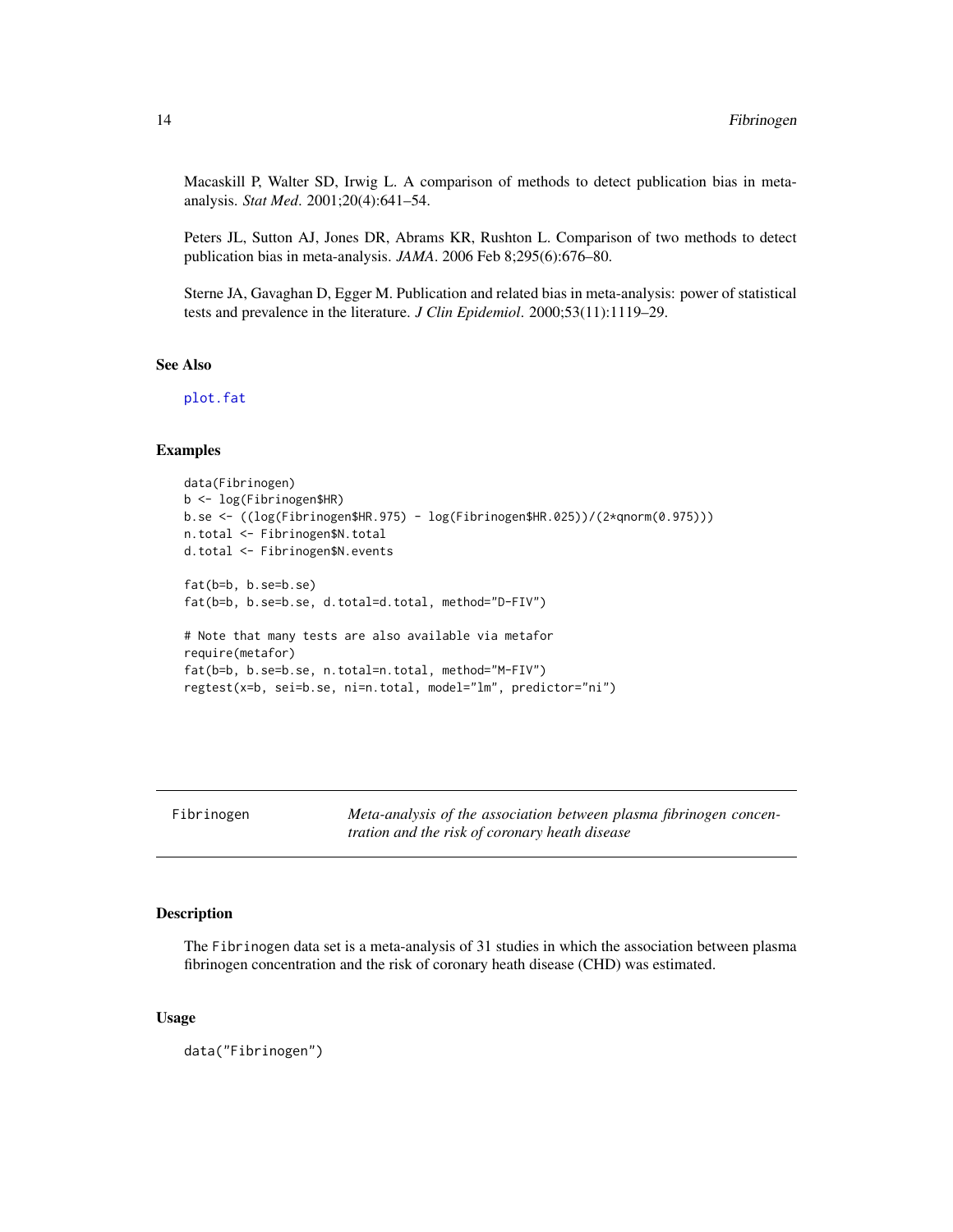<span id="page-14-0"></span>forest that the contract of the contract of the contract of the contract of the contract of the contract of the contract of the contract of the contract of the contract of the contract of the contract of the contract of th

# Format

A data frame with 5 variables:

- N.total a numeric vector describing the total number of patients for each study
- N.events a numeric vector describing the number of observed events within each study
- HR a numeric vector describing the estimated hazard ratio of each study
- HR.025 a numeric vector describing the lower boundary of the 95% confidence interval of HR
- HR.975 a numeric vector describing the upper boundary of the 95% confidence interval of HR

#### Source

Fibrinogen Studies Collaboration. Collaborative meta-analysis of prospective studies of plasma fibrinogen and cardiovascular disease. *Eur J Cardiovasc Prev Rehabil*. 2004 Feb;11(1):9-17.

Thompson S, Kaptoge S, White I, Wood A, Perry P, Danesh J, et al. Statistical methods for the time-to-event analysis of individual participant data from multiple epidemiological studies. *Int J Epidemiol*. 2010 Oct;39(5):1345-59.

### Examples

```
data(Fibrinogen)
## maybe str(Fibrinogen) ; plot(Fibrinogen) ...
```
<span id="page-14-1"></span>forest *Forest plot*

#### **Description**

Generate a forest plot by specifying the various effect sizes, confidence intervals and summary estimate.

#### Usage

```
forest(theta, theta.ci.lb, theta.ci.ub, theta.slab, theta.summary,
  theta.summary.ci.lb, theta.summary.ci.ub, theta.summary.pi.lb,
  theta.summary.pi.ub, title, sort = "asc", theme = theme_bw(),
  predint.linetype = 1, xlim, xlab = "", refline = 0,
  label.summary = "Summary Estimate", label.predint = "Prediction Interval",
  ...)
```
#### Arguments

| theta       | Numeric vector with effect size for each study                                              |
|-------------|---------------------------------------------------------------------------------------------|
| theta.ci.lb | Numeric vector specifying the lower bound of the confidence interval of the<br>effect sizes |
| theta.ci.ub | Numeric vector specifying the upper bound of the confidence interval of the<br>effect sizes |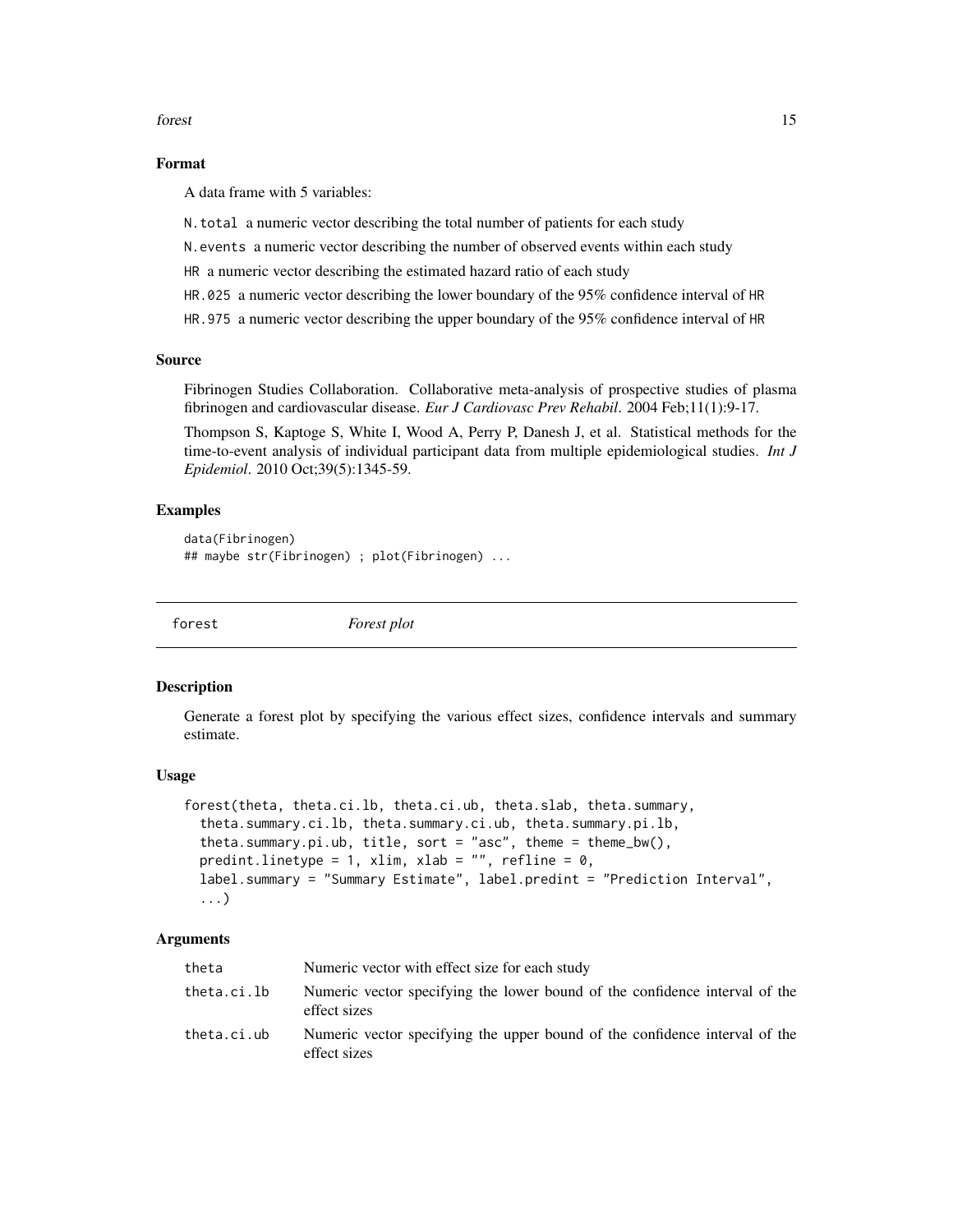<span id="page-15-0"></span>

| theta.slab          | Character vector specifying the study labels                                                                                                               |
|---------------------|------------------------------------------------------------------------------------------------------------------------------------------------------------|
|                     | theta.summary Meta-analysis summary estimate of the effect sizes                                                                                           |
| theta.summary.ci.lb |                                                                                                                                                            |
|                     | Lower bound of the confidence (or credibility) interval of the summary estimate                                                                            |
| theta.summary.ci.ub |                                                                                                                                                            |
|                     | Upper bound of the confidence (or credibility) interval of the summary estimate                                                                            |
| theta.summary.pi.lb |                                                                                                                                                            |
|                     | Lower bound of the (approximate) prediction interval of the summary estimate.                                                                              |
| theta.summary.pi.ub |                                                                                                                                                            |
|                     | Upper bound of the (approximate) prediction interval of the summary estimate.                                                                              |
| title               | Title of the forest plot                                                                                                                                   |
| sort                | By default, studies are sorted by ascending effect size (sort="asc"). Set to<br>"desc" for sorting in reverse order, or any other value to ignore sorting. |
| theme               | Theme to generate the forest plot. By default, the classic dark-on-light ggplot2<br>theme is used. See theme_bw for more information.                      |
| predint.linetype    |                                                                                                                                                            |
|                     | The linetype of the prediction interval                                                                                                                    |
| xlim                | The x limits $(x1, x2)$ of the forest plot                                                                                                                 |
| xlab                | Optional character string specifying the X label                                                                                                           |
| refline             | Optional numeric specifying a reference line                                                                                                               |
| label.summary       | Optional character string specifying the label for the summary estimate                                                                                    |
| label.predint       | Optional character string specifying the label for the (approximate) prediction<br>interval                                                                |
| $\cdots$            | Additional arguments, which are currently ignored.                                                                                                         |

# Author(s)

Thomas Debray <thomas.debray@gmail.com>

| Framingham | Predictive performance of the Framingham Risk Score in male popu- |
|------------|-------------------------------------------------------------------|
|            | lations                                                           |

# Description

This data set contains estimates on the performance of the Framingham model for predicting coronary heart disease in male populations (Wilson 1998). Results are based on the original development study and 20 validations identified by Damen *et al*.

# Usage

data("Framingham")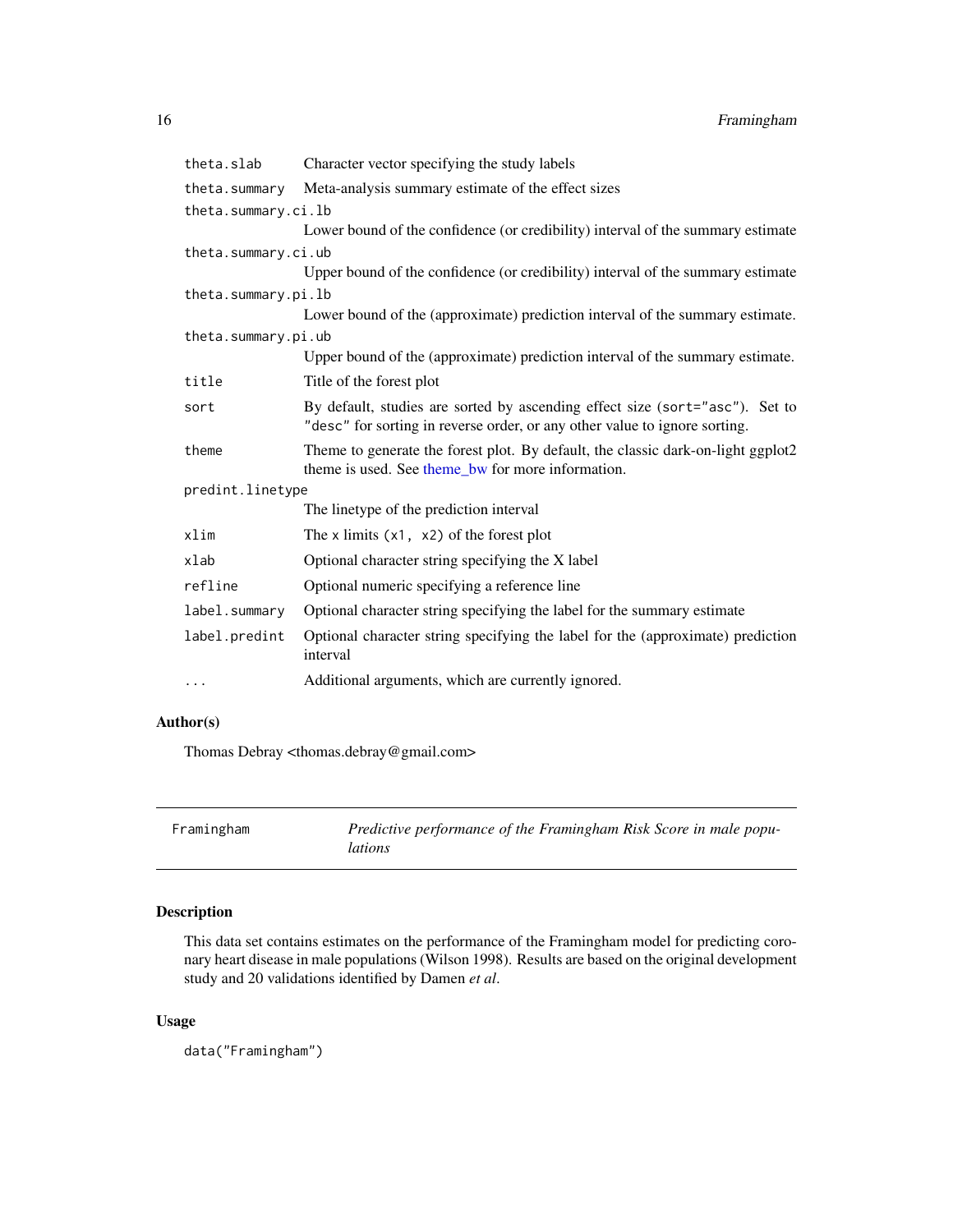#### Framingham 17

#### Format

A data frame with 24 observations on the following 19 variables.

AuthorYear a vector describing the study authors

- n a numeric vector with the total number of patients on which performance estimates are based
- n.events a numeric vector with the total number of observed events
- c.index a numeric vector with the estimated concordance statistic of each validation
- se.c.index a numeric vector with the standard error of the concordance statistics
- c.index.95CIl a numeric vector with the lower bound of the 95% confidence interval of the estimated concordance statistics
- c.index.95CIu a numeric vector with the upper bound of the 95% confidence interval of the estimated concordance statistics
- Po a numeric vector with the overall observed event probability of each validation
- Pe a numeric vector with the overall expected event probability of each validation
- t.val a numeric vector describing the time period in which predictive performance was assessed for each validation
- mean\_age a numeric vector describing the mean age of the patients
- sd\_age a numeric vector with the spread of the age of the patients
- mean\_SBP a numeric vector with the mean systolic blood pressure in the validation studies (mm  $Hg)$
- sd\_SBP a numeric vector with the spread of systolic blood pressure in the validation studies
- mean\_total\_cholesterol a numeric vector with the mean total cholesterol in the validation studies (mg/dL)
- sd\_total\_cholesterol a numeric vector with the spread of total cholesterol in the validation studies
- mean\_hdl\_cholesterol a numeric vector with the mean high-density lipoprotein cholesterol in the validation studies (mg/dL)
- sd\_hdl\_cholesterol a numeric vector with the spread of high-density lipoprotein cholesterol in the validation studies
- pct\_smoker a numeric vector with the percentage smokers in the validation studies

#### Details

The Framingham Risk Score allows physicians to predict 10-year coronary heart disease (CHD) risk in patients without overt CHD. It was developed in 1998 from a middle-aged white population sample, and has subsequently been validated across different populations. The current dataset contains the original (internal validation) results, as well as 23 external validations which were identified through a systematic review. In this review, studies were eligible for inclusion if they described the validation of the original Framingham model and assessed its performance for fatal or nonfatal CHD in males from a general population setting.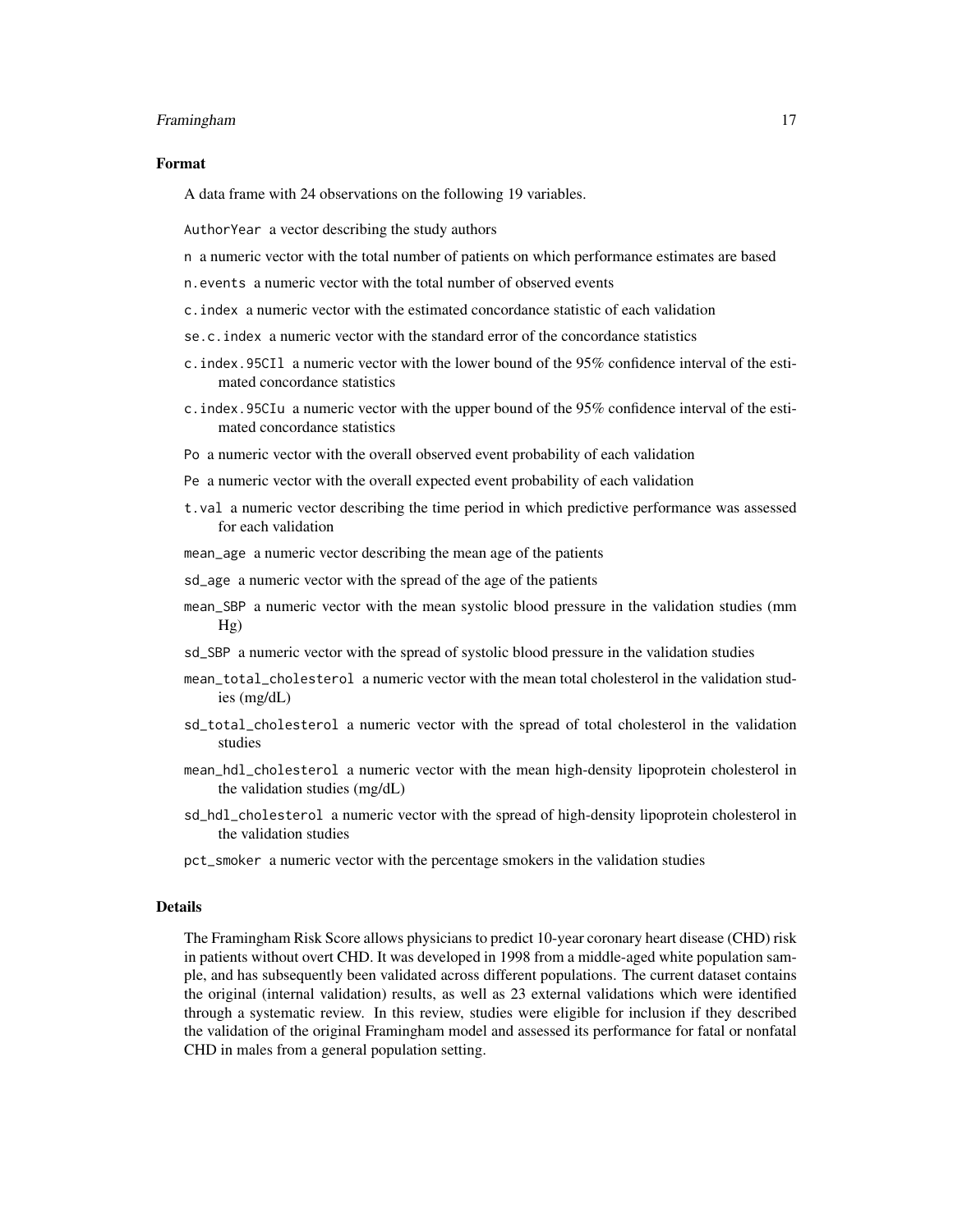# <span id="page-17-0"></span>Source

Damen JAAG, Hooft L, Schuit E, Debray TPA, Collins GS, Tzoulaki I, et al. Prediction models for cardiovascular disease risk in the general population: systematic review. *BMJ*. 2016;i2416.

Wilson PW, D'Agostino RB, Levy D, Belanger AM, Silbershatz H, Kannel WB. Prediction of coronary heart disease using risk factor categories. *Circulation*. 1998; 97(18):1837–47.

# Examples

data(Framingham)

# <span id="page-17-1"></span>inv.logit *Apply the inverse logit tranformation*

# Description

Transforms a linear predictor into a probability.

# Usage

inv.logit(x)

# Arguments

x A vector of numerics (between -Inf and Inf)

# Value

A vector of numerics between 0 and 1.

# Author(s)

Thomas Debray <thomas.debray@gmail.com>

# See Also

[logit](#page-18-1)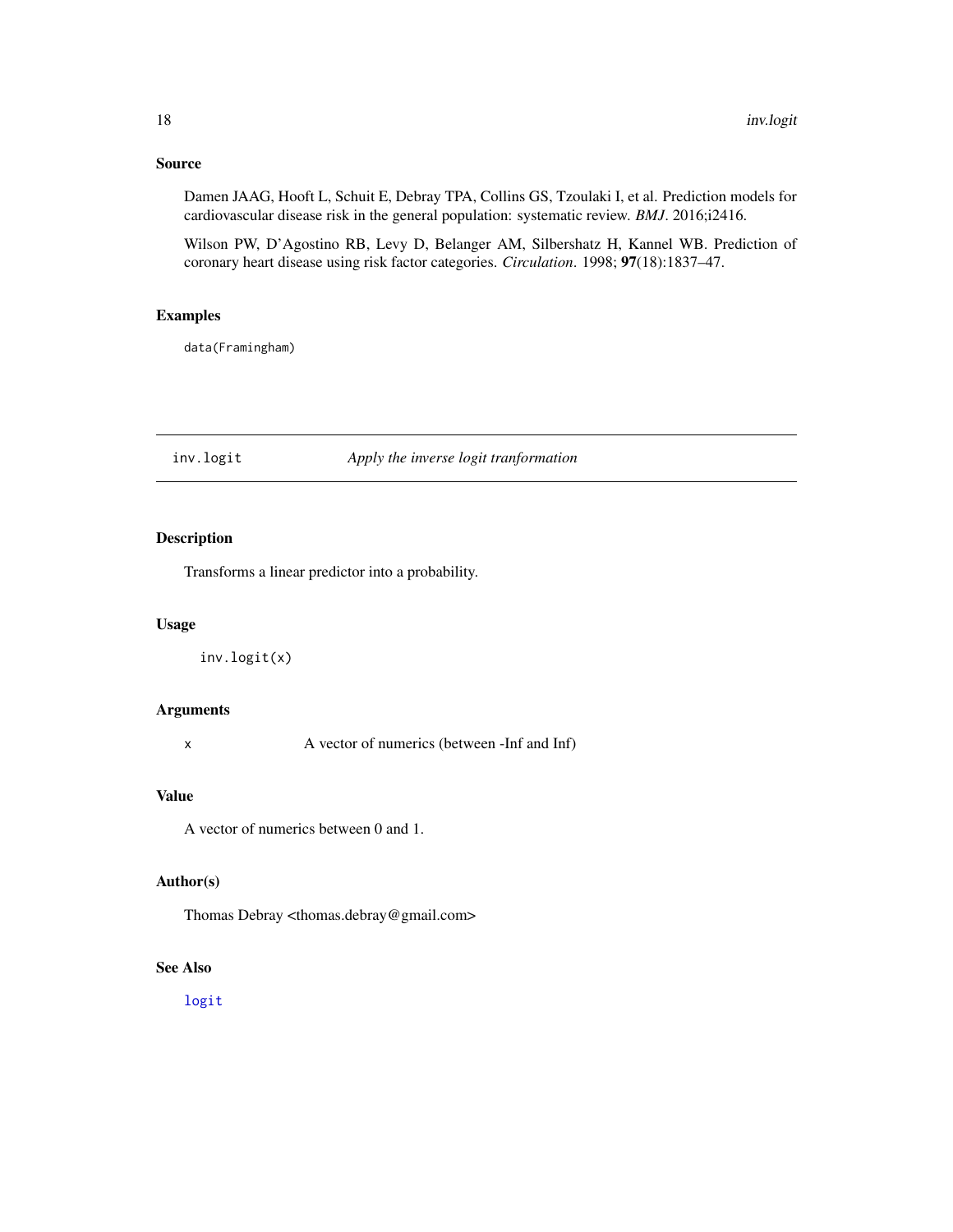<span id="page-18-0"></span>

#### Description

Data frame with diagnostic accuracy data from exercise electrocardiography.

#### Usage

```
data("Kertai")
```
# Format

One data frame with 4 variables.

- TP integer. number of true positives
- FN integer. number of false negatives
- FP integer. number of false positives
- TN integer. number of true negatives

#### Details

The Kertai data set is a meta-analysis of prognostic test studies and comprises 7 studies where the diagnostic test accuracy of exercise electrocardiography for predicting cardiac events in patients undergoing major vascular surgery was measured.

## Source

Kertai MD, Boersma E, Bax JJ, Heijenbrok-Kal MH, Hunink MGM, L'talien GJ, Roelandt JRTC, van Urk H, Poldermans D. A meta-analysis comparing the prognostic accuracy of six diagnostic tests for predicting perioperative cardiac risk in patients undergoing major vascular surgery. *Heart* 2003; 89: 1327–1334.

Jackson D, Riley RD, & White IW. Multivariate meta-analysis: Potential and promise. *Statistics in Medicine* 2010; 30: 2481–2498.

<span id="page-18-1"></span>logit *Apply logit tranformation*

#### Description

Transforms values between 0 and 1 to values between -Inf and Inf.

#### Usage

logit(x)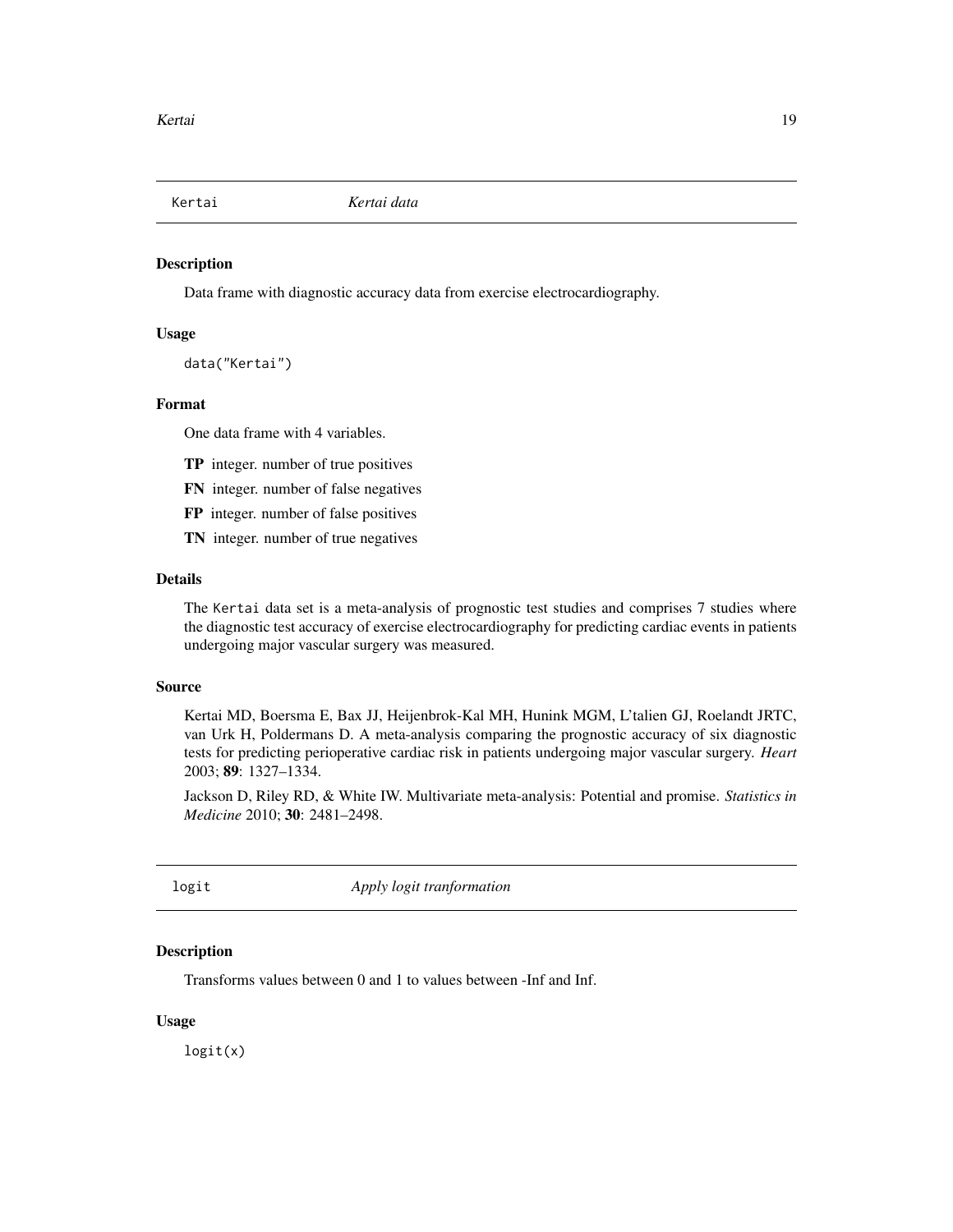#### <span id="page-19-0"></span>Arguments

#### Value

A vector of numerics (between -Inf and Inf).

#### Author(s)

Thomas Debray <thomas.debray@gmail.com>

# See Also

[inv.logit](#page-17-1)

logLik.riley *Print the log-likelihood*

# Description

This function provides the (restricted) log-likelihood of a fitted model.

#### Usage

```
## S3 method for class 'riley'
logLik(object, ...)
```
#### Arguments

| object   | A riley object, representing a fitted alternative model for bivariate random- |
|----------|-------------------------------------------------------------------------------|
|          | effects meta-analysis when the within-study correlations are unknown.         |
| $\cdots$ | Additional arguments to be passed on to other functions, currently ignored.   |

# Value

Returns an object of class logLik. This is the (restricted) log-likelihood of the model represented by object evaluated at the estimated coefficients. It contains at least one attribute, "df" (degrees of freedom), giving the number of (estimated) parameters in the model.

#### Author(s)

Thomas Debray <thomas.debray@gmail.com>

# References

Riley RD, Thompson JR, Abrams KR. An alternative model for bivariate random-effects metaanalysis when the within-study correlations are unknown. *Biostatistics* 2008; 9: 172–186.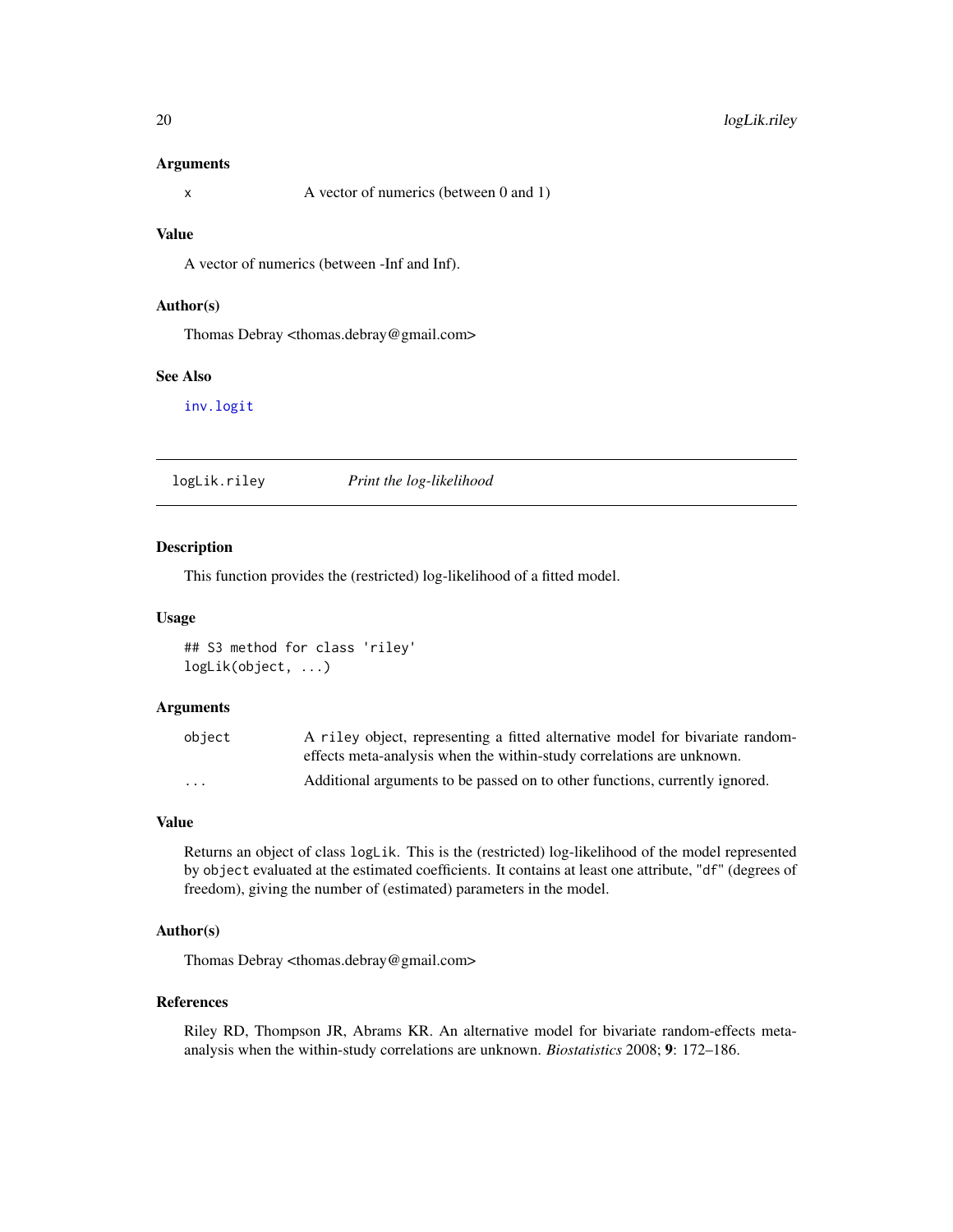#### <span id="page-20-0"></span>metapred 21

# Examples

```
data(Daniels)
fit <- riley(Daniels,control=list(maxit=10000))
logLik(fit)
```
### metapred *Generalized Stepwise Regression for prediction models*

# Description

Generalized stepwise regression for obtaining a prediction model with adequate performance across data sets. Requires data from individuals in multiple studies.

# Usage

```
metapred(data, strata, formula = NULL, estFUN = "glm", stepwise = TRUE,
 center.out = FALSE, center.cov = FALSE, recal.int = FALSE,
 cvFW = NULL, cv.k = NULL, metaFUN = NULL, meta.method = "REML",
 predFUN = NULL, perfFUN = NULL, genFUN = NULL, selFUN = "which.min",
  ...)
```
# Arguments

| data       | data. frame containing the datasets.                                                                                                                                                                                                                                                       |
|------------|--------------------------------------------------------------------------------------------------------------------------------------------------------------------------------------------------------------------------------------------------------------------------------------------|
| strata     | Name of the strata (e.g. studies or clusters) variable, as character. Used for<br>two-stage MA only.                                                                                                                                                                                       |
| formula    | Formula of the full model to be evaluated, and possibly reduced. If not supplied,<br>it is assumed the first column in the data set is the outcome, and all remaining<br>columns (except strata) are predictors. See formula for details.                                                  |
| estFUN     | Function for estimating the model in the first stage. Currently "lm" and "glm"<br>are supported.                                                                                                                                                                                           |
| stepwise   | Logical. Should stepwise selection be performed?                                                                                                                                                                                                                                           |
| center.out | Logical. Should the outcome be centered within studies?                                                                                                                                                                                                                                    |
| center.cov | Logical. Should covariates be centered within studies?                                                                                                                                                                                                                                     |
| recal.int  | Logical. Should the intercept be recalibrated?                                                                                                                                                                                                                                             |
| cvFUN      | Cross-validation method, on the study (i.e. cluster or stratum) level. " 11o" for<br>leave-one-out cross-validation (default). "bootstrap" for bootstrap. Or "fixed",<br>for one or more data sets which are only used for validation. A user written<br>function may be supplied as well. |
| cv.k       | Parameter for cvFUN. For cvFUN="bootstrap", this is the number of boot-<br>straps. For cvFUN="fixed", this is a vector of the indices of the (sorted) data<br>sets.                                                                                                                        |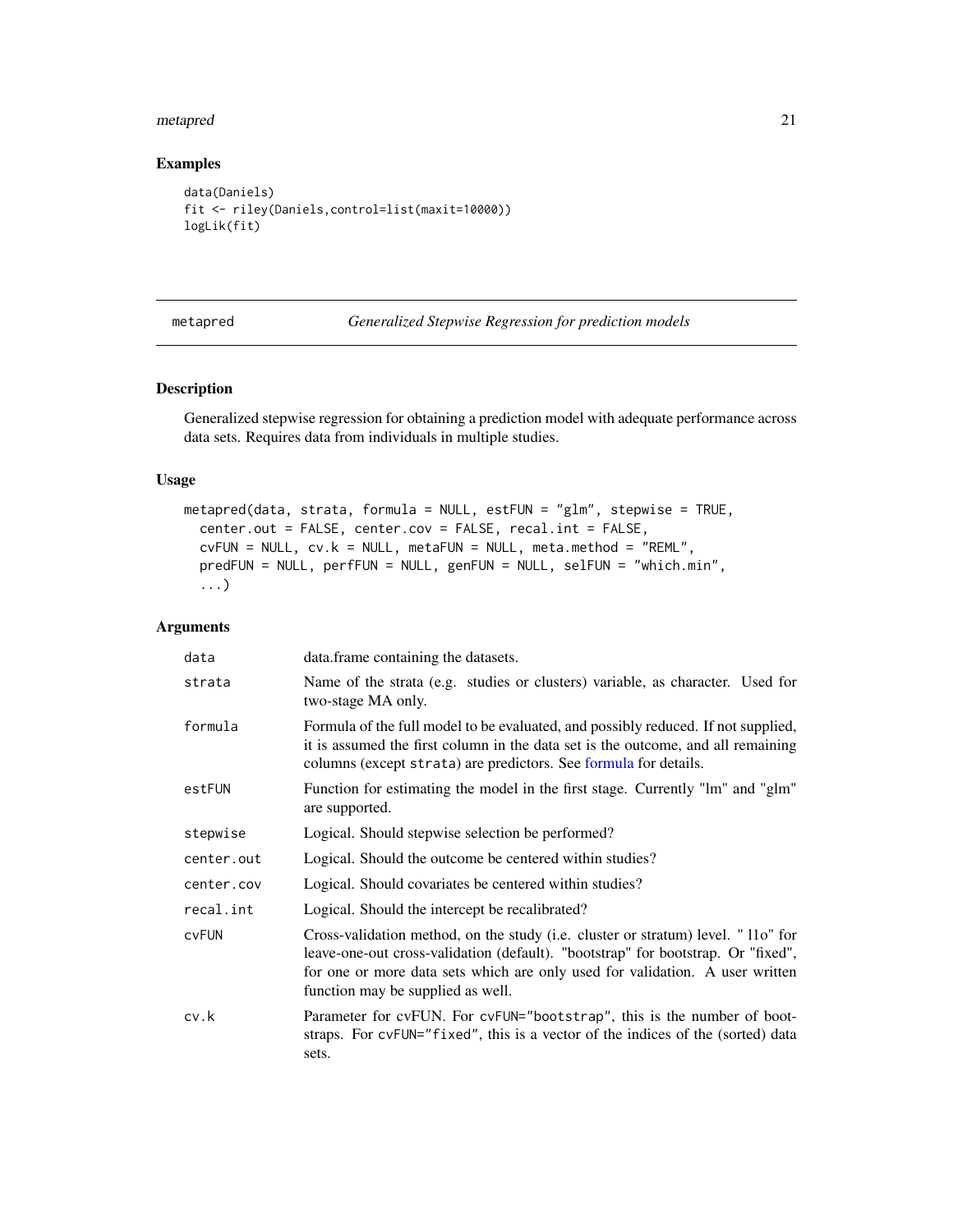<span id="page-21-0"></span>

| metaFUN     | Function for computing the meta-analytic coefficient estimates in two-stage MA.<br>Default: rma from the metafor package is used. Default settings are univari-<br>ate random effects, estimated with "REML". Method can be passed trough the<br>meta.method argument.                                    |
|-------------|-----------------------------------------------------------------------------------------------------------------------------------------------------------------------------------------------------------------------------------------------------------------------------------------------------------|
| meta.method | Name of method for meta-analysis. Default is "REML". For more options see<br>rma.                                                                                                                                                                                                                         |
| predFUN     | Function for predicting new values. Defaults to the appropriate link functions<br>for two-stage MA where glm() or lm() is used in the first stage. For one-stage<br>models predict() is used.                                                                                                             |
| perfFUN     | Function for computing the performance of the prediction models. Default:<br>mean squared error (perfFUN="mse"). Other options are "vare".                                                                                                                                                                |
| genFUN      | Function computing generalizability measure using the performance measures.<br>Default: (absolute) mean (genFUN="absmean"). Choose squareddiff for a<br>penalty equal to the mean squared differences between coefficients. Alterna-<br>tively, choose pooled a for a weighted average of variance terms. |
| selFUN      | Function for selecting the best method. Default: lowest value for genFUN.<br>Should be set to "which.max" if high values for genFUN indicate a good model.                                                                                                                                                |
| .           | To pass arguments to est FUN (e.g. family $=$ "binomial"), or other methods.                                                                                                                                                                                                                              |

#### Value

metapred A list of class metapred, containing the final coefficients in coefficients, and the stepwise tree of estimates of the coefficients (coef), performance measures (perf), generalizability measures (gen) in stepwise, and more.

#### Author(s)

Valentijn de Jong

# References

Debray TPA, Moons KGM, Ahmed I, Koffijberg H, Riley RD. A framework for developing, implementing, and evaluating clinical prediction models in an individual participant data meta-analysis. *Stat Med*. 2013;32(18):3158-80.

# Examples

```
data(DVTipd)
DVTipd$cluster <- 1:4 # Add a fictional clustering to the data set.
metamisc::method(DVTip, strata = "cluster", f = dvt ~ sex + vein + malign, family = binomial)## Not run:
# Some additional examples:
metamisc::method(DVTipd, strata = "cluster", f = dvt ~ sex + vein + malign, family = binomial, stepwise = FALSE)
metamisc:::metapred(DVTipd, strata = "cluster", f = dvt \sim sex + altdiagn + histdvt, family = binomial, recal.int = TRUE)
metamisc:::metapred(DVTipd, strata = "cluster", f = dvt - sex + altdiagn + histdvt, family = binomial, meta.method = "DL")
```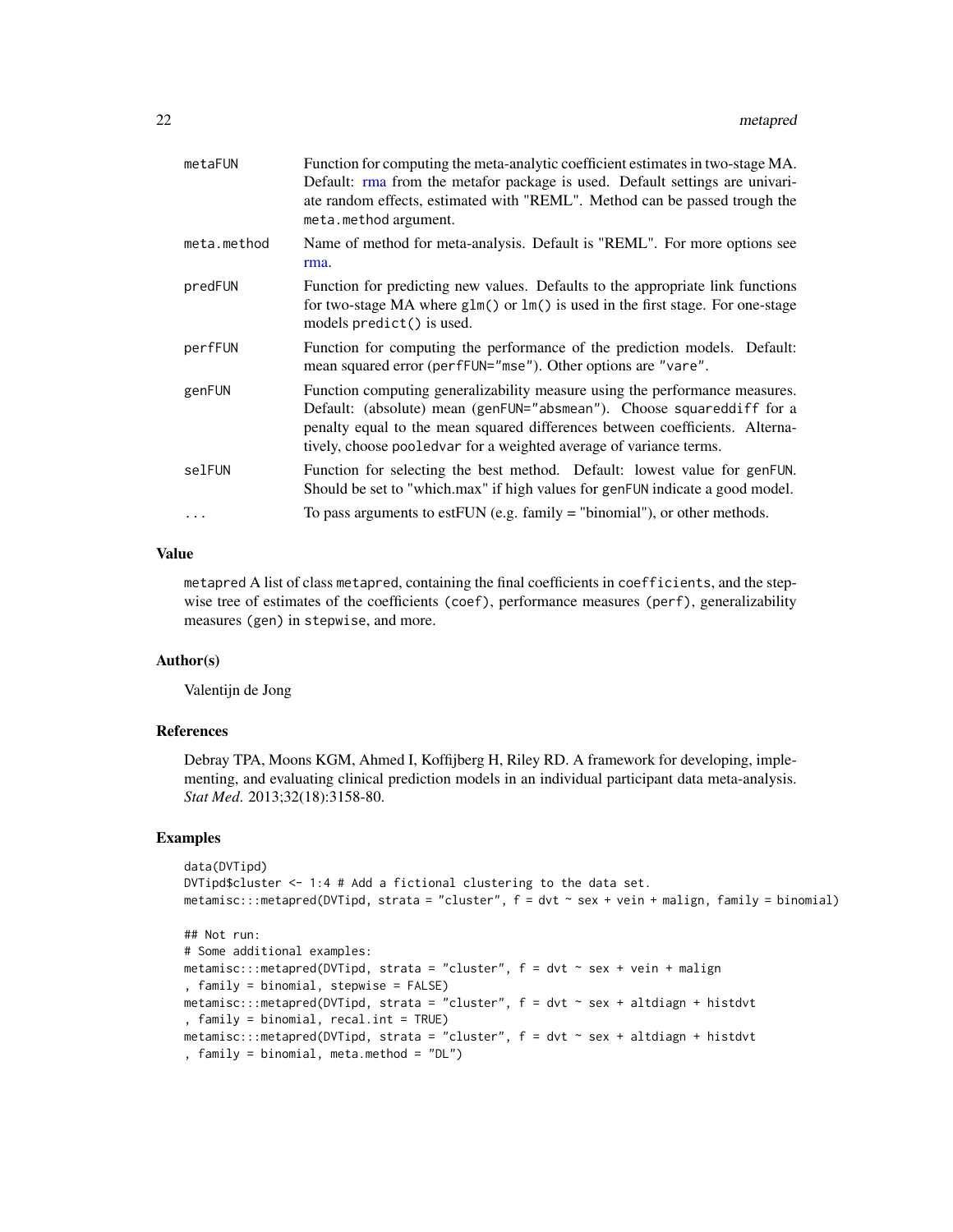<span id="page-22-0"></span>oecalc 23

```
## End(Not run)
# By default, metapred assumes the first column is the outcome.
DVTipd.reordered <- DVTipd[c("dvt", "ddimdich", "histdvt", "cluster")]
mp <- metamisc:::metapred(DVTipd.reordered, strata = "cluster", family = binomial)
fitted <- predict(mp, newdata = DVTipd.reordered)
```

```
oecalc Calculate the total O:E ratio
```
# Description

This function calculates (transformed versions of) the ratio of total number of observed versus expected events with the corresponding sampling variance.

#### Usage

oecalc(OE, OE.se, OE.cilb, OE.ciub, OE.cilv, citl, citl.se, N, O, E, Po, Po.se, Pe, data, slab, add =  $1/2$ , g = NULL, level = 0.95, ...)

# Arguments

| 0E       | vector with the estimated ratio of total observed versus total expected events                                                                  |
|----------|-------------------------------------------------------------------------------------------------------------------------------------------------|
| OE.se    | vector with the standard errors of the estimated O:E ratios                                                                                     |
| OE.cilb  | vector to specify the lower limits of the confidence interval for OE.                                                                           |
| OE.ciub  | vector to specify the upper limits of the confidence interval for $OE$ .                                                                        |
| OE.cilv  | vector to specify the levels of aformentioned confidence interval limits. (default:<br>0.95, which corresponds to the 95% confidence interval). |
| citl     | vector with the estimated calibration-in-the-large statistics                                                                                   |
| citl.se  | vector with the standard error of the calibration-in-the-large statistics                                                                       |
| N        | vector to specify the sample/group sizes.                                                                                                       |
| 0        | vector to specify the total number of observed events.                                                                                          |
| Ε        | vector to specify the total number of expected events                                                                                           |
| Po       | vector to specify the (cumulative) observed event probabilities.                                                                                |
| Po.se    | vector with the standard errors of Po.                                                                                                          |
| Pe       | vector to specify the (cumulative) expected event probabilites (if specified, dur-<br>ing time t.val)                                           |
| data     | optional data frame containing the variables given to the arguments above.                                                                      |
| slab     | optional vector with labels for the studies.                                                                                                    |
| add      | a non-negative number indicating the amount to add to zero counts. See 'Details'                                                                |
| g        | a quoted string that is the function to transform estimates of the total O:E ratio;<br>see the details below.                                   |
| level    | level for confidence interval, default 0.95.                                                                                                    |
| $\cdots$ | Additional arguments.                                                                                                                           |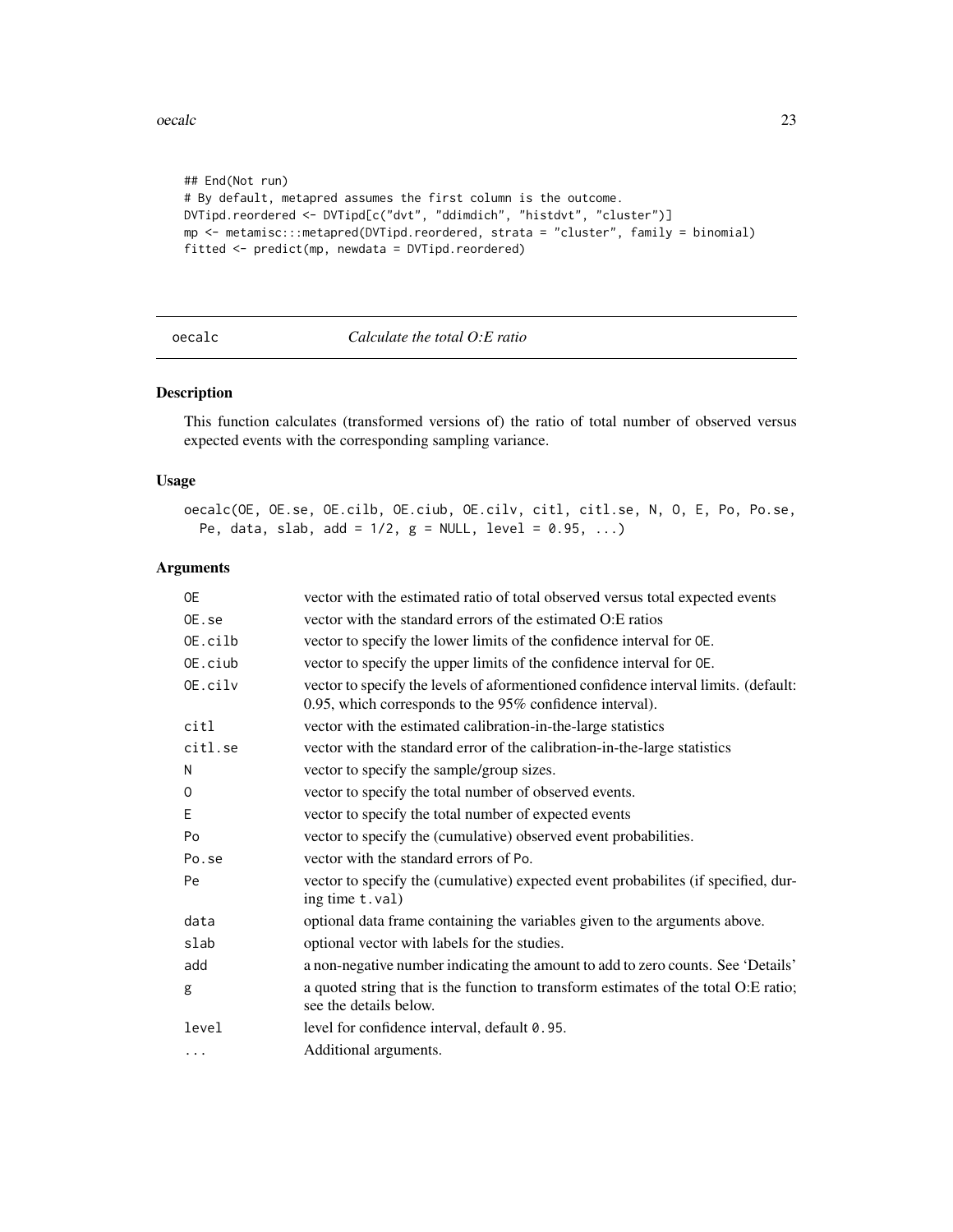<span id="page-23-0"></span>24 plot.fat

# Author(s)

Thomas Debray <thomas.debray@gmail.com>

#### Examples

```
######### Validation of prediction models with a binary outcome #########
data(EuroSCORE)
```
# Calculate the total O:E ratio and its standard error oecalc(O=n.events, E=e.events, N=n, data=EuroSCORE, slab=Study)

# Calculate the log of the total O:E ratio and its standard error oecalc(O=n.events, E=e.events, N=n, data=EuroSCORE, slab=Study, g="log(OE)")

<span id="page-23-1"></span>plot.fat *Display results from the funnel plot asymmetry test*

# Description

Generates a funnel plot for a fitted fat object.

# Usage

```
## S3 method for class 'fat'
plot(x, ref, conflict = TRUE, conflict.level = 0.1,confint.col = "skyblue", confint.density = NULL, xlab = "Effect size",
  ...)
```
# Arguments

| X               | An object of class fat                                                                                                                                                                                                                                           |
|-----------------|------------------------------------------------------------------------------------------------------------------------------------------------------------------------------------------------------------------------------------------------------------------|
| ref             | A numeric value indicating the fixed or random effects summary estimate. If no<br>value is provided then it will be retrieved from a fixed effects meta-analysis (if<br>possible).                                                                               |
| confint         | A logical indicator. If TRUE, a confidence interval will be displayed for the<br>estimated regression model (based on a Student-T distribution)                                                                                                                  |
| confint.level   | Significance level for constructing the confidence interval.                                                                                                                                                                                                     |
| confint.col     | The color for filling the confidence interval. Choose NA to leave polygons un-<br>filled. If confint density is specified with a positive value this gives the color<br>of the shading lines.                                                                    |
| confint.density |                                                                                                                                                                                                                                                                  |
|                 | The density of shading lines, in lines per inch. The default value of NULL means<br>that no shading lines are drawn. A zero value of density means no shading<br>nor filling whereas negative values and NA suppress shading (and so allow color<br>$filling$ ). |
| xlab            | A title for the x axis                                                                                                                                                                                                                                           |
| $\cdot$         | Additional arguments for plot.                                                                                                                                                                                                                                   |
|                 |                                                                                                                                                                                                                                                                  |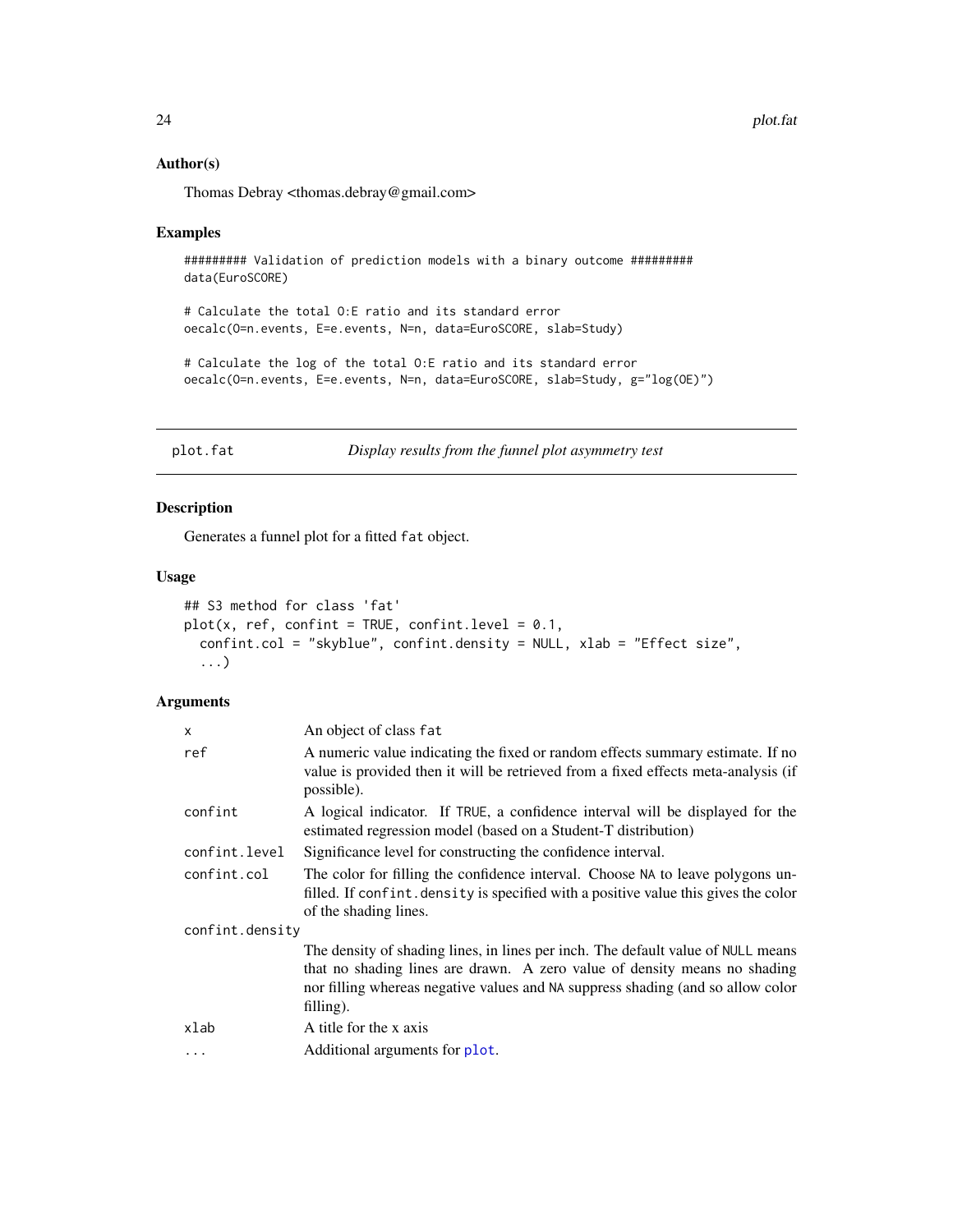#### <span id="page-24-0"></span>plot.riley 25

#### Examples

```
data(Fibrinogen)
b <- log(Fibrinogen$HR)
b.se <- ((log(Fibrinogen$HR.975) - log(Fibrinogen$HR.025))/(2*qnorm(0.975)))
n.total <- Fibrinogen$N.total
# A very simple funnel plot
plot(fat(b=b, b.se=b.se))
# Add custom tickmarks for the X-axis
plot(fat(b=b, b.se=b.se, n.total=n.total, method="M-FIV"), xlab="Hazard ratio", xaxt="n")
axis(1, at=c(log(0.5), log(1), log(1.5), log(2), log(3)), labels=c(0.5, 1, 1.5, 2,3))
```
plot.riley *Plot the summary of the bivariate model from Riley et al. (2008).*

#### Description

Generates a forest plot for each outcome of the bivariate meta-analysis.

#### Usage

```
## S3 method for class 'riley'
plot(x, title, sort = "asc", xlim, refline, ...)
```
# Arguments

| x         | An object of class riley                                                                                                                                                                       |
|-----------|------------------------------------------------------------------------------------------------------------------------------------------------------------------------------------------------|
| title     | Title of the forest plot                                                                                                                                                                       |
| sort      | By default, studies are ordered by ascending effect size (sort="asc"). For study<br>ordering by descending effect size, choose sort="desc". For any other value,<br>study ordering is ignored. |
| xlim      | The x limits $(x1, x2)$ of the forest plot                                                                                                                                                     |
| refline   | Optional numeric specifying a reference line                                                                                                                                                   |
| $\ddotsc$ | Additional parameters for generating forest plots                                                                                                                                              |

# Author(s)

Thomas Debray <thomas.debray@gmail.com>

#### References

Riley RD, Thompson JR, Abrams KR. An alternative model for bivariate random-effects metaanalysis when the within-study correlations are unknown. *Biostatistics* 2008; 9: 172–186.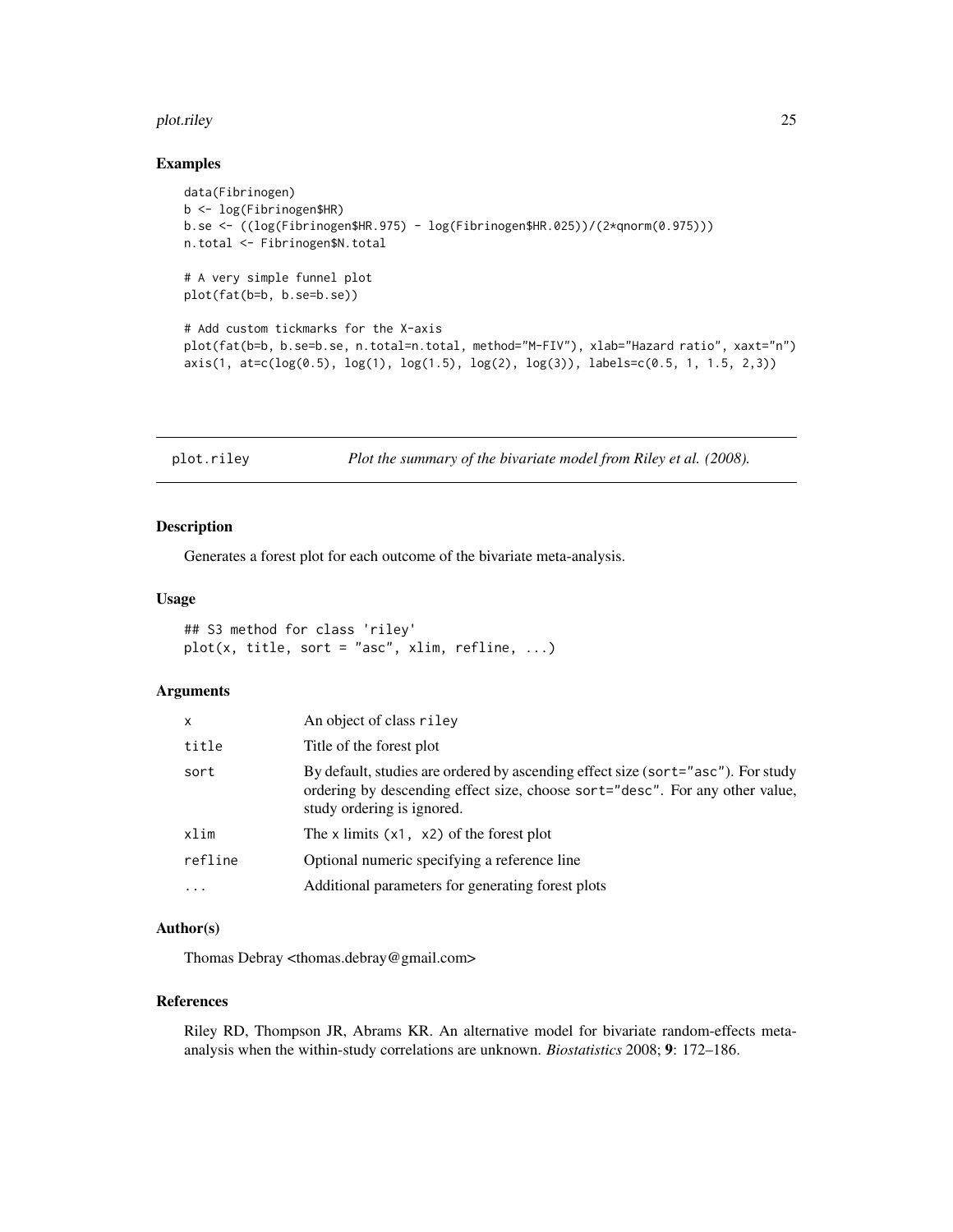# Examples

data(Scheidler)

```
#Perform the analysis
fit <- riley(Scheidler[which(Scheidler$modality==1),])
plot(fit)
require(ggplot2)
plot(fit, sort="none", theme=theme_gray())
```
plot.uvmeta *Forest Plots*

#### Description

Function to create forest plots for objects of class "uvmeta".

# Usage

## S3 method for class 'uvmeta'  $plot(x, sort = "asc", ...)$ 

#### Arguments

|           | An object of class "uvmeta"                                                                                                                                                                    |
|-----------|------------------------------------------------------------------------------------------------------------------------------------------------------------------------------------------------|
| sort      | By default, studies are ordered by ascending effect size (sort="asc"). For study<br>ordering by descending effect size, choose sort="desc". For any other value,<br>study ordering is ignored. |
| $\ddotsc$ | Additional arguments which are passed to forest.                                                                                                                                               |

# Details

The forest plot shows the performance estimates of each validation with corresponding confidence intervals. A polygon is added to the bottom of the forest plot, showing the summary estimate based on the model. A 95% prediction interval is added by default for random-effects models, the dotted line indicates its (approximate) bounds

#### Note

Full lines indicate confidence intervals or credibility intervals (in case of a Bayesian meta-analysis). Dashed lines indicate prediction intervals. The width of all intervals is defined by the significance level chosen during meta-analysis.

# Author(s)

Thomas Debray <thomas.debray@gmail.com>

<span id="page-25-0"></span>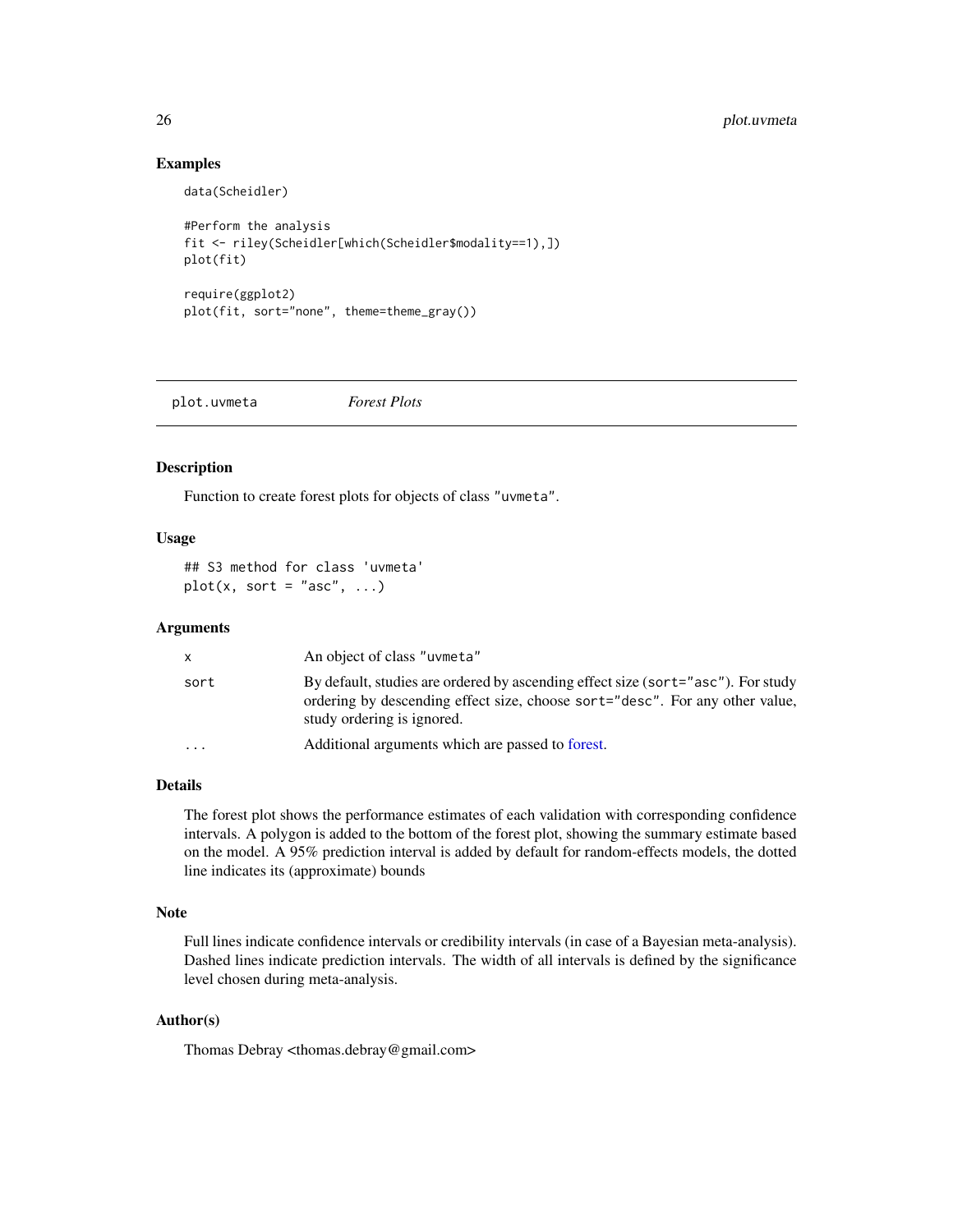# <span id="page-26-0"></span>plot.valmeta 27

# References

- Lewis S, Clarke M. Forest plots: trying to see the wood and the trees. *BMJ*. 2001; 322(7300):1479– 80.
- Riley RD, Higgins JPT, Deeks JJ. Interpretation of random effects meta-analyses. *BMJ*. 2011 342:d549–d549.

### Examples

```
data(Roberts)
# Frequentist random-effects meta-analysis
fit <- with(Roberts, uvmeta(r=SDM, r.se=SE, labels=rownames(Roberts)))
plot(fit)
```
<span id="page-26-1"></span>plot.valmeta *Forest Plots*

#### Description

Function to create forest plots for objects of class "valmeta".

#### Usage

## S3 method for class 'valmeta'  $plot(x, sort = "asc", ...)$ 

#### Arguments

| X        | An object of class "valmeta"                                                                                                                                                                   |
|----------|------------------------------------------------------------------------------------------------------------------------------------------------------------------------------------------------|
| sort     | By default, studies are ordered by ascending effect size (sort="asc"). For study<br>ordering by descending effect size, choose sort="desc". For any other value,<br>study ordering is ignored. |
| $\cdots$ | Additional arguments which are passed to forest.                                                                                                                                               |

#### Details

The forest plot shows the performance estimates of each validation with corresponding confidence intervals. A polygon is added to the bottom of the forest plot, showing the summary estimate based on the model. A 95% prediction interval is added by default for random-effects models, the dotted line indicates its (approximate) bounds.

# Value

An object of class ggplot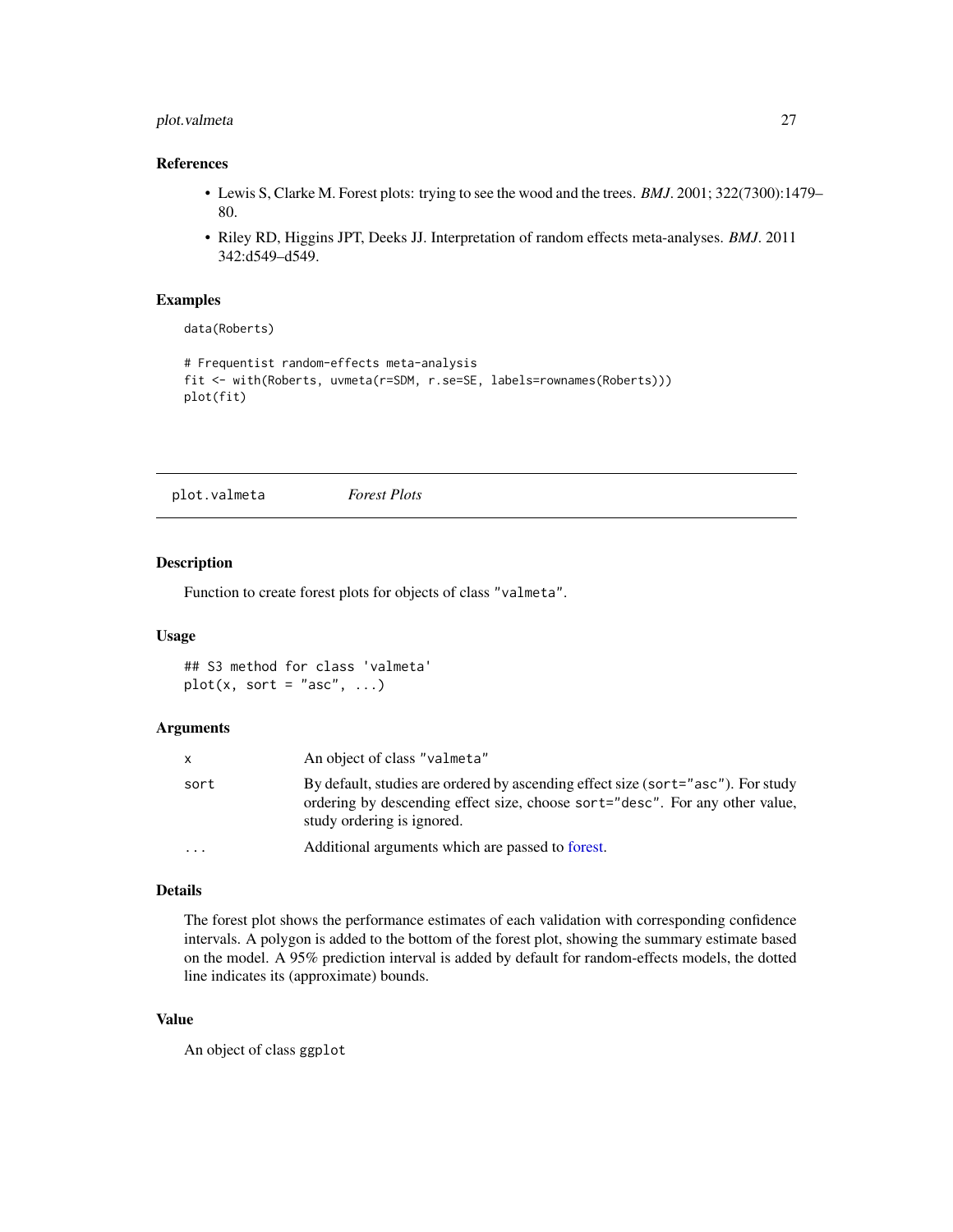#### <span id="page-27-0"></span>Author(s)

Thomas Debray <thomas.debray@gmail.com>

#### References

- Debray TPA, Damen JAAG, Snell KIE, Ensor J, Hooft L, Reitsma JB, et al. A guide to systematic review and meta-analysis of prediction model performance. *BMJ*. 2017;356:i6460.
- Lewis S, Clarke M. Forest plots: trying to see the wood and the trees. *BMJ*. 2001; 322(7300):1479– 80.
- Riley RD, Higgins JPT, Deeks JJ. Interpretation of random effects meta-analyses. *BMJ*. 2011 342:d549–d549.

#### Examples

```
data(EuroSCORE)
fit <- with(EuroSCORE, valmeta(cstat=c.index, cstat.se=se.c.index,
            cstat.95CI=cbind(c.index.95CIl,c.index.95CIu), N=n, O=n.events))
plot(fit)
library(ggplot2)
plot(fit, theme=theme_grey())
```
predict.riley *Prediction Interval*

#### Description

Calculates a prediction interval for the summary parameters of Riley's alternative model for bivariate random-effects meta-analysis. This interval predicts in what range future observations will fall given what has already been observed.

#### Usage

```
## S3 method for class 'riley'
predict(object, ...)
```
# Arguments

| object   | A riley object.                          |
|----------|------------------------------------------|
| $\cdots$ | Additional arguments (currently ignored) |

#### Details

Prediction intervals are based on Student's t-distribution with (numstudies - 5) degrees of freedom. The width of the interval is specified by the significance level chosen during meta-analysis.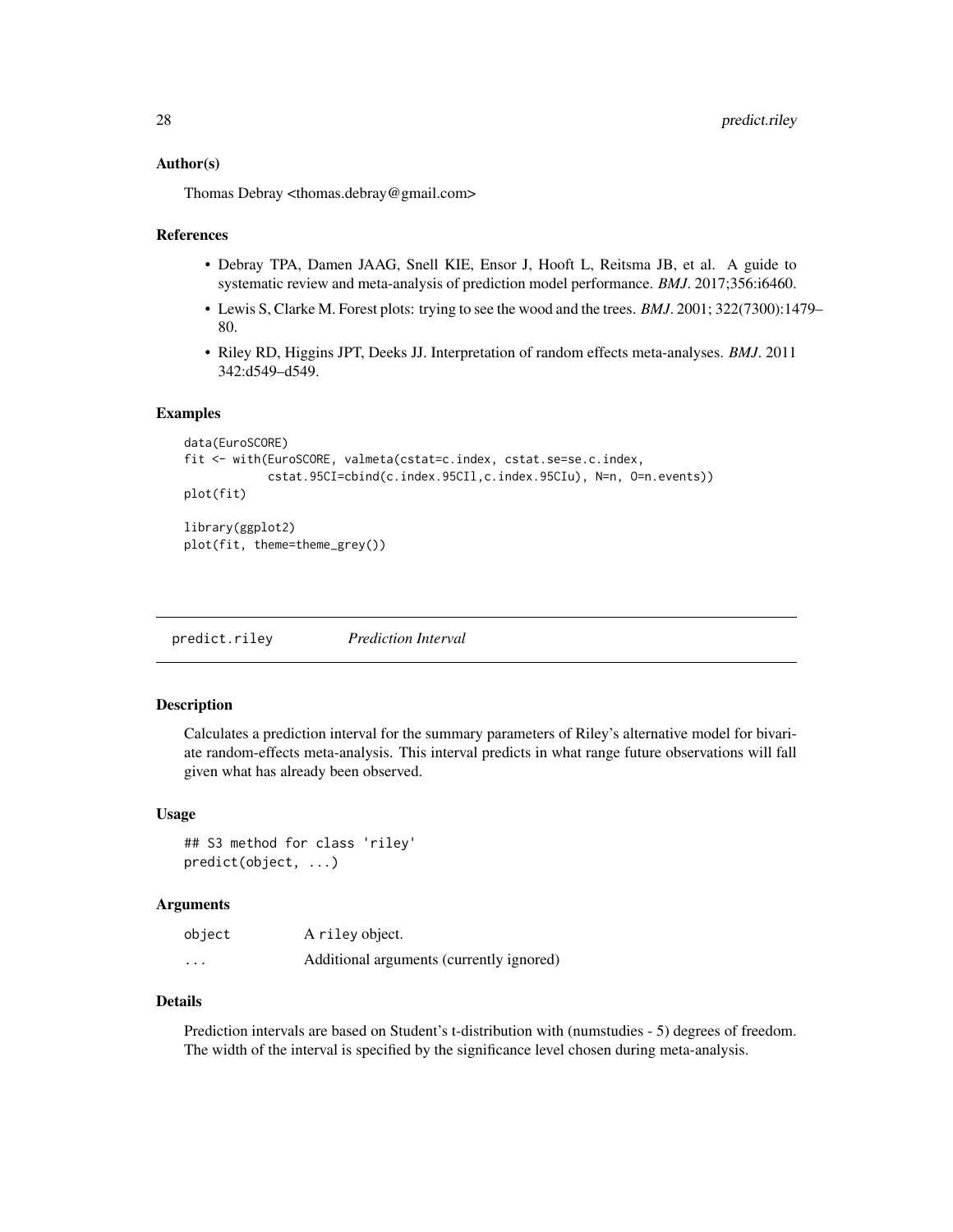#### <span id="page-28-0"></span>recalibrate 29

# Value

Data frame containing prediction intervals with the summary estimates beta1 and beta2 (for effect size data), or with the mean sensitivity and false positive rate (for diagnostic test accuracy data).

#### Author(s)

Thomas Debray <thomas.debray@gmail.com>

#### recalibrate *Recalibrate a Prediction Model*

# Description

recalibrate is used to recalibrate a prediction model of classes metapred, glm or lm.

#### Usage

recalibrate(object, newdata,  $f = -1$ , estFUN = NULL, ...)

# Arguments

| object       | A model fit object to be recalibrated, of class metapred, glm or lm, and more.                                                                                                                                                                      |
|--------------|-----------------------------------------------------------------------------------------------------------------------------------------------------------------------------------------------------------------------------------------------------|
| newdata      | data. frame containing new data set for updating.                                                                                                                                                                                                   |
| $\mathsf{f}$ | formula. Which coefficients of the model should be updated? Default: intercept<br>only. Left-hand side may be left out. See formula for details.                                                                                                    |
| estFUN       | Function for model estimation. If left NULL, the function is automatically re-<br>trieved for metapred objects. For other objects, the function with name corre-<br>sponding to the first class of the object is taken. E.g. glm() for glm objects. |
| $\cdot$      | Optional arguments to pass to est FUN.                                                                                                                                                                                                              |

# Details

Currently only the coefficients are updated and the variances and other aspects are left untouched. For updating the entire model and all its statistics, see [update.](#page-0-0)

# Value

Recalibrated model fit object, of the same class as object. Generally, updated coefficients can be retrieved with coef().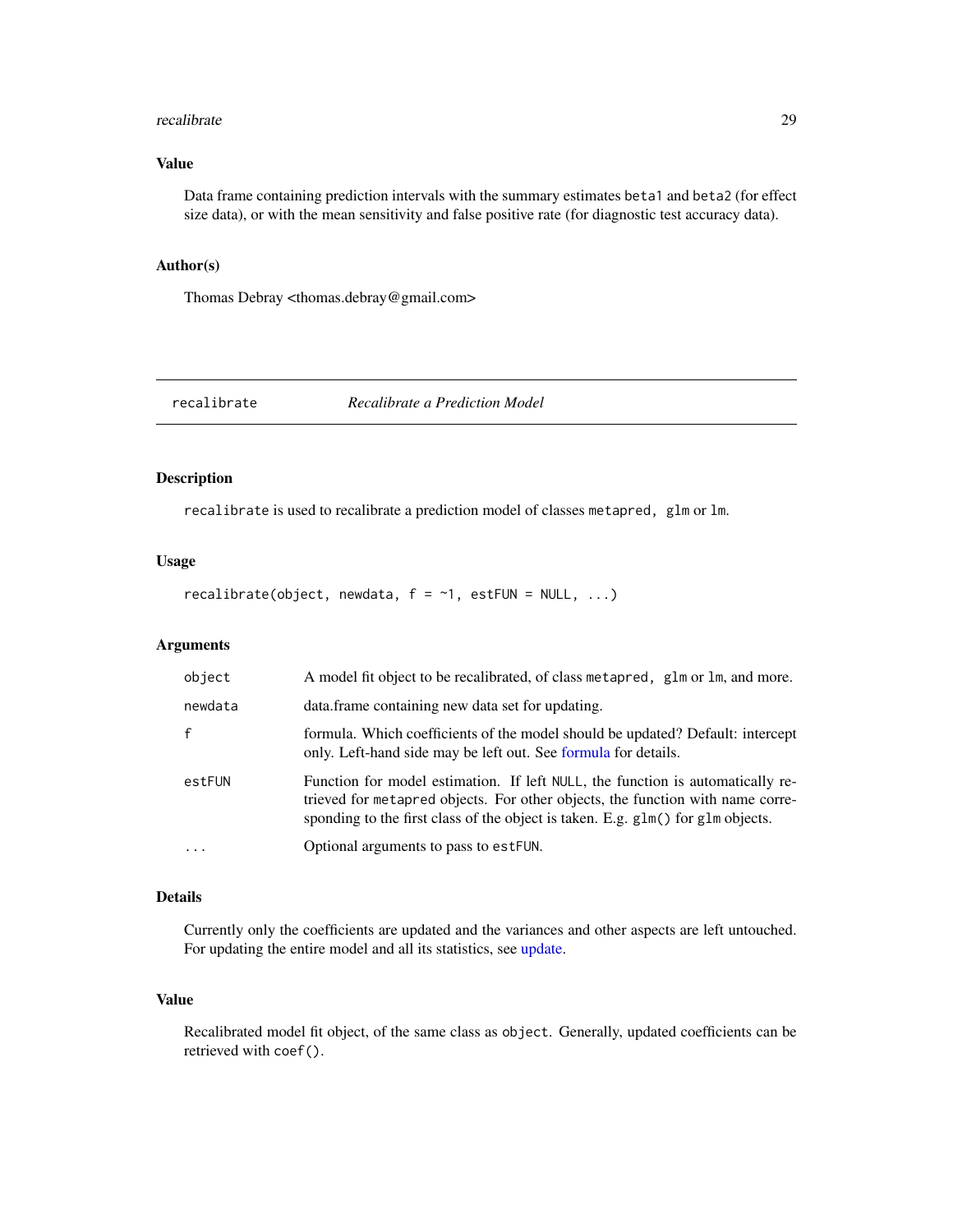# Examples

```
data(DVTipd)
DVTipd$cluster <- 1:4 # Add a fictional clustering to the data set.
# Suppose we estimated the model in three studies:
DVTipd123 <- DVTipd[DVTipd$cluster <= 3, ]
mp \le metamisc:::metapred(DVTipd123, strata = "cluster", f = \text{dvt} \sim \text{vein} + \text{malign},
family = binomial)
# and now want to recalibrate it for the fourth:
DVTipd4 <- DVTipd[DVTipd$cluster == 4, ]
metamisc:::recalibrate(mp, newdata = DVTipd4)
```
<span id="page-29-1"></span>riley *Fit the alternative model for bivariate random-effects meta-analysis*

# Description

This function fits the alternative model for bivariate random-effects meta-analysis when the withinstudy correlations are unknown. This bivariate model was proposed by Riley et al. (2008) and is similar to the general bivariate random-effects model (van Houwelingen et al. 2002), but includes an overall correlation parameter rather than separating the (usually unknown) within- and betweenstudy correlation. As a consequence, the alternative model is not fully hierarchical, and estimates of additional variation beyond sampling error (psi) are not directly equivalent to the between-study variation (tau) from the general model. This model is particularly useful when there is large withinstudy variability, few primary studies are available or the general model estimates the between-study correlation as 1 or -1.

#### Usage

```
riley(X, slab, optimization = "Nelder-Mead", control = list(), pars, ...)
```
# Arguments

| X            | data frame containing integer variables Y1, vars1, Y2 and vars2, where the<br>columns Y1 and Y2 represent the effect sizes of outcome 1 and, respectively,<br>outcome 2. The columns vars1 and vars2 represent the error variances of Y1<br>and, respectively, Y2. Alternatively, when considering a meta-analysis of di-<br>agnostic test accuracy data, the columns TP, FN, FP and TN may be specified.<br>Corresponding values then represent the number of true positives, the number<br>of false negatives, the number of false positives and, respectively, the number of<br>true negatives. |
|--------------|----------------------------------------------------------------------------------------------------------------------------------------------------------------------------------------------------------------------------------------------------------------------------------------------------------------------------------------------------------------------------------------------------------------------------------------------------------------------------------------------------------------------------------------------------------------------------------------------------|
| slab         | Optional vector specifying the label for each study                                                                                                                                                                                                                                                                                                                                                                                                                                                                                                                                                |
| optimization | The optimization method that should be used for minimizing the negative (re-<br>stricted) log-likelihood function. The default method is an implementation of<br>that of Nelder and Mead (1965), that uses only function values and is robust but<br>relatively slow. Other methods are described in optim.                                                                                                                                                                                                                                                                                        |
| control      | A list of control parameters to pass to optim.                                                                                                                                                                                                                                                                                                                                                                                                                                                                                                                                                     |

<span id="page-29-0"></span>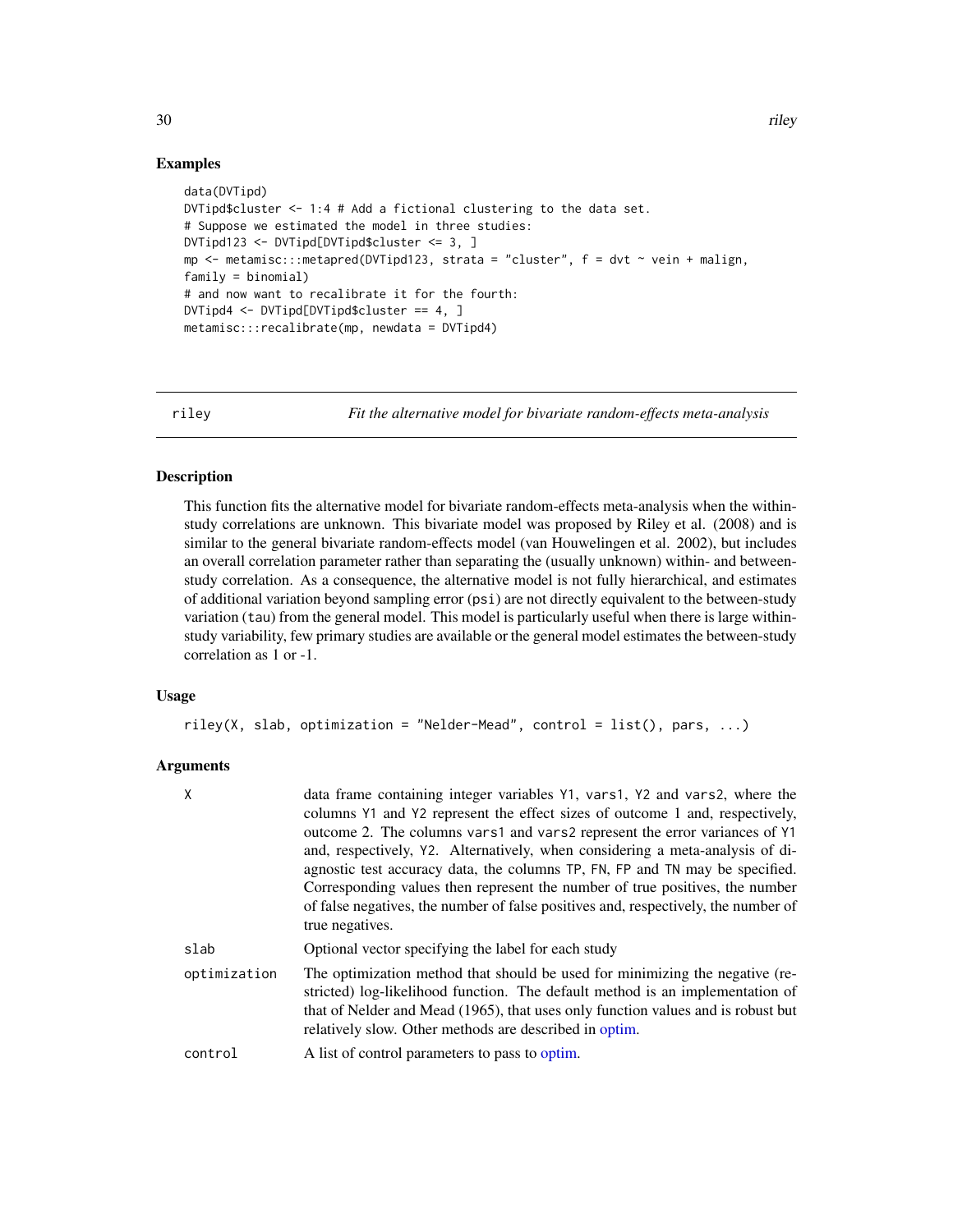| pars | List with additional arguments. The width of confidence, credibility and predic- |
|------|----------------------------------------------------------------------------------|
|      | tion intervals is defined by level (defaults to 0.95).                           |

| $\cdots$ | Arguments to be passed on to other functions. See "Details" for more informa- |
|----------|-------------------------------------------------------------------------------|
|          | tion                                                                          |

#### Details

Parameters are estimated by iteratively maximizing the restriced log-likelihood using the Newton-Raphson procedure. The results from a univariate random-effects meta-analysis with a methodof-moments estimator are used as starting values for beta1, beta2, psi1 and psi2 in the optim command. Standard errors for all parameters are obtained from the inverse Hessian matrix.

Meta-analysis of effect sizes: The following parameters are estimated by iteratively maximizing the restriced log-likelihood using the Newton-Raphson procedure: pooled effect size for outcome 1 (beta1), pooled effect size for outcome 2 (beta2), additional variation of beta1 beyond sampling error (psi1), additional variation of beta2 beyond sampling error (psi2) and the correlation rho between psi1 and psi2.

Meta-analysis of diagnostic test accuracy: Although the model can also be used for diagnostic test accuracy data when substantial within-study correlations are expected, assuming zero withinstudy correlations (i.e. applying Reitsma's approach) is usually justified (Reitsma et al. 2005, Daniels and Hughes 1997, Korn et al. 2005, Thompson et al. 2005, Van Houwelingen et al. 2002).

A logit transformation is applied to the sensitivities ans false positive rates of each study, in order to meet the normality assumptions. When zero cell counts occur, continuity corrections may be required. The correction value can be specified using correction (defaults to 0.5). Further, when the argument correction.control is set to "all" (the default) the continuity correction is added to the whole data if only one cell in one study is zero. If correction.control="single" the correction is only applied to rows of the data which have a zero.

The following parameters are estimated: logit of sensitivity (beta1), logit of false positive rate (beta2), additional variation of beta1 beyond sampling error (psi1), additional variation of beta2 beyond sampling error (psi2) and the correlation (rho) between psi1 and psi2.

# Value

An object of the class riley for which many standard methods are available. A warning message is casted when the Hessian matrix contains negative eigenvalues, which implies that the identified solution is a saddle point and thus not optimal.

#### Note

The overall correlation parameter rho is transformed during estimation to ensure that corresponding values remain between -1 and 1. The transformed correlation rhoT is given as  $logit((rho+1)/2)$ . During optimization, the starting value for rhoT is set to 0. The standard error of rho is derived from rhoT using the Delta method. Similarly, the Delta methods is used to derive the standard error of the sensitivity and false positive rate from beta1 and, respectively, beta2.

Algorithms for dealing with missing data are currently not implemented, but Bayesian approaches will become available in later versions.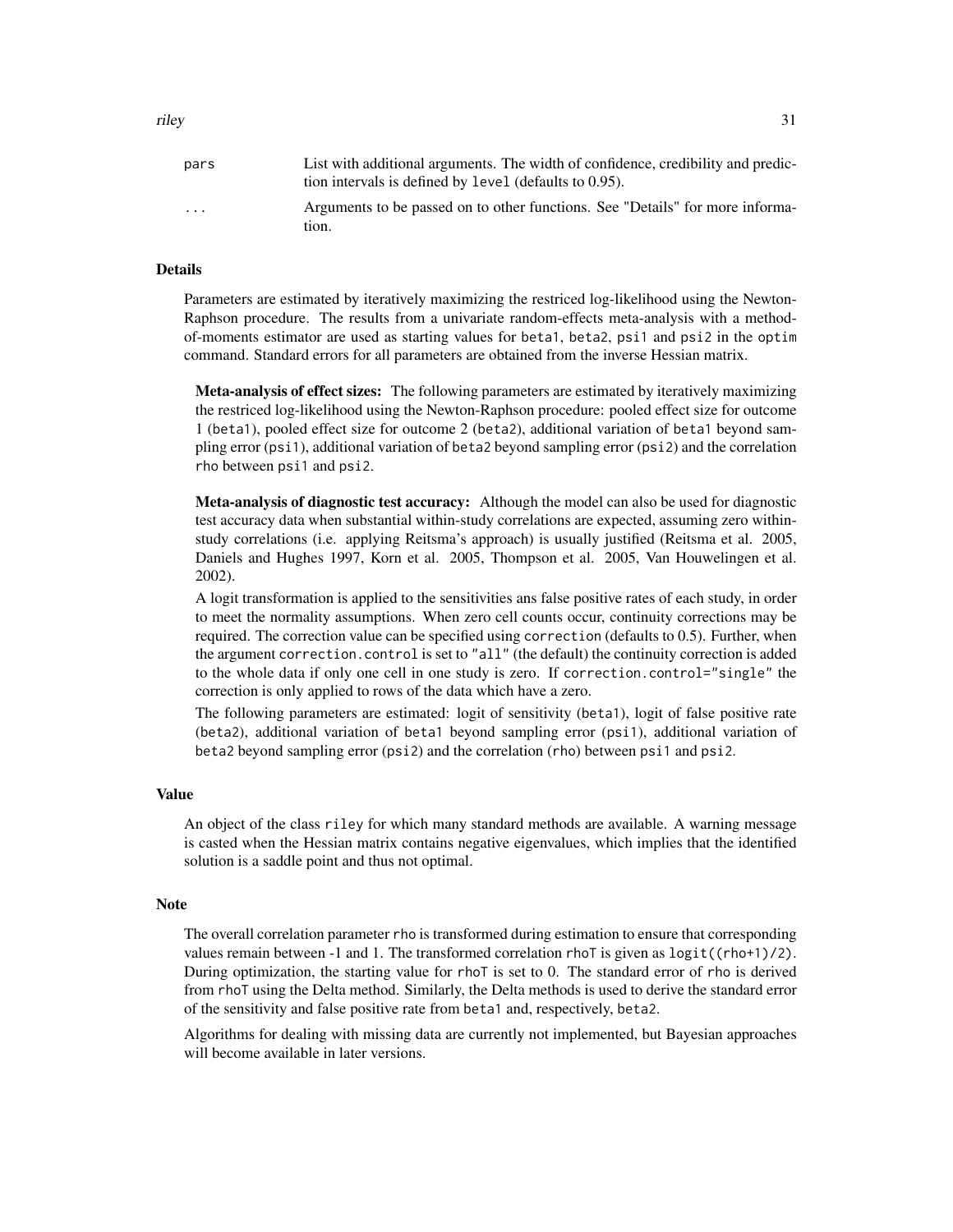#### Author(s)

Thomas Debray <thomas.debray@gmail.com>

#### References

- Korn EL, Albert PS, McShane LM. Assessing surrogates as trial endpoints using mixed models. *Statistics in Medicine* 2005; 24: 163–182.
- Nelder JA, Mead R. A simplex algorithm for function minimization. *Computer Journal* (1965); 7: 308–313.
- Reitsma J, Glas A, Rutjes A, Scholten R, Bossuyt P, Zwinderman A. Bivariate analysis of sensitivity and specificity produces informative summary measures in diagnostic reviews. *Journal of Clinical Epidemiology* 2005; 58: 982–990.
- Riley RD, Thompson JR, Abrams KR. An alternative model for bivariate random-effects metaanalysis when the within-study correlations are unknown. *Biostatistics* 2008; 9: 172–186.
- Thompson JR, Minelli C, Abrams KR, Tobin MD, Riley RD. Meta-analysis of genetic studies using mendelian randomization–a multivariate approach. *Statistics in Medicine* 2005; 24: 2241–2254.
- van Houwelingen HC, Arends LR, Stijnen T. Advanced methods in meta-analysis: multivariate approach and meta-regression. *Statistics in Medicine* 2002; 21: 589–624.

#### Examples

```
data(Scheidler)
data(Daniels)
data(Kertai)
# Meta-analysis of potential surrogate markers data
# The results obtained by Riley (2008) were as follows:
# beta1 = -0.042 (SE = 0.063),
# beta2 = 14.072 (SE = 4.871)
# rho = -0.759## Not run:
fit1 <- riley(Daniels) #maxit reached, try again with more iterations
## End(Not run)
fit1 <- riley(Daniels, control=list(maxit=10000))
summary(fit1)
# Meta-analysis of prognostic test studies
fit2 <- riley(Kertai)
fit2
# Meta-analysis of computed tomography data
ds <- Scheidler[which(Scheidler$modality==1),]
fit3 <- riley(ds)
fit3
```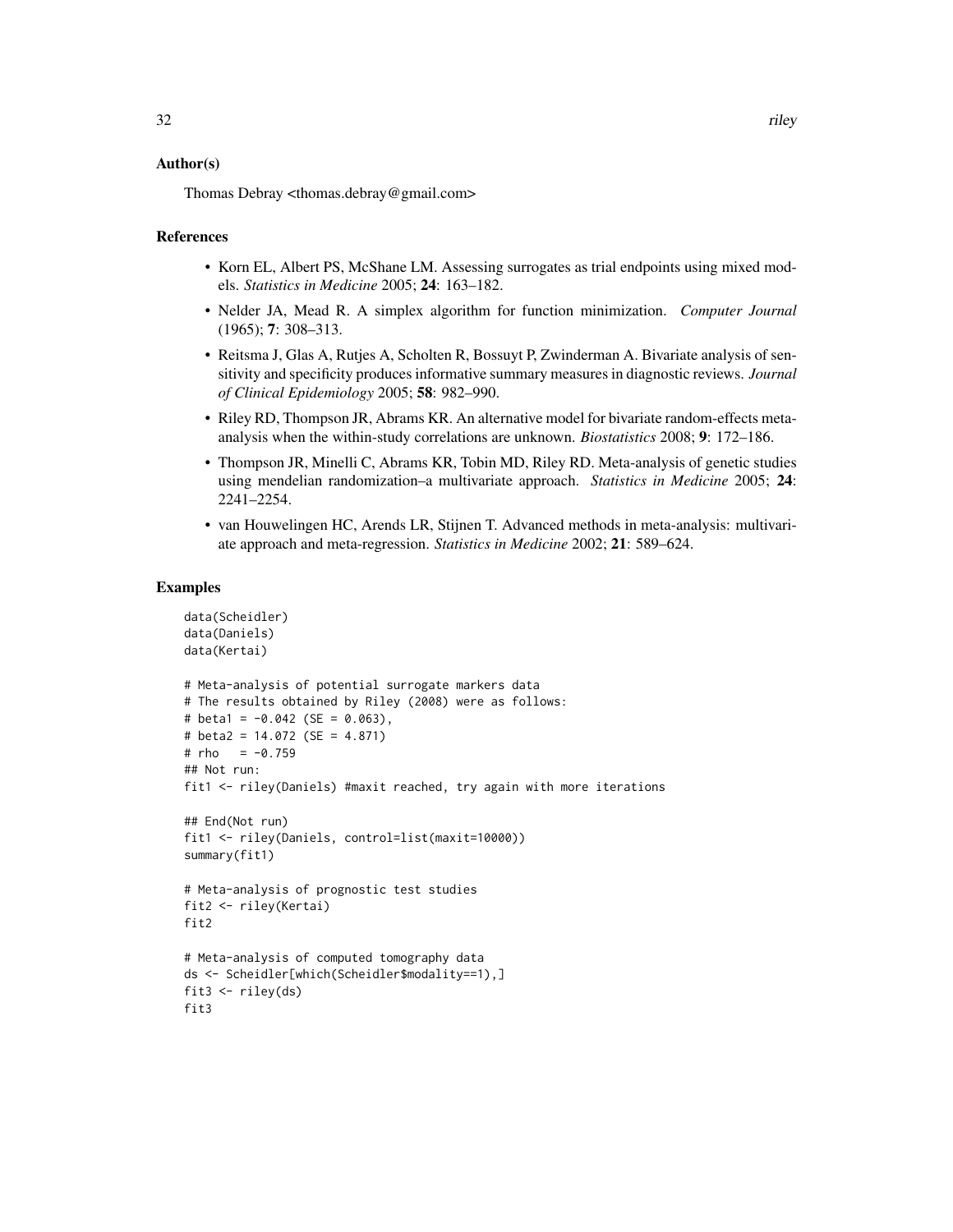<span id="page-32-0"></span>

# Description

Data frame with summary data from 14 comparative studies.

#### Usage

data("Roberts")

#### Format

One data frame with 2 variables.

SDM Effect sizes (standardized differences in means)

SE Standard error of the effect sizes

# Details

The Roberts data set is a meta-analysis of 14 studies comparing 'set shifting' ability (the ability to move back and forth between different tasks) in people with eating disorders and healthy controls.

# Source

Roberts ME, Tchanturia K, Stahl D, Southgate L, Treasure J. A systematic review and meta-analysis of set-shifting ability in eating disorders. *Psychological Medicine* 2007, 37: 1075–1084.

Higgins JPT, Thompson SG, Spiegelhalter DJ. A re-evaluation of random-effects meta-analysis. *Journal of the Royal Statistical Society. Series A (Statistics in Society)* 2009, 172: 137–159.

Scheidler *Diagnostic accuracy data*

#### Description

Data frame with diagnostic accuracy data from three imaging techniques for the diagnosis of lymph node metastasis in women with cervical cancer.

# Usage

data("Scheidler")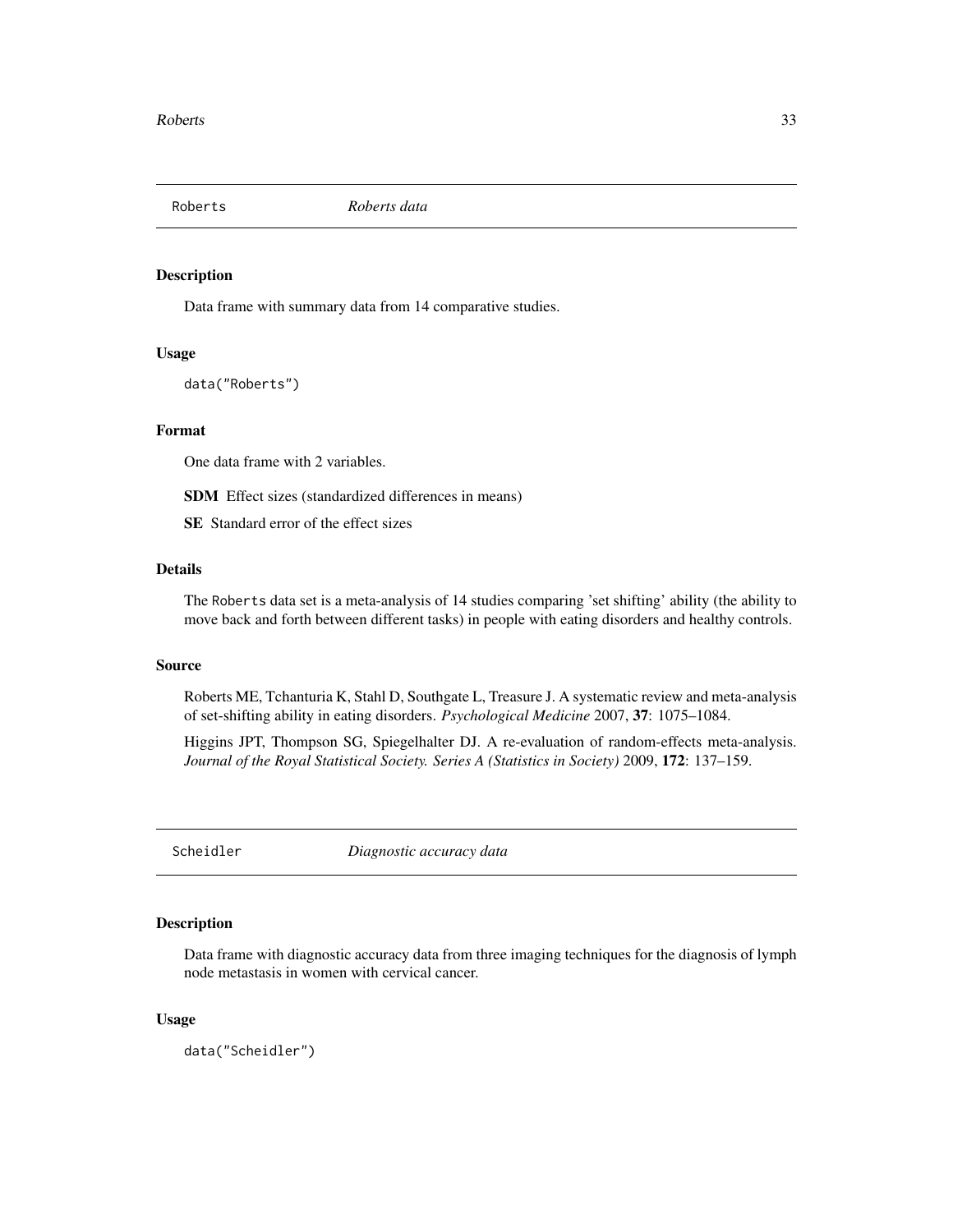<span id="page-33-0"></span>34 stackedglm

# Format

One data frame with 6 variables.

author string . author of article

modality integer . type of test (1=CT, 2=LAG, 3=MRI)

TP integer. number of true positives

FN integer. number of false negatives

FP integer. number of false positives

TN integer. number of true negatives

## Details

The Scheidler data comprises the results from a meta-analysis where three imaging techniques for the diagnosis of lymph node metastasis in women with cervical cancer are compared. Forty-four studies in total were included: 17 studies evaluated lymphangiography, another 17 studies examined computed tomography and the remaining 10 studies focused on magnetic resonance imaging. Diagnosis of metastatic disease by lymphangiography (LAG) is based on the presence of nodal-filling defects, whereas computed tomography (CT) and magnetic resonance imaging (MRI) rely on nodal enlargement.

#### Source

Scheidler J, Hricak H, Yu KK, Subak L, Segal MR. Radiological evaluation of lymph node metastases in patients with cervical cancer. A meta-analysis. *Journal of the American Medical Association* 1997; 278: 1096–1101.

Reitsma J, Glas A, Rutjes A, Scholten R, Bossuyt P, Zwinderman A. Bivariate analysis of sensitivity and specificity produces informative summary measures in diagnostic reviews. *Journal of Clinical Epidemiology* 2005; 58: 982–990.

stackedglm *Stacked Regression*

#### **Description**

This function combines one or more existing prediction models into a so/called meta-model.

#### Usage

```
stackedglm(models, family = binomial, data)
```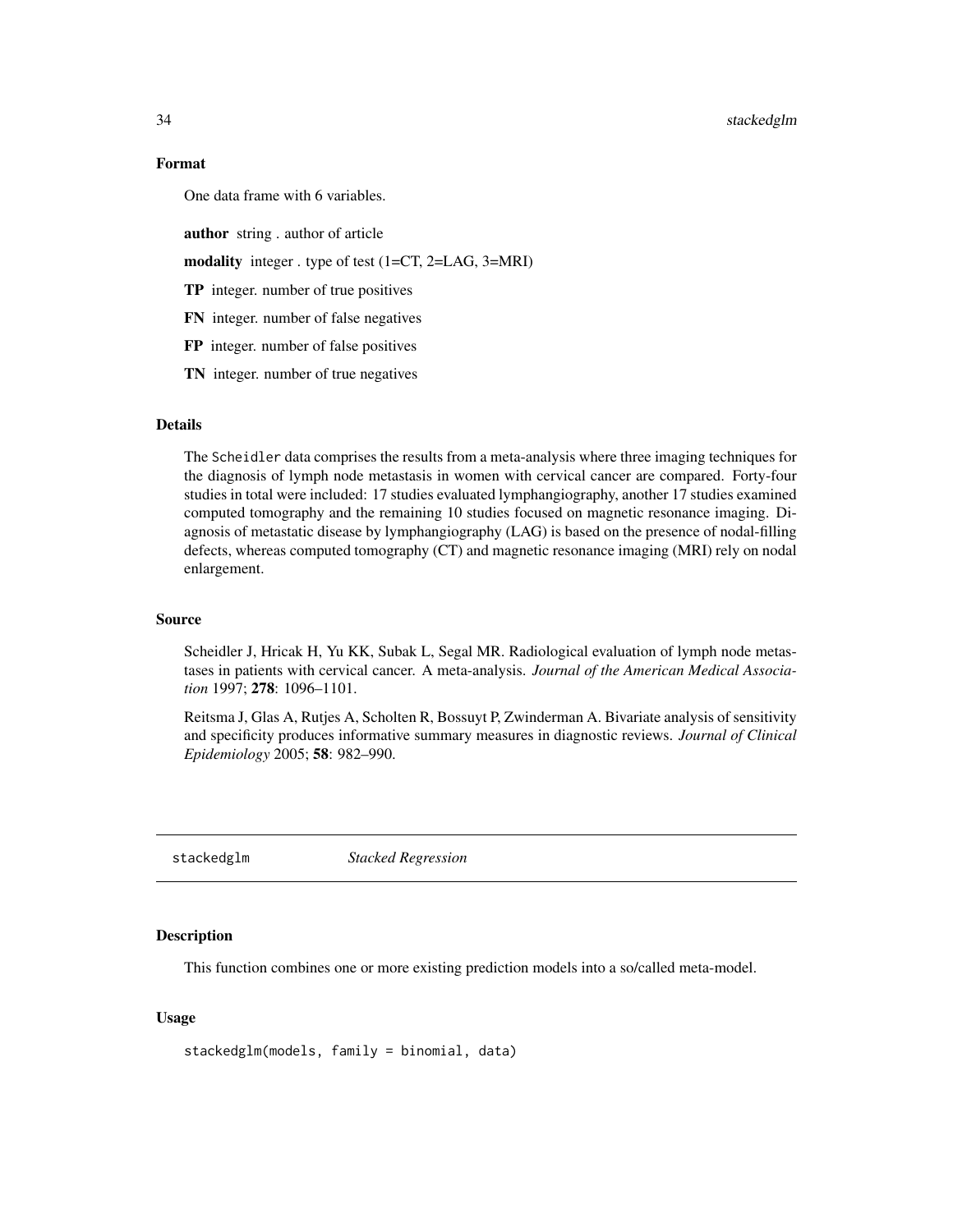# <span id="page-34-0"></span>summary.riley 35

# Arguments

| models | a list containing the historical prediction models, which can be defined in sev-<br>eral ways. For instance, historical regression models can be specified using a<br>named vector containing the regression coefficients of the individual predictors<br>(no need to include the intercept term). List items may also represent an object<br>for which the function predict () exists. |
|--------|-----------------------------------------------------------------------------------------------------------------------------------------------------------------------------------------------------------------------------------------------------------------------------------------------------------------------------------------------------------------------------------------|
| family | a description of the error distribution and link function to be used in the meta-<br>model. This can be a character string naming a family function, a family func-<br>tion or the result of a call to a family function. (See family for details of family<br>functions.)                                                                                                              |
| data   | an optional data frame, list or environment (or object coercible by as data frame<br>to a data frame) containing the variables in the model. If not found in data,<br>the variables are taken from environment (formula), typically the environment<br>from which stackedglm is called.                                                                                                 |

# Author(s)

Thomas Debray <thomas.debray@gmail.com>

| summary.riley | Parameter summaries Provides the summary estimates of the alter-            |
|---------------|-----------------------------------------------------------------------------|
|               | native model for bivariate random-effects meta-analysis by Riley et         |
|               | al. (2008) with their corresponding standard errors (derived from the       |
|               | <i>inverse Hessian</i> ). For confidence intervals, asymptotic normality is |
|               | assumed.                                                                    |

# Description

Parameter summaries Provides the summary estimates of the alternative model for bivariate randomeffects meta-analysis by Riley et al. (2008) with their corresponding standard errors (derived from the inverse Hessian). For confidence intervals, asymptotic normality is assumed.

### Usage

```
## S3 method for class 'riley'
summary(object, ...)
```
# Arguments

| object   | A riley object                                                   |
|----------|------------------------------------------------------------------|
| $\cdots$ | Arguments to be passed on to other functions (currently ignored) |

# Details

For meta-analysis of diagnostic test accuracy data, beta1 equals the logit sensitivity (Sens) and beta2 equals the logit false positive rate (FPR).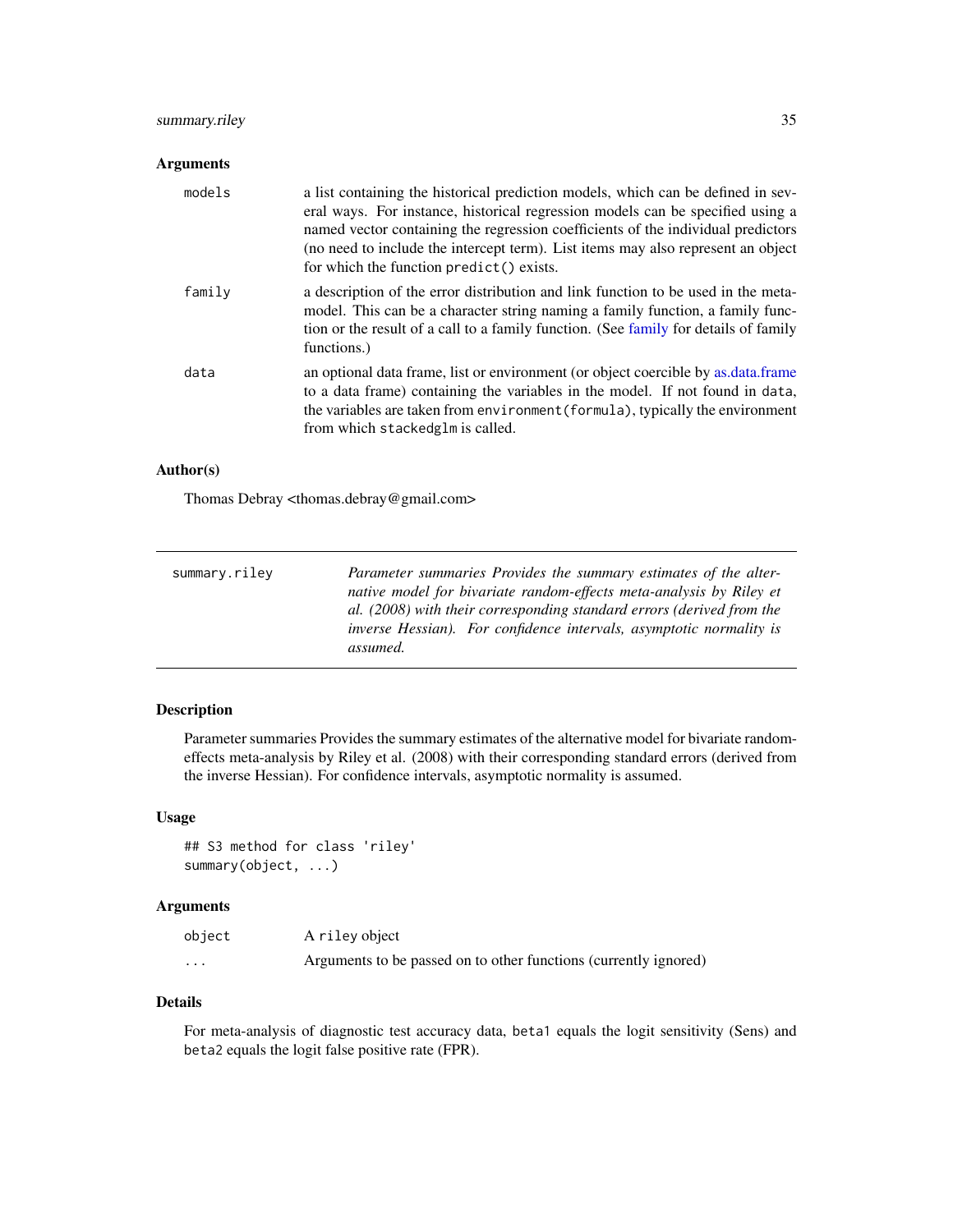#### <span id="page-35-0"></span>Value

array with confidence intervals for the estimated model parameters. For diagnostic test accuracy data, the resulting summary sensitivity and false positive rate are included.

#### Note

For the overall correlation (rho) confidence intervals are derived using the transformation  $\text{logit}((\text{rho}+1)/2)$ . Similarly, the logit transformation is used to derive confidence intervals for the summary sensitivity and false positive rate.

#### Author(s)

Thomas Debray <thomas.debray@gmail.com>

# References

Riley RD, Thompson JR, Abrams KR. An alternative model for bivariate random-effects metaanalysis when the within-study correlations are unknown. *Biostatistics* 2008; 9: 172–186.

| summary.uvmeta | <b>Summarizing Univariate Meta-Analysis Models</b> |  |
|----------------|----------------------------------------------------|--|
|----------------|----------------------------------------------------|--|

#### Description

This function provides summary estimates of a fitted univariate meta-analysis model.

#### Usage

```
## S3 method for class 'uvmeta'
summary(object, ...)
```
#### **Arguments**

| object   | An object of class "uvmeta"                           |
|----------|-------------------------------------------------------|
| $\cdots$ | Optional arguments to be passed on to other functions |

#### Author(s)

Thomas Debray <thomas.debray@gmail.com>

#### References

- Borenstein M, Hedges LV, Higgins JPT, Rothstein HR. A basic introduction to fixed-effect and random-effects models for meta-analysis. *Research Synthesis Methods* 2010; 1: 97–111.
- DerSimonian R, Laird N. Meta-analysis in clinical trials. *Controlled Clinical Trials* 1986; 7: 177–188.
- Riley RD, Higgins JPT, Deeks JJ. Interpretation of random effects meta-analyses. *British Medical Journal* 2011; 342: d549.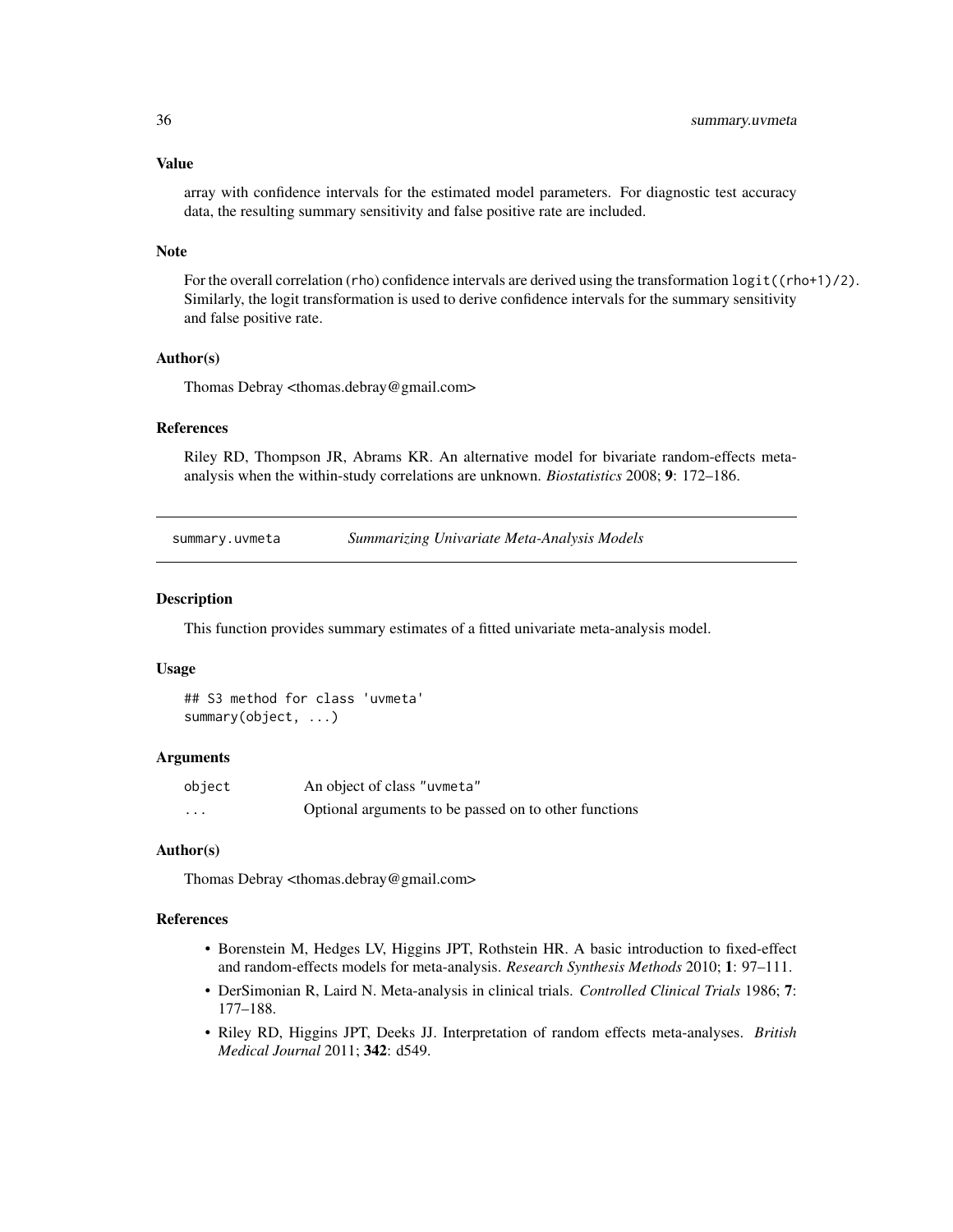#### <span id="page-36-0"></span>uvmeta 37

# See Also

[uvmeta](#page-36-1)

<span id="page-36-1"></span>uvmeta *Univariate meta-analysis*

# Description

This function summarizes multiple estimates for a single parameter by assuming a fixed (i.e. common) effect or random effects across studies. The summary estimate is obtained by calculating a weighted mean that accounts for sample size and (in case random effects are assumed) for betweenstudy heterogeneity.

#### Usage

uvmeta(r, r.se, method = "REML", test = "knha", labels, na.action,  $n.$ chains = 4, pars, ret.fit = FALSE, verbose = FALSE, ...)

# Arguments

| r         | Vector of numerics containing the effect size of each study                                                                                                                                                                                                                                                                                                                                                                                                                                                                                                                      |
|-----------|----------------------------------------------------------------------------------------------------------------------------------------------------------------------------------------------------------------------------------------------------------------------------------------------------------------------------------------------------------------------------------------------------------------------------------------------------------------------------------------------------------------------------------------------------------------------------------|
| r.se      | Vector of numerics containing the standard error of the effect sizes                                                                                                                                                                                                                                                                                                                                                                                                                                                                                                             |
| method    | Character string specifying whether a fixed-effect or a random-effects model<br>should be fitted. A fixed-effect model is fitted when using method="FE". Random-<br>effects models are fitted by setting method equal to one of the following: "REML"<br>(Default), "DL", "HE", "SJ", "ML", "EB", "HS", "GENQ" or "BAYES". See 'De-<br>tails'.                                                                                                                                                                                                                                   |
| test      | Optional character string when method!="BAYES" to specify how test statistics<br>and confidence intervals for the fixed effects should be computed. By default<br>(test="knha"), the method by Knapp and Hartung (2003) is used for adjusting<br>test statistics and confidence intervals. Type '?rma' for more details.                                                                                                                                                                                                                                                         |
| labels    | Vector of characters containing the labels for the studies                                                                                                                                                                                                                                                                                                                                                                                                                                                                                                                       |
| na.action | A function which indicates what should happen when the data contain NAs. De-<br>faults to "na. fail", other options are "na. omit", "na. exclude" or "na. pass".                                                                                                                                                                                                                                                                                                                                                                                                                 |
| n.chains  | Optional numeric specifying the number of chains to use in the Gibbs sampler<br>(method="BAYES"). More chains will improve the sensitivity of the convergence<br>diagnostic, but will cause the simulation to run more slowly. The default number<br>of chains is 4.                                                                                                                                                                                                                                                                                                             |
| pars      | Optional list with additional arguments. The width of confidence, credibility<br>and prediction intervals is defined by level (defaults to 0.95). The following<br>parameters configure the MCMC sampling procedure: hp.mu.mean (Hyperpa-<br>rameter: mean of the prior distribution of the fixed/random effects model, de-<br>faults to zero), hp.mu.var (Hyperparameter: variance of the prior distribution of<br>the fixed/random effects model, defaults to 1000), hp. tau.min (Hyperparame-<br>ter: mininum value for the between-study standard deviation, defaults to 0), |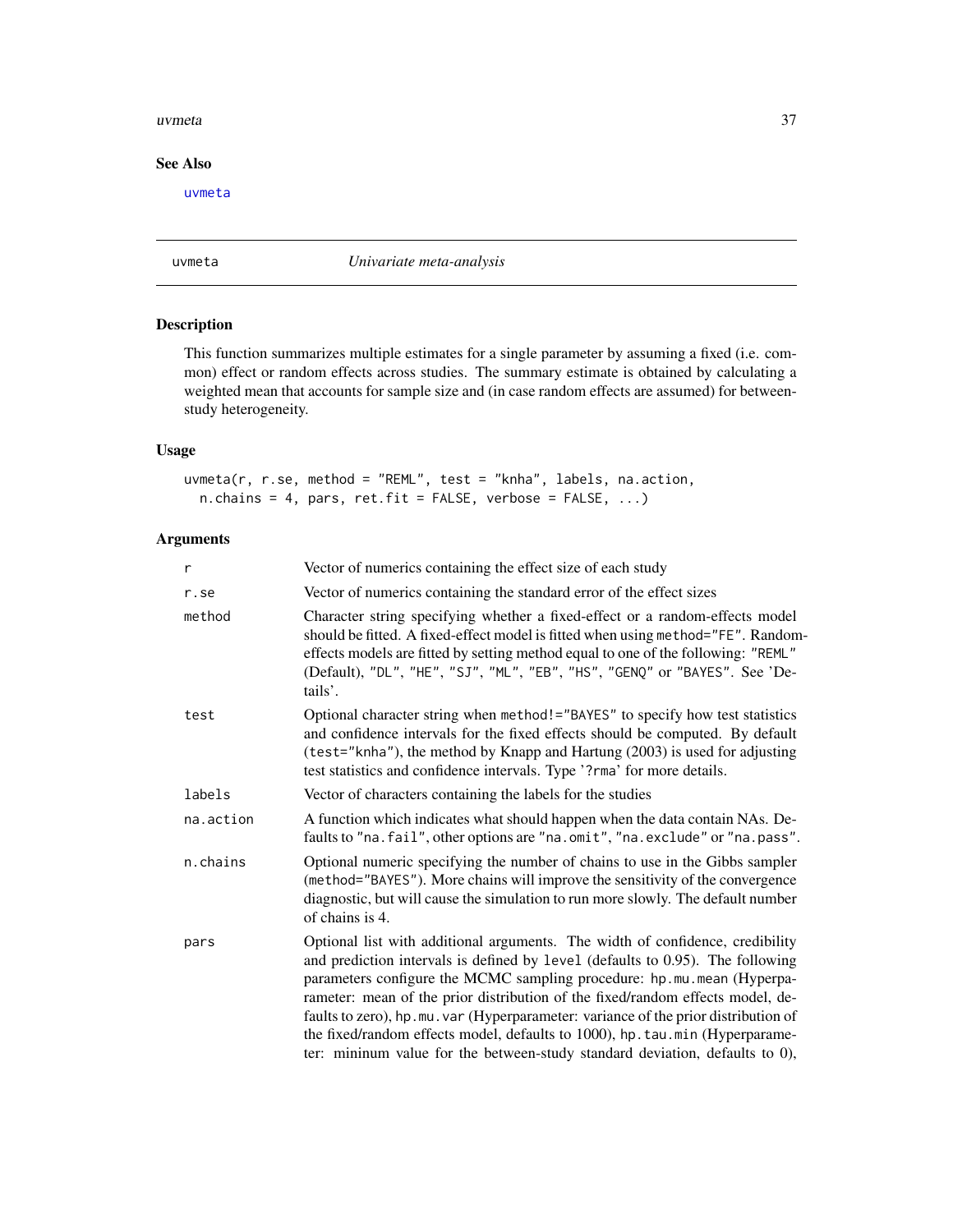|                         | hp.tau.max (Hyperparameter: maximum value for the between-study standard<br>deviation, defaults to 100). |
|-------------------------|----------------------------------------------------------------------------------------------------------|
| ret.fit                 | logical indicating whether the full results from the fitted model should also be<br>returned.            |
| verbose                 | If TRUE then messages generated during the fitting process will be displayed.                            |
| $\cdot$ $\cdot$ $\cdot$ | Additional arguments that are passed to <b>rma</b> or <b>runiags</b> (if method="BAYES").                |

# Details

Unless specified otherwise, all meta-analysis models assume random effects and are fitted using restricted maximum likelihood estimation with the **metafor** package (Viechtbauer 2010). Further, confidence intervals for the average performance are based on the Hartung-Knapp-Sidik-Jonkman method, to better account for the uncertainty in the estimated between-study heterogeneity (Debray 2016). A Bayesian meta-analysis can be performed by specifying method="BAYES". In that case, the R packages runjags and riags must be installed.

For random-effects models, a prediction interval for the pooled effect size is displayed. This interval predicts in what range future effect sizes will fall given what has already been observed (Higgins 2009, Riley 2011).

Bayesian meta-analysis models: For Bayesian meta-analysis models that involve the Gibbs sampler (method="BAYES"), the R packages runjags and rjags must be installed. The Bayesian approach uses an uninformative Normal prior for the mean and a uniform prior for the betweenstudy variance of the pooled effect size (Higgins 2009). By default, the Normal prior has a mean of 0 and a variance of 1000. These hyperparameters can, however, be altered through the variables hp.mu.mean and hp.mu.var in the argument pars. The prior distribution of the between-study standard deviation is given by a uniform distribution, by default bounded between 0 and 100.

#### Value

An object of the class uvmeta for which many standard methods are available.

- "data" array with (transformed) data used for meta-analysis, and method(s) used for restoring missing information.
- "method" character string specifying the meta-analysis method.
- "est" estimated performance statistic of the model. For Bayesian meta-analysis, the posterior median is returned.
- "se" standard error (or posterior standard deviation) of the summary estimate.
- "tau2" estimated amount of (residual) heterogeneity. Always 0 when method="FE". For Bayesian meta-analysis, the posterior median is returned.

"se.tau2" estimated standard error (or posterior standard deviation) of the between-study variation.

- **"ci.lb"** lower bound of the confidence (or credibility) interval of the summary estimate
- "ci.ub" upper bound of the confidence (or credibility) interval of the summary estimate
- "pi.lb" lower bound of the (approximate) prediction interval of the summary estimate
- "**pi.ub**" upper bound of the (approximate) prediction interval of the summary estimate
- "fit" the full results from the fitted model

"slab" vector specifying the label of each study.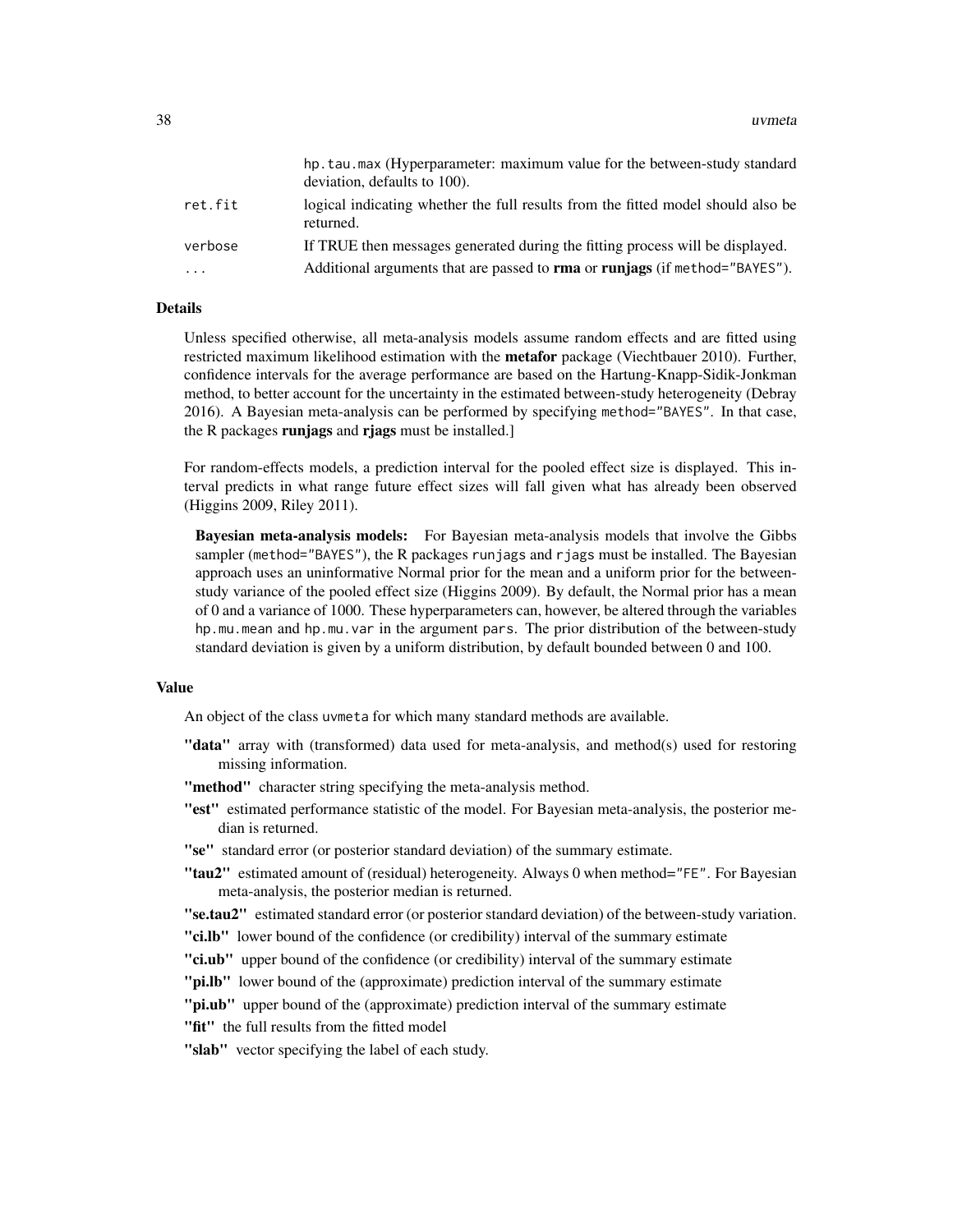#### <span id="page-38-0"></span>uvmeta-class 39

#### Author(s)

Thomas Debray <thomas.debray@gmail.com>

#### References

- Biggerstaff BJ, Tweedie RL. Incorporating variability in estimates of heterogeneity in the random effects model in meta-analysis. *Statistics in Medicine* 1997; 16: 753–768.
- Borenstein M, Hedges LV, Higgins JPT, Rothstein HR. A basic introduction to fixed-effect and random-effects models for meta-analysis. *Research Synthesis Methods* 2010; 1: 97–111.
- DerSimonian R, Laird N. Meta-analysis in clinical trials. *Controlled Clinical Trials* 1986; 7: 177–188.
- Graham PL, Moran JL. Robust meta-analytic conclusions mandate the provision of prediction intervals in meta-analysis summaries. *Journal of Clinical Epidemiology* 2012; 65: 503–510.
- Higgins JPT, Thompson SG. Quantifying heterogeneity in a meta-analysis. *Statistics in Medicine* 2002; 21: 1539–1558.
- Higgins JPT, Thompson SG, Spiegelhalter DJ. A re-evaluation of random-effects meta-analysis. *Journal of the Royal Statistical Society. Series A (Statistics in Society)* 2009, 172: 137–159.
- Riley RD, Higgins JPT, Deeks JJ. Interpretation of random effects meta-analyses. *British Medical Journal* 2011; 342: d549.
- Viechtbauer W. Conducting Meta-Analyses in R with the metafor Package. *Journal of Statistical Software*. 2010; 36(3). Available from: <http://www.jstatsoft.org/v36/i03/>

#### Examples

```
data(Roberts)
```

```
# Frequentist random-effects meta-analysis
fit1 <- with(Roberts, uvmeta(r=SDM, r.se=SE, labels=rownames(Roberts)))
summary(fit1)
plot(fit1) #show a forest plot
fit1
## Not run:
# Bayesian random effects meta-analysis
fit2 <- with(Roberts, uvmeta(r=SDM, r.se=SE, labels=rownames(Roberts), method="BAYES"))
plot(fit2)
```
## End(Not run)

uvmeta-class *Class "uvmeta". Result of a univariate meta-analysis.*

#### Description

This class encapsulates results of a univariate meta-analysis.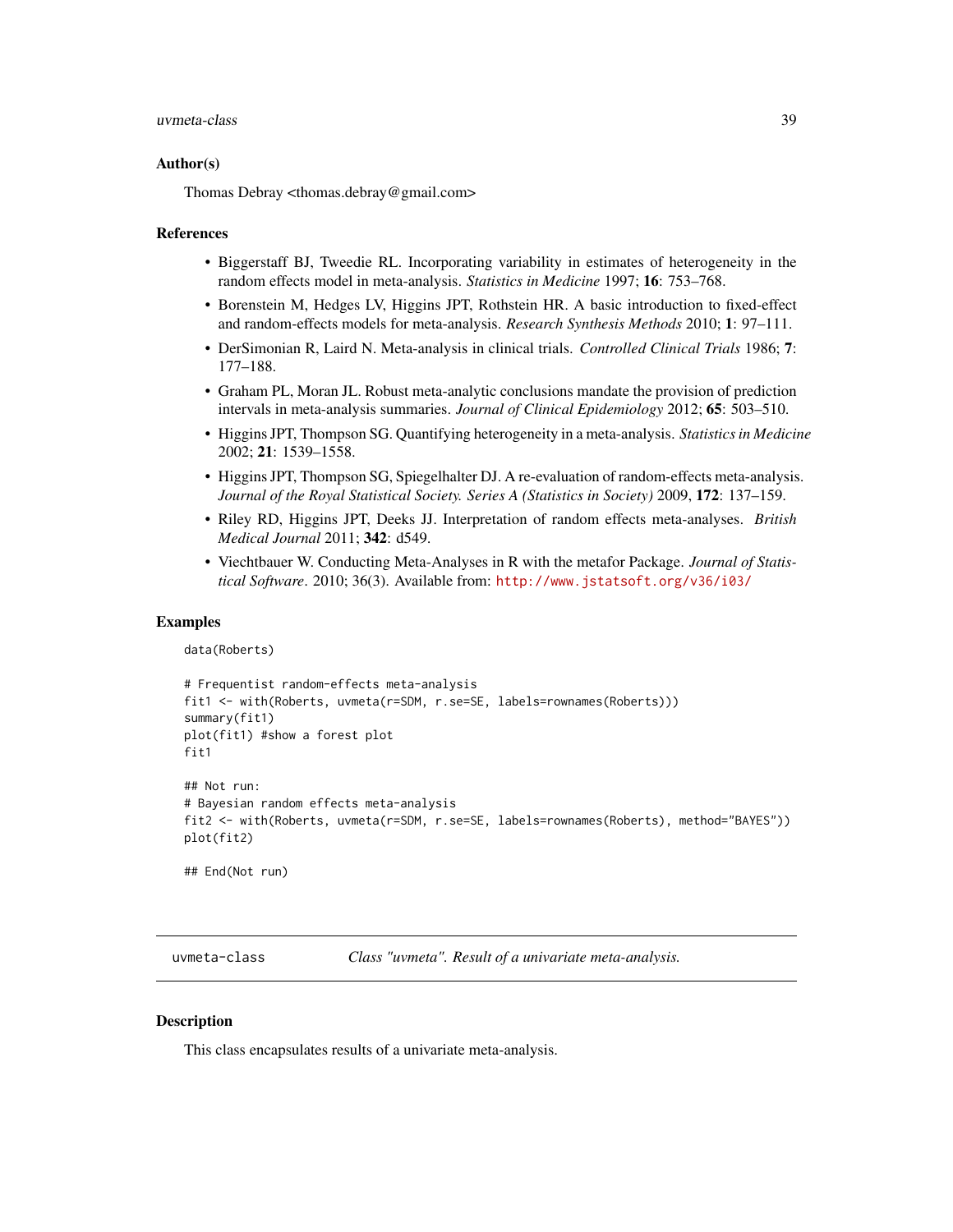<span id="page-39-0"></span>40 uvmeta-class

# Objects from the Class

Objects can be created by calls of the form [uvmeta](#page-36-1).

#### **Slots**

call: (language) The call to [uvmeta](#page-36-1).

data: (data frame) The data used for the meta-analysis.

results: (data frame) Contains the pooled effect size (mu), the between-study variability (tausq), Cochran's Q statistic (Q) and Higgins' and Thompson's I square statistic (Isq). For each estimate, error variances are provided with predefined confidence (method="MOM") or credibility (method="bayes") intervals.

model: (character) The meta-analysis model used.

method: (character) The estimator used.

na.action: (character) Information from the action which was applied to object if NAs were handled specially, or NULL.

df: (numeric) Degrees of freedom.

numstudies: (numeric) The amount of studies used in the meta-analysis.

- pred.int: (data frame) A prediction interval, predicting in what range future effect sizes will fall given what has already been observed (based on a Student's t-distribution, cfr. Riley 2011)
- formula: (character) If a formula was specified, a character vector giving the formula and parameter specifications.

#### Methods

print signature(object = "uvmeta"): Print object summary.

forest signature(object = "uvmeta"): Plot a forest plot with the summary estimate.

summary signature(object = "uvmeta"): Generate object summary.

#### Examples

data(Collins)

```
#Extract effect size and error variance
r <- Collins$logOR
vars <- Collins$SE**2
```
#Frequentist random-effects meta-analysis fit1 <- uvmeta(r,vars)

#Extract results fit1\$results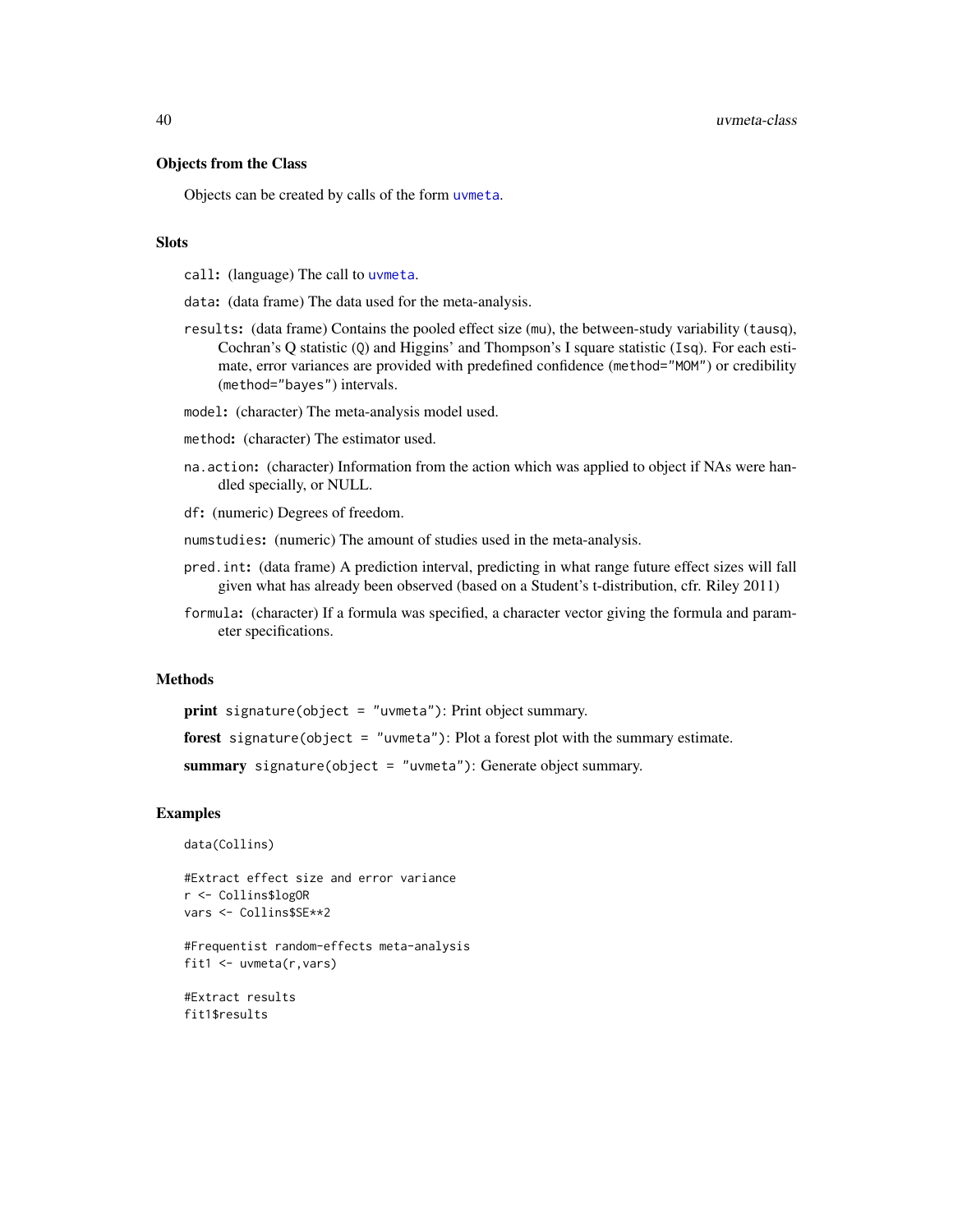<span id="page-40-1"></span><span id="page-40-0"></span>

#### Description

This function provides summary estimates for the concordance statistic, the total observed-expected ratio or the calibration slope. Where appropriate, data transformations are applied and missing information is derived from available quantities. Unless specified otherwise, all meta-analysis models assume random effects and are fitted using restricted maximum likelihood estimation with the metafor package (Viechtbauer 2010). Further, confidence intervals for the average performance are based on the Hartung-Knapp-Sidik-Jonkman method. When conducting a Bayesian meta-analysis, the R packages runjags and rjags must be installed.

#### Usage

```
valmeta(measure = "cstat", cstat, cstat.se, cstat.95CI, sd.LP, OE, OE.se,
  OE.95CI, citl, citl.se, N, O, E, Po, Po.se, Pe, method = "REML",
  test = "knha", ret.fit = FALSE, verbose = FALSE, slab, n.chains = 4,
 pars, ...)
```
## Arguments

| measure    | A character string indicating which summary performance measure should be<br>calculated. Options are "cstat" (meta-analysis of the concordance statistic)<br>and "OE" (meta-analysis of the total observed-expected ratio). See 'Details' for<br>more information. |
|------------|--------------------------------------------------------------------------------------------------------------------------------------------------------------------------------------------------------------------------------------------------------------------|
| cstat      | Optional vector with the estimated c-statistic for each valiation                                                                                                                                                                                                  |
| cstat.se   | Optional vector with the standard error of the estimated c-statistics                                                                                                                                                                                              |
| cstat.95CI | Optional 2-dimensional array with the lower (first column) and upper (second<br>column) boundary of the 95% confidence interval of the estimated c-statistics                                                                                                      |
| sd.LP      | Optional vector with the standard deviation of the linear predictor (prognostic<br>index)                                                                                                                                                                          |
| 0E         | Optional vector with the estimated ratio of total observed versus total expected<br>events                                                                                                                                                                         |
| OE.se      | Optional vector with the standard errors of the estimated O:E ratios                                                                                                                                                                                               |
| OE.95CI    | Optional 2-dimensional array with the lower (first column) and upper (second<br>column) boundary of the 95% confidence interval of the total O:E ratios                                                                                                            |
| citl       | Optional vector with the estimated calibration-in-the-large for each valiation                                                                                                                                                                                     |
| citl.se    | Optional vector with the standard error of the estimated calibration-in-the-large<br>statistics                                                                                                                                                                    |
| Ν          | Optional vector with the total number of participants for each valiation                                                                                                                                                                                           |
| 0          | Optional vector with the total number of observed events for each valiation (if<br>specified, during time t.val)                                                                                                                                                   |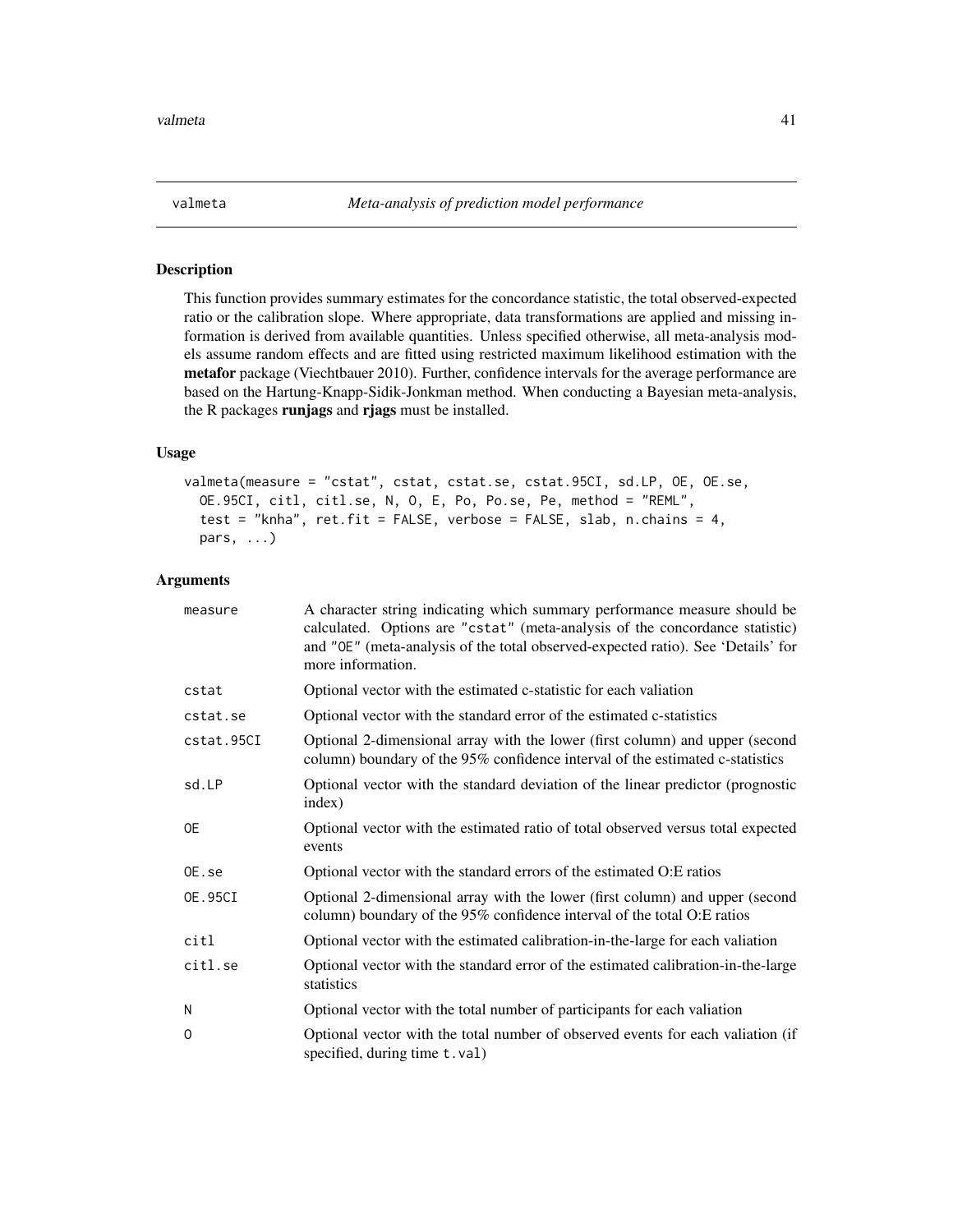<span id="page-41-0"></span>

| Ε        | Optional vector with the total number of expected events for each valiation (if<br>specified, during time t.val)                                                                                                                                                                                                                                                                                                                                                                                                                                                                                                                                                                                                                                                                                                                                                                                                                                                                                                                                                                                                                                                                                              |
|----------|---------------------------------------------------------------------------------------------------------------------------------------------------------------------------------------------------------------------------------------------------------------------------------------------------------------------------------------------------------------------------------------------------------------------------------------------------------------------------------------------------------------------------------------------------------------------------------------------------------------------------------------------------------------------------------------------------------------------------------------------------------------------------------------------------------------------------------------------------------------------------------------------------------------------------------------------------------------------------------------------------------------------------------------------------------------------------------------------------------------------------------------------------------------------------------------------------------------|
| Po       | Optional vector with the (cumulative) observed event probability for each valia-<br>tion (if specified, during time t.val)                                                                                                                                                                                                                                                                                                                                                                                                                                                                                                                                                                                                                                                                                                                                                                                                                                                                                                                                                                                                                                                                                    |
| Po.se    | Optional vector with the standard errors of Po.                                                                                                                                                                                                                                                                                                                                                                                                                                                                                                                                                                                                                                                                                                                                                                                                                                                                                                                                                                                                                                                                                                                                                               |
| Pe       | Optional vector with the (cumulative) expected event probability for each vali-<br>dation (if specified, during time t.val)                                                                                                                                                                                                                                                                                                                                                                                                                                                                                                                                                                                                                                                                                                                                                                                                                                                                                                                                                                                                                                                                                   |
| method   | Character string specifying whether a fixed- or a random-effects model should<br>be fitted. A fixed-effects model is fitted when using method="FE". Random-<br>effects models are fitted by setting method equal to one of the following: "REML"<br>(Default), "DL", "HE", "SJ", "ML", "EB", "HS", "GENQ" or "BAYES". See 'De-<br>tails'.                                                                                                                                                                                                                                                                                                                                                                                                                                                                                                                                                                                                                                                                                                                                                                                                                                                                     |
| test     | Optional character string specifying how test statistics and confidence intervals<br>for the fixed effects should be computed. By default (test="knha"), the method<br>by Knapp and Hartung (2003) is used for adjusting test statistics and confidence<br>intervals. Type '?rma' for more details.                                                                                                                                                                                                                                                                                                                                                                                                                                                                                                                                                                                                                                                                                                                                                                                                                                                                                                           |
| ret.fit  | logical indicating whether the full results from the fitted model should also be<br>returned.                                                                                                                                                                                                                                                                                                                                                                                                                                                                                                                                                                                                                                                                                                                                                                                                                                                                                                                                                                                                                                                                                                                 |
| verbose  | If TRUE then messages generated during the fitting process will be displayed.                                                                                                                                                                                                                                                                                                                                                                                                                                                                                                                                                                                                                                                                                                                                                                                                                                                                                                                                                                                                                                                                                                                                 |
| slab     | Optional vector specifying the label for each study                                                                                                                                                                                                                                                                                                                                                                                                                                                                                                                                                                                                                                                                                                                                                                                                                                                                                                                                                                                                                                                                                                                                                           |
| n.chains | Optional numeric specifying the number of chains to use in the Gibbs sampler (if<br>method="BAYES"). More chains will improve the sensitivity of the convergence<br>diagnostic, but will cause the simulation to run more slowly. The default number<br>of chains is 4.                                                                                                                                                                                                                                                                                                                                                                                                                                                                                                                                                                                                                                                                                                                                                                                                                                                                                                                                       |
| pars     | A list with additional arguments. See 'Details' for more information. The<br>following parameters configure the MCMC sampling procedure: hp.mu.mean<br>(mean of the prior distribution of the random effects model, defaults to 0),<br>hp.mu.var (variance of the prior distribution of the random effects model, de-<br>faults to 1E6), hp. tau. min (minimum value for the between-study standard de-<br>viation, defaults to 0), hp. tau. max (maximum value for the between-study stan-<br>dard deviation, defaults to 2), hp. tau. sigma (standard deviation of the prior dis-<br>tribution for the between-study standard-deviation), hp. tau.dist (prior distri-<br>bution for the between-study standard-deviation. Defaults to "dunif"), hp. tau.df<br>(degrees of freedom for the prior distribution for the between-study standard-<br>deviation. Defaults to 3). Other arguments are method.restore.c.se (method<br>for restoring missing estimates for the standard error of the c-statistic. See ccalc<br>for more information), model.cstat (The likelihood/link for modeling the c-<br>statistic; see "Details"), model.oe (The likelihood/link for modeling the O:E<br>ratio; see "Details") |
|          | Additional arguments that are passed to rma or runjags (if method="BAYES").                                                                                                                                                                                                                                                                                                                                                                                                                                                                                                                                                                                                                                                                                                                                                                                                                                                                                                                                                                                                                                                                                                                                   |

Details

Meta-analysis of the concordance statistic: A summary estimate for the concorcance (c-) statistic can be obtained by specifying measure="cstat". The c-statistic is a measure of discrimination, and indicates the ability of a prediction model to distinguish between patients developing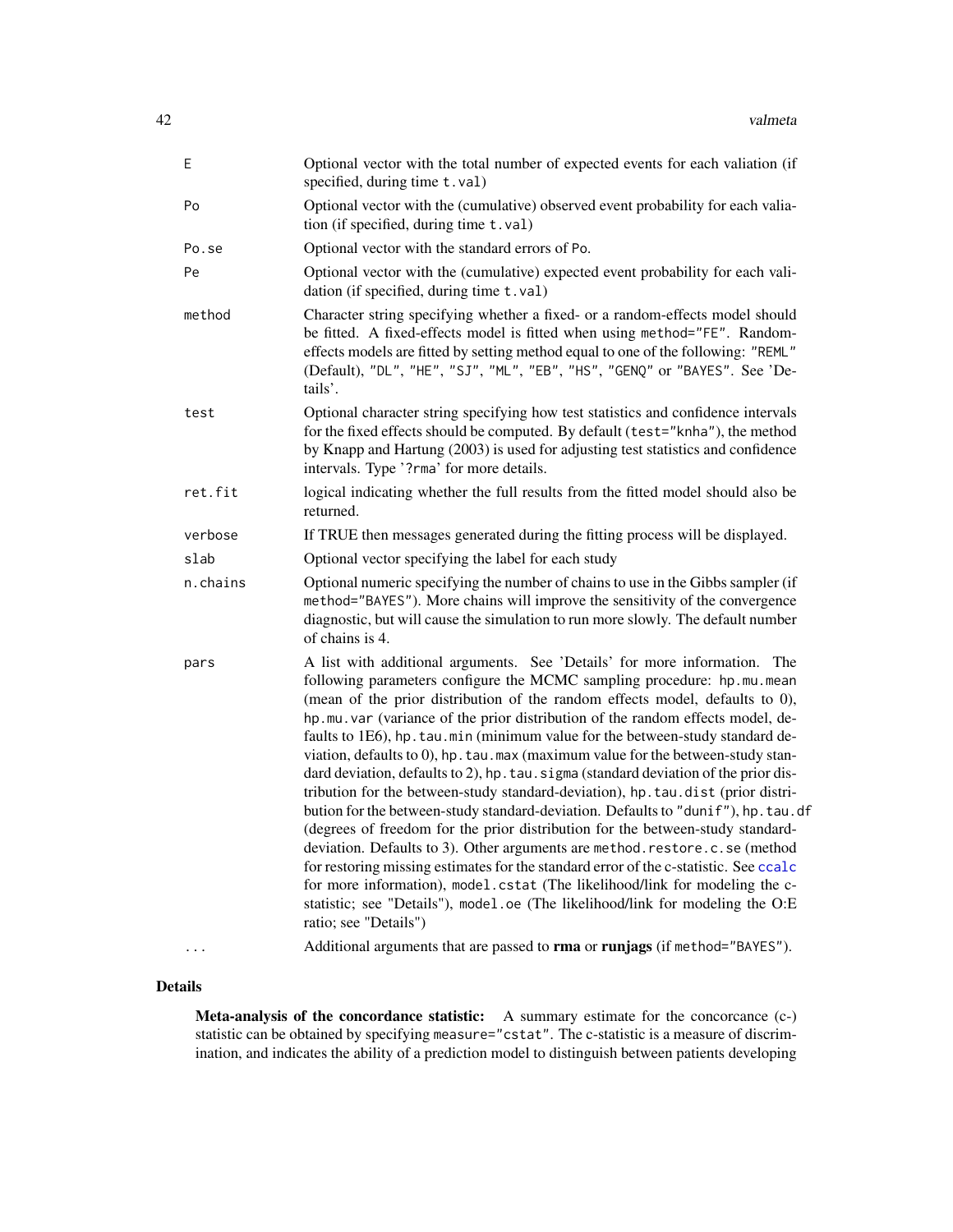#### <span id="page-42-0"></span>valmeta ta kwa kusinga kwa kusinga wa 13

and not developing the outcome. The c-statistic typically ranges from 0.5 (no discriminative ability) to 1 (perfect discriminative ability). When missing, the c-statistic and/or its standard error are derived from other reported information. See [ccalc](#page-2-1) for more information.

By default, it is assumed that the logit of the c-statistic is Normally distributed within and across studies ( $pars$model.cstat = "normal/logit".$  Alternatively, it is possible to assume that the raw c-statistic is Normally distributed across studies pars\$model.cstat = "normal/identity".

Meta-analysis of the total observed versus expected ratio: A summary estimate for the total observed versus expected (O:E) ratio can be obtained by specifying measure="OE". The total O:E ratio provides a rough indication of the overall model calibration (across the entire range of predicted risks). When missing, the total O:E ratio and/or its standard error are derived from other reported information. See [oecalc](#page-22-1) for more information.

For frequentist meta-analysis, within-study variation can either be modeled using a Normal (model.oe = "normal/log" or model.oe = "normal/identity") or a Poisson distribution (model.oe = "normal/log").

When performing a Bayesian meta-analysis, all data are modeled using a one-stage random effects (hierarchical related regression) model. In particular, a binomial distribution (if O, E and N is known), a Poisson distribution (if only O and E are known) or a Normal distribution (if OE and OE.se or OE.95CI are known) is selected separately for each study.

Bayesian meta-analysis: All Bayesian meta-analysis models assume random effects by default. Results are based on the posterior median. Credibility and prediction intervals are directly obtained from the corresponding posterior quantiles.

The prior distribution for the (transformed) summary estimate is always modeled using a Normal distribution, with mean hp.mu.mean (defaults to 0) and variance hp.mu.var (defaults to 1E6). For meta-analysis of the total O:E ratio, the maximum value for hp.mu.var is 100.

By default, the prior distribution for the between-study standard deviation is modeled using a uniform distribution (hp.tau.dist="dunif"), with boundaries hp.tau.min and hp.tau.max. Alternatively, it is possible to specify a truncated Student-t distribution (hp.tau.dist="dhalft") with a mean of hp.tau.mean, a standard deviation of hp.tau.sigma and hp.tau.df degrees of freedom. This distribution is again restricted to the range hp.tau.min to hp.tau.max.

#### Value

An object of class valmeta with the following elements:

- "data" array with (transformed) data used for meta-analysis, and method(s) used for restoring missing information.
- "measure" character string specifying the performance measure that has been meta-analysed.
- "method" character string specifying the meta-analysis method.
- "model" character string specifying the meta-analysis model (link function).
- "est" summary estimate for the performance statistic. For Bayesian meta-analysis, the posterior median is returned.
- "ci.lb" lower bound of the confidence (or credibility) interval of the summary performance estimate.
- "ci.ub" upper bound of the confidence (or credibility) interval of the summary performance estimate.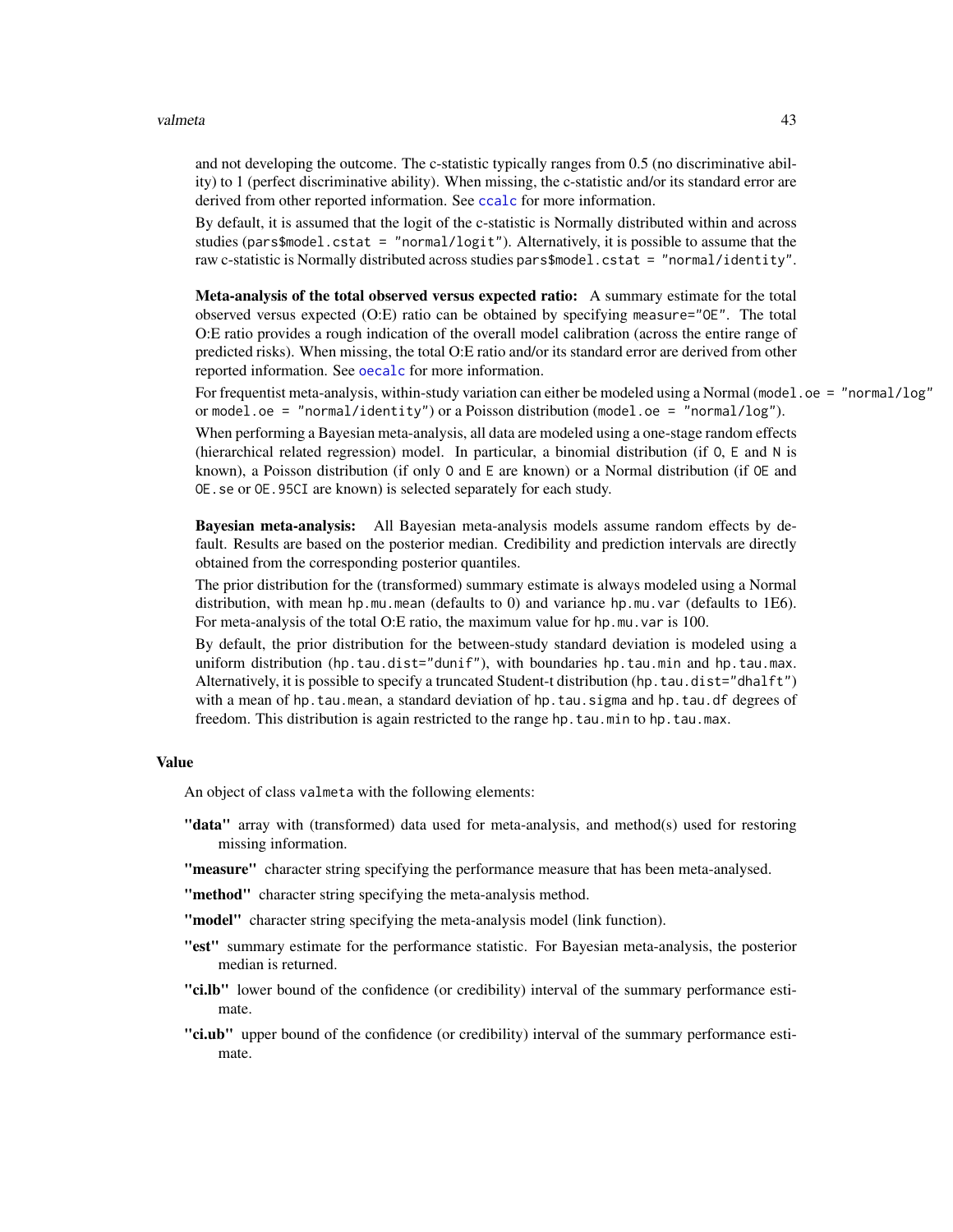- <span id="page-43-0"></span>"pi.lb" lower bound of the (approximate) prediction interval of the summary performance estimate.
- "pi.ub" upper bound of the (approximate) prediction interval of the summary performance estimate.
- "fit" the full results from the fitted model. Only defined if ret.fit = TRUE.
- "slab" vector specifying the label of each study.

#### Note

The width of calculated confidence, credibility and prediction intervals can be specified using level in the pars argument (defaults to 0.95).

# References

Debray TPA, Damen JAAG, Snell KIE, Ensor J, Hooft L, Reitsma JB, et al. A guide to systematic review and meta-analysis of prediction model performance. BMJ. 2017;356:i6460.

Debray TPA, Damen JAAG, Riley R, Snell KIE, Reitsma JB, Hooft L, et al. A framework for metaanalysis of prediction model studies with binary and time-to-event outcomes. Stat Methods Med Res. 2018; In press.

Viechtbauer W. Conducting Meta-Analyses in R with the metafor Package. *Journal of Statistical Software*. 2010; 36(3). Available from: <http://www.jstatsoft.org/v36/i03/>

#### See Also

[ccalc](#page-2-1) to calculate concordance statistics and corresponding standard errors, [oecalc](#page-22-1) to calculate the total O:E ratio and corresponding standard errors, [plot.valmeta](#page-26-1) to generate forest plots

#### Examples

```
######### Validation of prediction models with a binary outcome #########
data(EuroSCORE)
```

```
# Meta-analysis of the c-statistic (random effects)
fit <- with(EuroSCORE, valmeta(cstat=c.index, cstat.se=se.c.index,
                               cstat.95CI=cbind(c.index.95CIl,c.index.95CIu),
                               N=n, O=n.events, slab=Study))
plot(fit)
```
# Nearly identical results when we need to estimate the SE with(EuroSCORE, valmeta(cstat=c.index, N=n, O=n.events, slab=Study))

```
# Two-stage meta-analysis of the total O:E ratio (random effects)
with(EuroSCORE, valmeta(measure="OE", O=n.events, E=e.events, N=n))
with(EuroSCORE, valmeta(measure="OE", O=n.events, E=e.events))
with(EuroSCORE, valmeta(measure="OE", Po=Po, Pe=Pe, N=n))
```

```
# One-stage meta-analysis of the total O:E ratio (random effects)
with(EuroSCORE, valmeta(measure="OE", O=n.events, E=e.events, method="ML",
                       pars=list(model.oe="poisson/log")))
```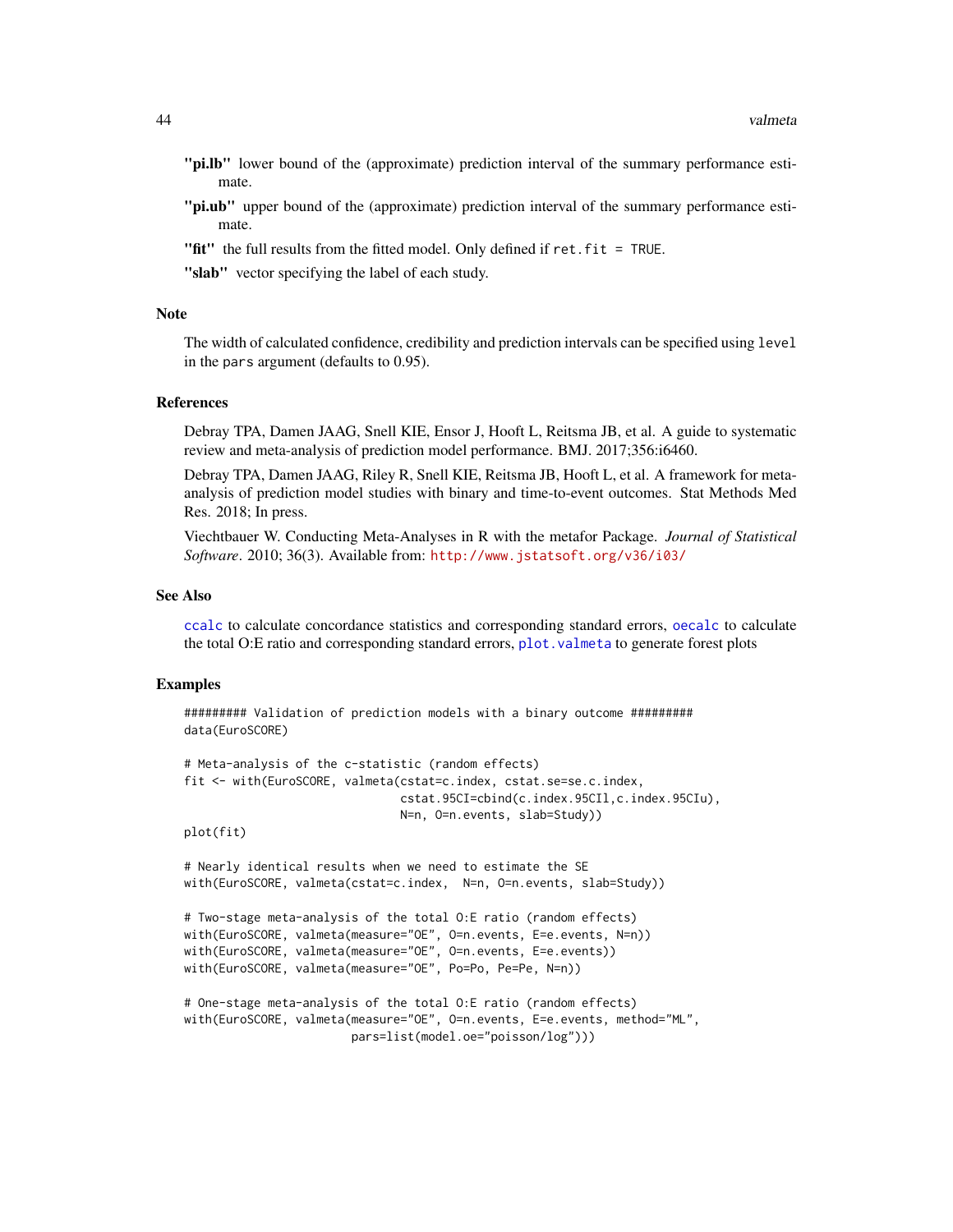```
## Not run:
# Bayesian random effects meta-analysis of the c-statistic
fit2 <- with(EuroSCORE, valmeta(cstat=c.index, cstat.se=se.c.index,
                               cstat.95CI=cbind(c.index.95CIl,c.index.95CIu),
                               N=n, O=n.events, method="BAYES", slab=Study))
# Bayesian one-stage random effects meta-analysis of the total O:E ratio
# Consider that some (but not all) studies do not provide information on N
# A Poisson distribution will be used for studies 1, 2, 5, 10 and 20
# A Binomial distribution will be used for the remaining studies
EuroSCORE.new <- EuroSCORE
EuroSCORE.new$n[c(1, 2, 5, 10, 20)] <- NA
pars <- list(hp.tau.dist="dhalft", # Prior for the between-study standard deviation
            hp.tau.sigma=1.5, # Standard deviation for 'hp.tau.dist'
            hp.tau.df=3, # Degrees of freedom for 'hp.tau.dist'
          hp.tau.max=10) # Maximum value for the between-study standard deviation
fit3 <- with(EuroSCORE.new, valmeta(measure="OE", O=n.events, E=e.events, N=n,
       method="BAYES", slab=Study, pars=pars, ret.fit = T))
plot(fit3)
print(fit3$fit$model) # Inspect the JAGS model
print(fit3$fit$data) # Inspect the JAGS data
## End(Not run)
######### Validation of prediction models with a time-to-event outcome #########
data(Framingham)
# Meta-analysis of total O:E ratio after 10 years of follow-up
with(Framingham, valmeta(measure="OE", Po=Po, Pe=Pe, N=n))
```

| vcov.rilev | Calculate Variance-Covariance Matrix for a Fitted Riley Model Ob- |
|------------|-------------------------------------------------------------------|
|            | iect                                                              |

#### Description

Returns the variance-covariance matrix of the main parameters of a fitted model object.

#### Usage

```
## S3 method for class 'riley'
vcov(object, ...)
```
#### Arguments

| object   | a riley object.                              |
|----------|----------------------------------------------|
| $\cdots$ | arguments to be passed on to other functions |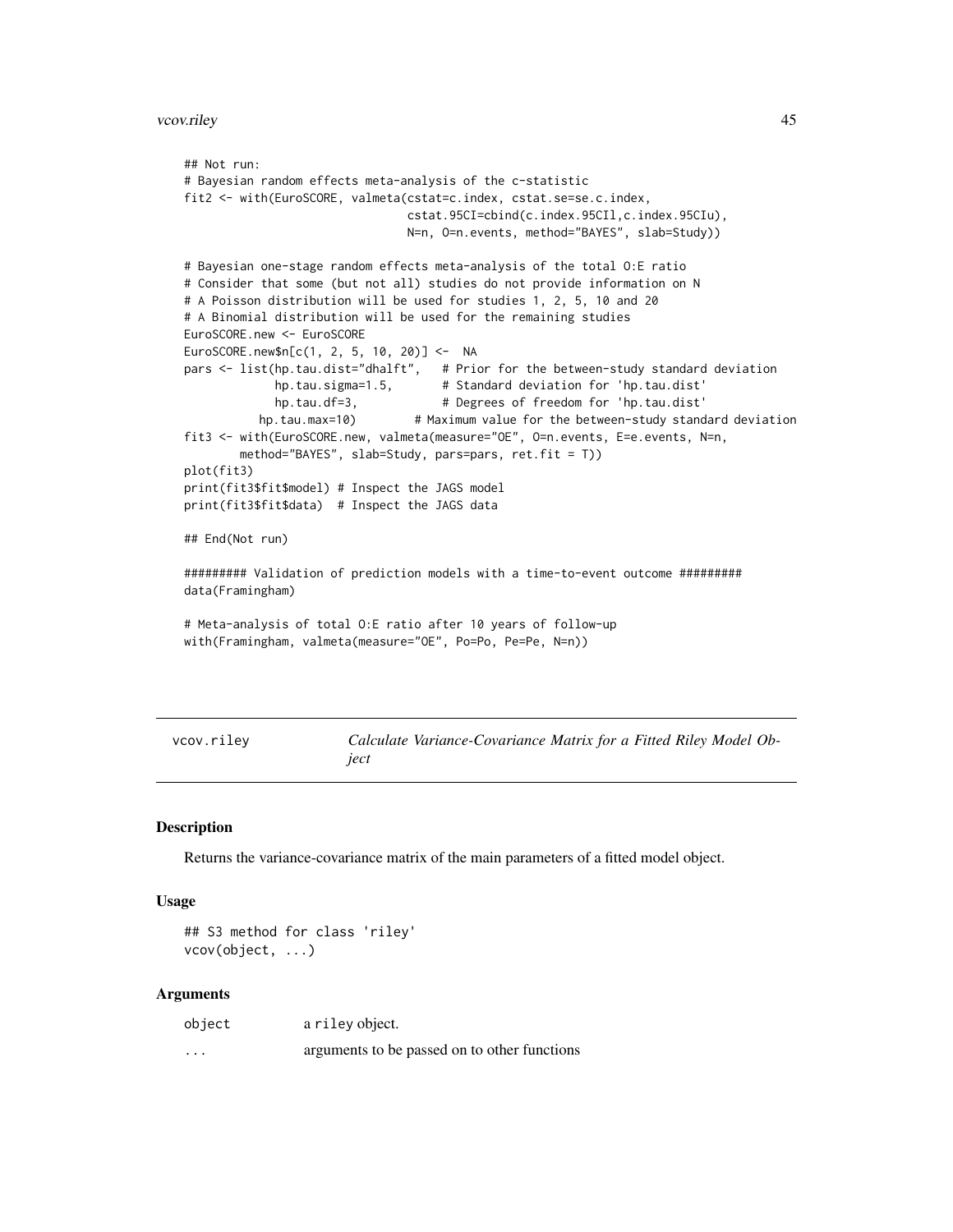#### <span id="page-45-0"></span>Value

A matrix of the estimated covariances between the parameter estimates in the Riley model: logit of sensitivity (mu1), logit of false positive rate (mu2), additional variation of mu1 beyond sampling error (psi1), additional variation of mu2 beyond sampling error (psi2) and a transformation of the correlation between psi1 and psi2 (rhoT). The original correlation is given as  $inv.logit(rhoT)*2-1$ .

#### Note

A warning message is casted when the Hessian matrix contains negative eigenvalues. This implies that the identified minimum for the (restricted) negative log-likelihood is a saddle point, and that the solution is therefore not optimal.

# Author(s)

Thomas Debray <thomas.debray@gmail.com>

# References

Riley, RD., Thompson, JR., & Abrams, KR. (2008). "An alternative model for bivariate randomeffects meta-analysis when the within-study correlations are unknown." *Biostatistics*, 9, 172–186.

#### See Also

[riley](#page-29-1)

Zhang *Meta-analysis of the prognostic role of hormone receptors in endometrial cancer*

#### Description

This dataset comprises the results from 16 studies assessing the prognostic role of human epidermal growth factor receptor 2 (HER2) in endometrial cancer. These studies were previously identified in a systematic review by Zhang et al. to evaluate the overall risk of several hormone receptors for endometrial cancer survival.

#### Usage

data("Zhang")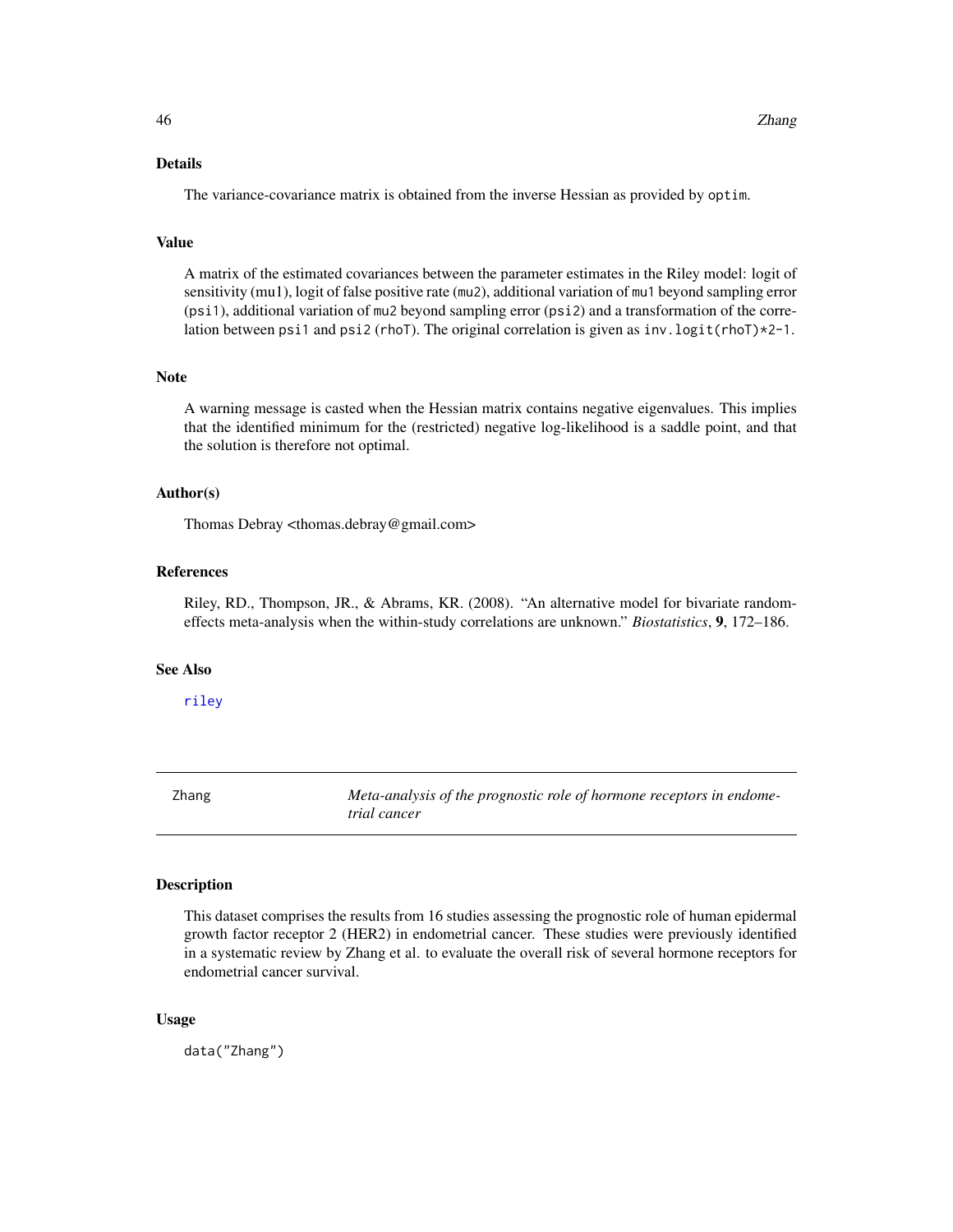#### Zhang 47

#### Format

A data frame with 20 observations on the following 10 variables.

Study a factor with 16 levels to indicate the study

PrimaryAuthor a factor indicating the first author's last name

year a numeric vector indicating the publication year

Country a factor indicating the source country of the study data

Disease a factor indicating the studied disease. Possible levels are EC (endometrial cancer), EEC (endometrioid endometrial cancer) and UPSC (uterine papillary serous carcinoma)

N a numeric vector describing the total sample size of each study

HR a numeric vector describing the estimated hazard ratio of each study

- HR.025 a numeric vector describing the lower boundary of the 95% confidence interval of HR
- HR.975 a numeric vector describing the upper boundary of the 95% confidence interval of HR
- outcome a factor indicating the studied outcome. Possible levels are OS (overall survival) and PFS (progression-free survival)

#### Details

Eligible studies were identified by searching the PubMed and EMBASE databases for publications from 1979 to May 2014. Data were collected from studies comparing overall survival or progression-free survival in patients with elevated levels of human epidermal growth factor receptor 2 with those in patients with lower levels.

#### Source

Zhang Y, Zhao D, Gong C, Zhang F, He J, Zhang W, et al. Prognostic role of hormone receptors in endometrial cancer: a systematic review and meta-analysis. World J Surg Oncol. 2015 Jun 25;13:208.

# References

Riley RD, Jackson D, Salanti G, Burke DL, Price M, Kirkham J, et al. Multivariate and network meta-analysis of multiple outcomes and multiple treatments: rationale, concepts, and examples. BMJ. 2017 13;358:j3932.

#### Examples

data(Zhang)

```
# Display the hazard ratios for overall survival in a forest plot
ds <- subset(Zhang, outcome=="OS")
with(ds, forest(theta = HR, theta.ci.lb = HR.025, theta.ci.ub = HR.975,
              theta.slab = Study, xlab = "Hazard ratio of HER2 versus OS", refline = 1))
```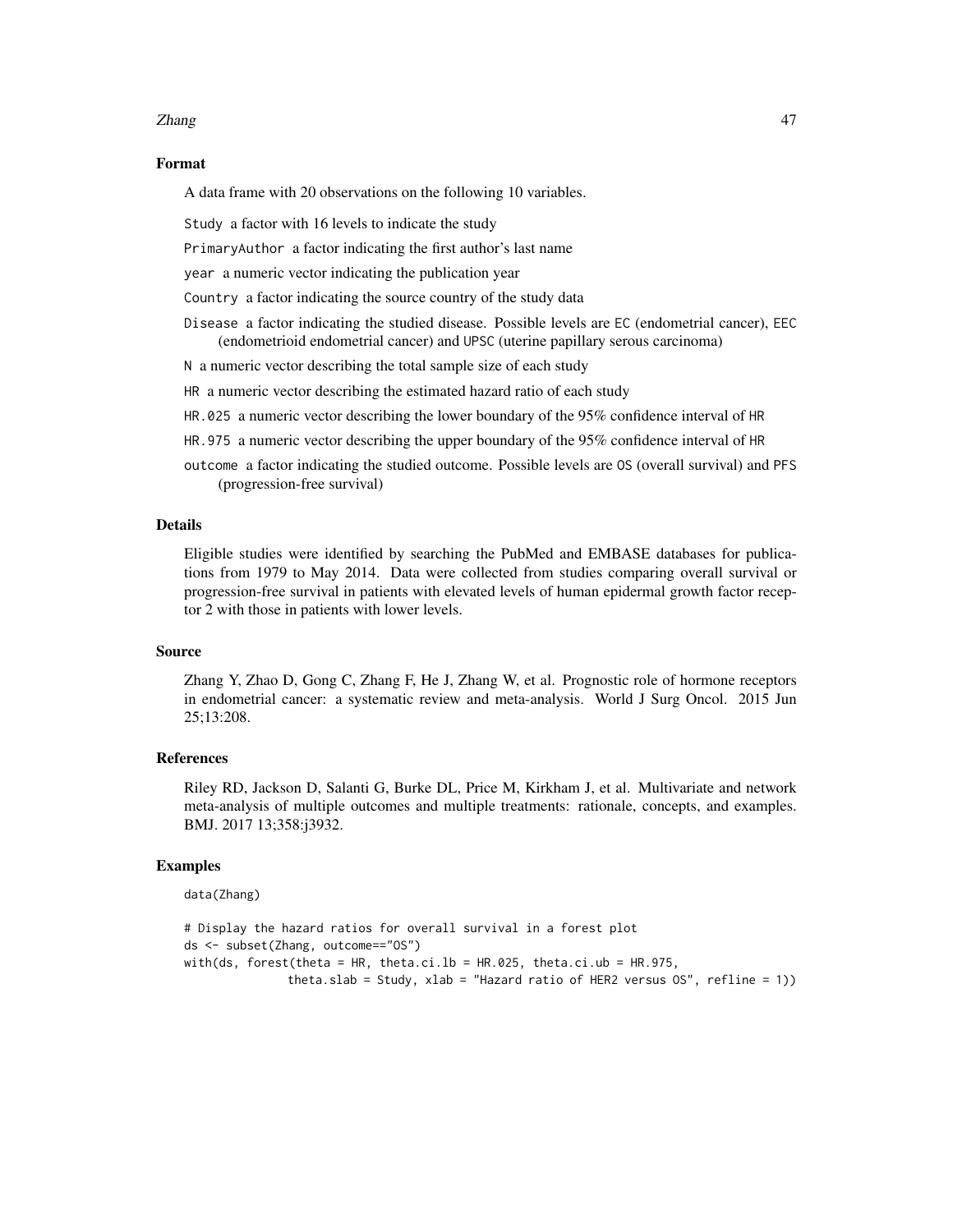# <span id="page-47-0"></span>Index

∗Topic DerSimonian summary.uvmeta, [36](#page-35-0) ∗Topic EuroSCORE EuroSCORE, [10](#page-9-0) ∗Topic Laird summary.uvmeta, [36](#page-35-0) ∗Topic bivariate logLik.riley, [20](#page-19-0) riley , [30](#page-29-0) vcov.riley, [45](#page-44-0) ∗Topic calibration oecalc , [23](#page-22-0) plot.valmeta, [27](#page-26-0) valmeta , [41](#page-40-0) ∗Topic classes uvmeta-class , [39](#page-38-0) ∗Topic concordance ccalc , [3](#page-2-0) ∗Topic datasets Collins, [6](#page-5-0) Daniels , [7](#page-6-0) DVTipd, [7](#page-6-0) DVTmodels , [9](#page-8-0) EuroSCORE, [10](#page-9-0) Fibrinogen , [14](#page-13-0) Framingham , [16](#page-15-0) Kertai , [19](#page-18-0) Roberts , [33](#page-32-0) Scheidler , [33](#page-32-0) Zhang, [46](#page-45-0) ∗Topic discrimination ccalc , [3](#page-2-0) plot.valmeta, $27$ valmeta , [41](#page-40-0) ∗Topic fixed-effect uvmeta , [37](#page-36-0) ∗Topic forest plot.riley, [25](#page-24-0) plot.uvmeta , [26](#page-25-0)

plot.valmeta, [27](#page-26-0) ∗Topic heterogeneity uvmeta , [37](#page-36-0) ∗Topic inverse inv.logit , [18](#page-17-0) ∗Topic likelihood logLik.riley , [20](#page-19-0) ∗Topic logit inv.logit , [18](#page-17-0) logit , [19](#page-18-0) ∗Topic meta-analysis ccalc , [3](#page-2-0) logLik.riley, [20](#page-19-0) metamisc-package , [2](#page-1-0) oecalc , [23](#page-22-0) plot.uvmeta, 2<mark>6</mark> plot.valmeta, [27](#page-26-0) riley , [30](#page-29-0) stackedglm , [34](#page-33-0) summary.uvmeta, [36](#page-35-0) uvmeta , [37](#page-36-0) valmeta , [41](#page-40-0) ∗Topic multivariate riley , [30](#page-29-0) ∗Topic package metamisc-package , [2](#page-1-0) ∗Topic performance ccalc , [3](#page-2-0) oecalc , [23](#page-22-0) ∗Topic random-effects summary.uvmeta, [36](#page-35-0) uvmeta , [37](#page-36-0) ∗Topic regression metamisc-package , [2](#page-1-0) riley , [30](#page-29-0) stackedglm , [34](#page-33-0) ∗Topic riley logLik.riley, [20](#page-19-0) riley , [30](#page-29-0)